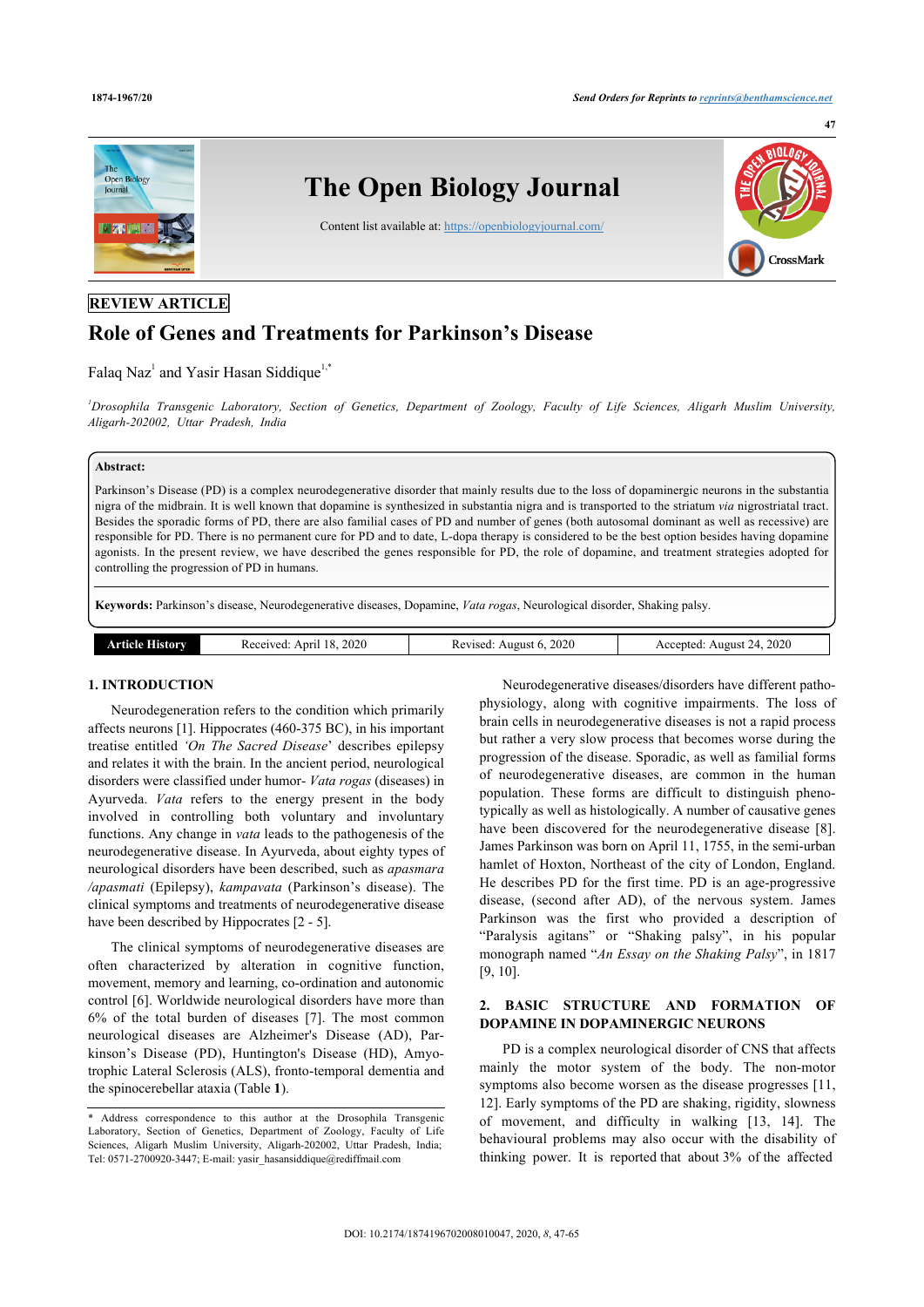| <b>Neurodegenerative Diseases</b>                                                 |                                                                                                                                                                                                                                                                         |  |  |  |  |  |  |
|-----------------------------------------------------------------------------------|-------------------------------------------------------------------------------------------------------------------------------------------------------------------------------------------------------------------------------------------------------------------------|--|--|--|--|--|--|
| <b>Diseases</b>                                                                   | <b>Characteristics</b>                                                                                                                                                                                                                                                  |  |  |  |  |  |  |
| <b>Dementia</b><br>Dr. Philippe Pinel,<br>1797                                    | The two lobes become damaged and then shrink. The genetic mutations are thought to have a negative effect on<br>a protein called the tau protein. All brain cells contain tau proteins that help to keep them stable but abnormal<br>tau proteins may lead to dementia. |  |  |  |  |  |  |
| Parkinson's disease (PD)<br>Dr. James Parkinson.<br>1817                          | Normally brain neurons produce chemical messenger known as dopamine. When the neurons die or become<br>impaired, they produce less dopamine and Lewy bodies formed unusual clumps of the protein $\alpha$ -synuclein in<br>substantia nigra which causes the PD.        |  |  |  |  |  |  |
| Spino-cerebellar Ataxia (SCA)<br>Dr. Nikolaus Friedreich,<br>1863                 | Mutation in several forms of SCA1 protein in brainstem cerebellum and spinal cord lead to Spino-cerebellar<br>Ataxia.                                                                                                                                                   |  |  |  |  |  |  |
| Huntington's disease (HD)<br>Dr. George Huntington,<br>1872                       | Mutation in HTT gene instruct to make a protein <i>i.e.</i> huntingtin. DNA segment "CAG" segment is repeated<br>normal 36 to more than 120 times which cause HD.                                                                                                       |  |  |  |  |  |  |
| <b>Amyotrophic lateral sclerosis</b><br>(ALS)<br>Dr. Jean-Martin Charcot,<br>1874 | Mutations in gene encoding superoxide dismutase 1 (SOD1) in nerve cells that cause ALS.                                                                                                                                                                                 |  |  |  |  |  |  |
| Alzheimer's disease (AD)<br>Dr. Alois Alzheimer,<br>1906                          | Abnormal clumps <i>i.e.</i> amyloid plaques and tangled bundles of fibers <i>i.e.</i> neurofibrillary tangles or tau.                                                                                                                                                   |  |  |  |  |  |  |

#### **Table 1. Common Neurodegenerative diseases and their pathological characteristics with their founders.**

people are above 65 years of age [[15](#page-10-12)]. In PD, nerve cells of substantia-nigra of the mid-brain are degenerated. The basal ganglia help in initiating and smoothening of voluntary muscle movements, suppresses involuntary movements and problem in the coordination in changes of posture [[16,](#page-10-13) [17](#page-10-14)]. Each part of the brain consists of Globus pallidus *i.e.* internal and external. The other part of the brain which is involved in the neurotransmitter function is the striatum, which includes caudate nucleus, putamen and substantia nigra. There are basically two pathways by which three main neurotransmitters work *i.e.* Glutamate, GABA and Dopamine [[18,](#page-10-15) [19](#page-10-16)]. The basal ganglia release neurotransmitters (chemical messenger) for the activation of nerve impulse pathways. The main neurotransmitter in the basal ganglia is dopamine [\[20\]](#page-10-17). If the nerve cells in the basal ganglia are degenerated then there will be less production of dopamine, leading to the loss of control on muscle movements (Fig.**1**). It leads to tremors, bradykinesia, hypokinesia, posture problems and the loss of overall coordination of functions. The substantia nigra, which is degenerated in PD plays an important role in the normal functioning of motor and non-motor activity of the body. The substantia nigra sends chemical message through axons that pass throughout the striatum and help in the movement of a particular part of the body. This is known as the nigrostriatal pathway or dopamine secretion pathway [\[21](#page-10-18), [22\]](#page-10-19).

The signals from one neuron to another are transferred through the active neuron refers as dopaminergic neurons. Within the striatum, there are neurons having specific receptors to recognize and respond to dopamine only. These receptors cannot be activated by any other neurotransmitters. When the cells in substantia nigra are dead, the level of dopamine decreases rapidly as a result, striatal cells are not activated and the PD symptoms increases day by day [[23,](#page-11-0) [24\]](#page-11-1). The presence of dopaminergic neurons in the brainstem was first reported by Dahlstrom and Fuxe in 1964. In the pathophysiology of PD, the importance of dopamine depletion was first suggested by Carlsson in the late 1950s[[25](#page-11-2), [26\]](#page-11-3). In 1960, Ehringer and

Hornykiewicz published their report after examining six cases of PD that the dopamine content in the neostriatum was found to be severely reduced. Dopamine (an amine), is synthesized by a precursor molecule L-Dopa. It is synthesized in the brain as well as in kidneys [[27,](#page-11-4) [28](#page-11-5)].

It is well established that dopamine itself is a neurotransmitter that is synthesized in substantia nigra and transported to the striatum *via* the nigrostriatal tract. Several other functions have also been attributed to dopamine *i.e*. it can act as a vasodilator, it enhances sodium excretion and urine output; it reduces insulin production, gastrointestinal motility and protects intestinal mucosa. It also reduces the activity of lymphocytes [[25,](#page-11-2) [29](#page-11-6)]. Dopamine is not able to cross the bloodbrain barrier, so the interest was focused on the dopamine precursor levodopa. Levodopa takes entry into the brain with a large neutral amino acid transport pathway and can be decarboxylated to form dopamine. Henry Dale, a Physician, was first to examine the biological activity of dopamine in 1910. He suggested the shorter name dopamine in 1952. The Physician George Barger and James Hill synthesized 3,4 dihydroxyphenylethylamine at The Well-Come Laboratories in London [\[30\]](#page-11-7). At the same time, Kathleen Montagu and Arvid Carlsson, together with Lindqvist, Magnusson, and Waldeck in 1957, reported the presence of dopamine in the brain, and in 1959, the Swedish group claimed the presence of dopamine in high concentrations in the striatum[[31](#page-11-8) - [33](#page-11-9)]. Marthe Vogt suggests that there is a continuous discharge of dopamine but was not sure about dopamine to be a conventional neurotransmitter in the neurons of nigrostriatal regions [[34](#page-11-10)]. Dahlstrom (1973) [[35\]](#page-11-11) was also not sure about the presence of dopamine in the Central Nervous System (CNS). Dopamine receptors play an essential role in daily life functions. There are various dopamine receptors in the CNS, specifically in the hippocampal dentate gyrus and sub-ventricular zone. The five types of dopamine receptors, namely, D1, D2, D3, D4, and D5 has been described to date. Each receptor has a different function. According to Mishra *et al*. (2018) [[36\]](#page-11-12) the functions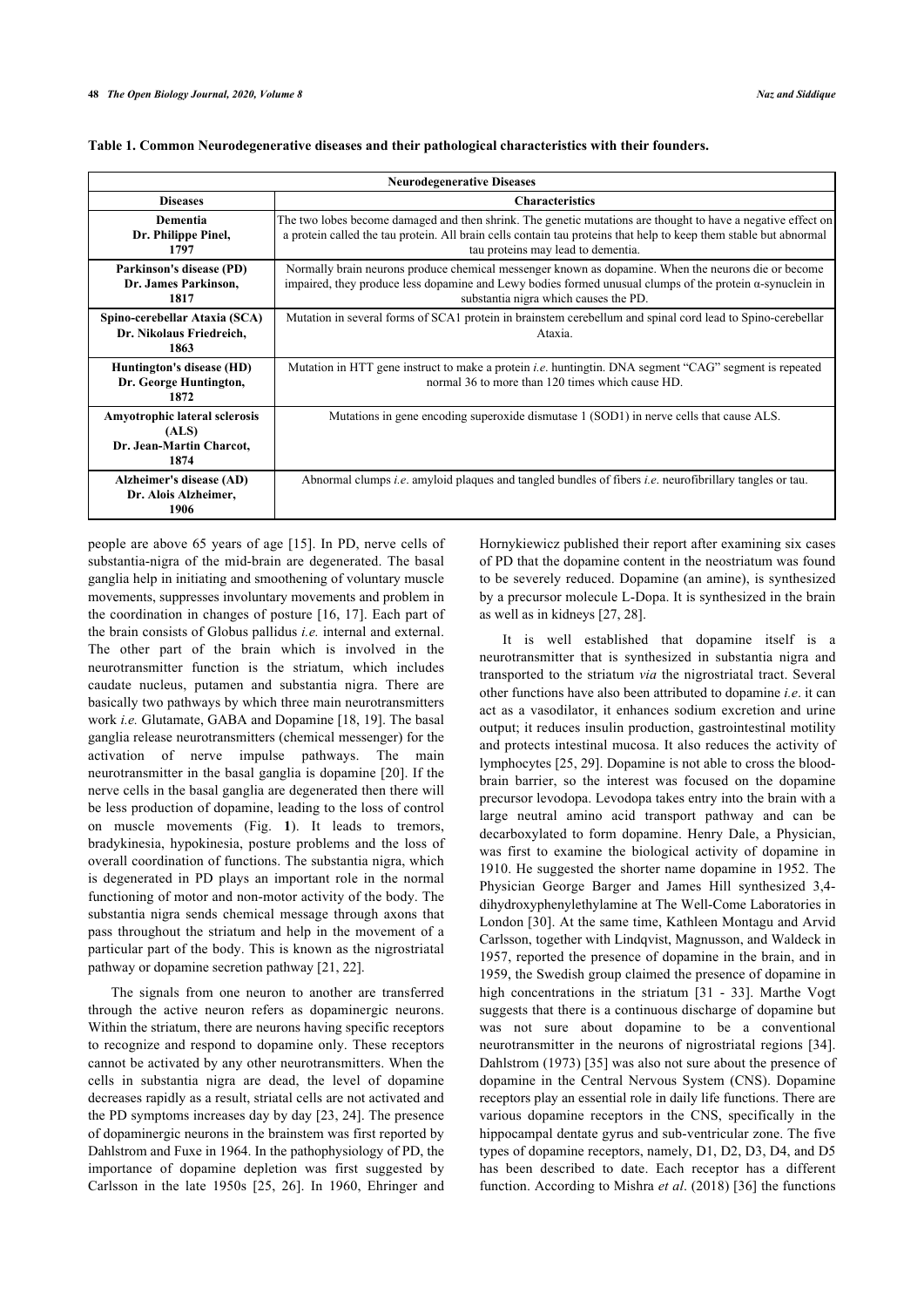of various dopamine receptors are as follows:

- D1: memory, attention, impulse control, regulation of  $\bullet$ renal function and locomotion.
- D2: locomotion, attention, sleep, memory and learning.
- D3: cognition, impulse control, attention and sleep.
- D4: cognition, impulse control, attention and sleep.
- D5: decision making, cognition, attention and renin secretion.

Further, the two types of sub-families of dopamine receptors are D1-like family and D2 like family. The D1 and D5 receptors belong to D1-like family of dopamine receptors, [and](#page-11-13) D2, D3 and D4 receptors belong to the D2-like family [37]. D1 and D5 receptors coupled to G stimulatory sites and activate adenylyl cyclase. The activation of adenylyl cyclase leads to the production of the second messenger cAMP, which

further leads to the production of protein kinase A (PKA) and affects transcription in the nucleus [[38](#page-11-14), [39\]](#page-11-15). The D1 receptor is most abundantly distributed in the CNS, followed by D2, D3, D5 and D4 (D1>D2>D3>D5>D4) [\[40](#page-11-16)]. D1 receptors regulate the development of neurons are play an important role in the regulation of most of the cognitive activities as well as locomotion [[41\]](#page-11-17). D1 and D5 receptors have high density in the striatum, nucleus accumbens, olfactory bulb, and substantia nigra. D1 and D5 receptors, along with stimulating adenyl cyclase, also activates phospholipase C, which leads to the induction of intracellular calcium release and activation of protein kinase C. Protein kinase C is a calcium-dependent protein kinase. Cal-cium is also involved in modulating the neurotransmitter released by exocytosis. D1 and D5 inhibits Na/K ATPase *i.e*. cyclic AMP-dependent Protein Kinase (PKA) calcium- and phospholipid-dependent Protein Kinase (PKC) pathways in the kidneys [\[42](#page-11-18)]. D2, D3, and D4 receptors are expressed mainly

<span id="page-2-0"></span>

**Fig. (1).** Direct and indirect dopaminergic pathway.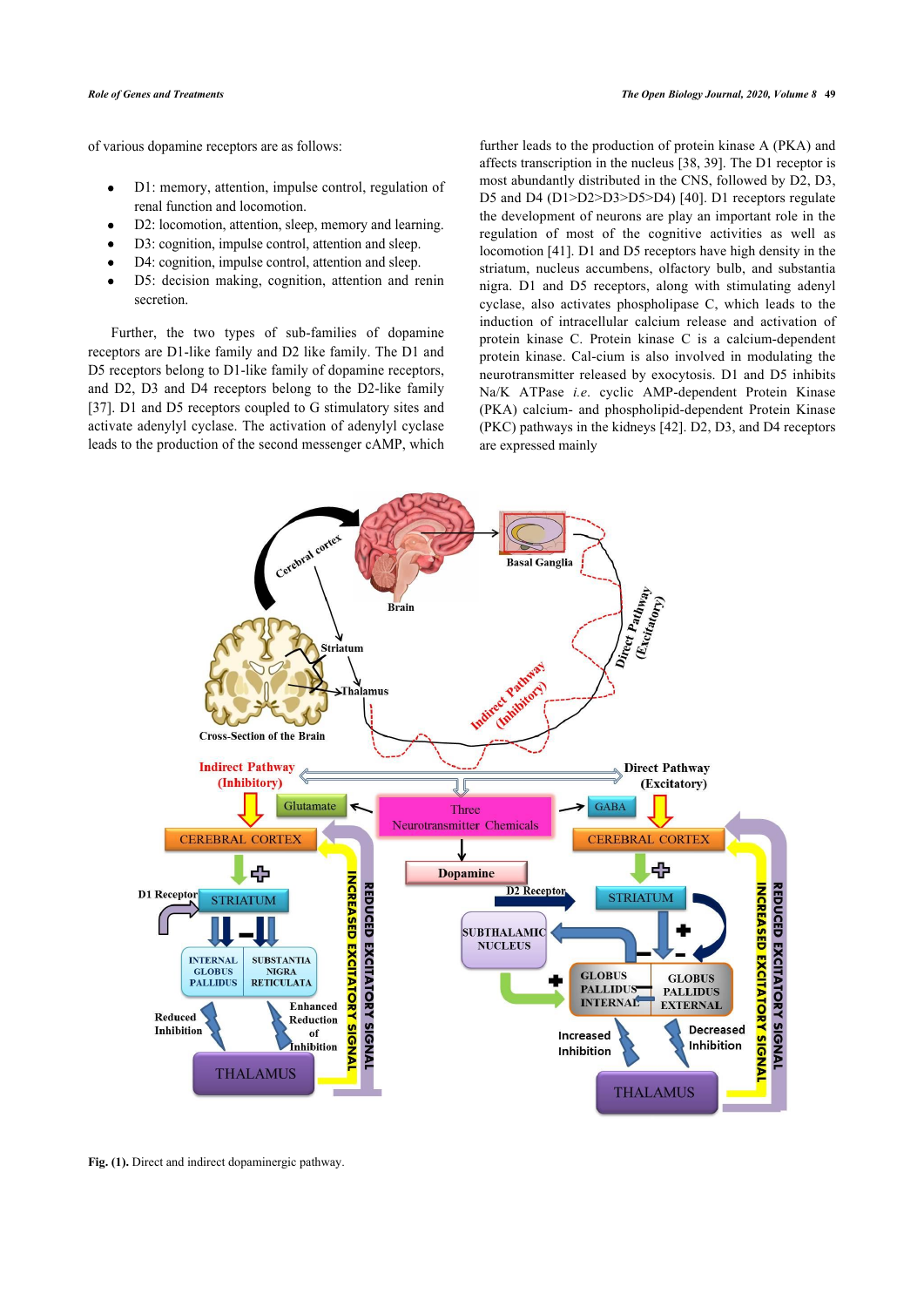#### **50** *The Open Biology Journal, 2020, Volume 8 Naz and Siddique*

in the striatum, external globus pallidus, core of nucleus accumbens, hippocampus, amygdala, and cerebral cortex. These receptor affects the postsynaptic receptor-mediated extrapyramidal activity. D2-D4 receptors are important for signaling, the survival of human dopaminergic neurons and their development [[43,](#page-11-19) [44](#page-11-20)]. It has been reported in mice that the dysfunction of the dopaminergic pathways leads to neurological and psychiatric disorders [[45,](#page-11-21) [46\]](#page-11-3). Fig. **([2](#page-3-0))** shows a comparison of the normal brain with a brain affected by various factors that are responsible for inducing PD. The dopamine signaling is important for maintaining the normal physiological processes. The disruption of pathways may lead

<span id="page-3-0"></span>

**Fig. (2).** Comparison of dopamine signaling pathway in normal brain and PD brain.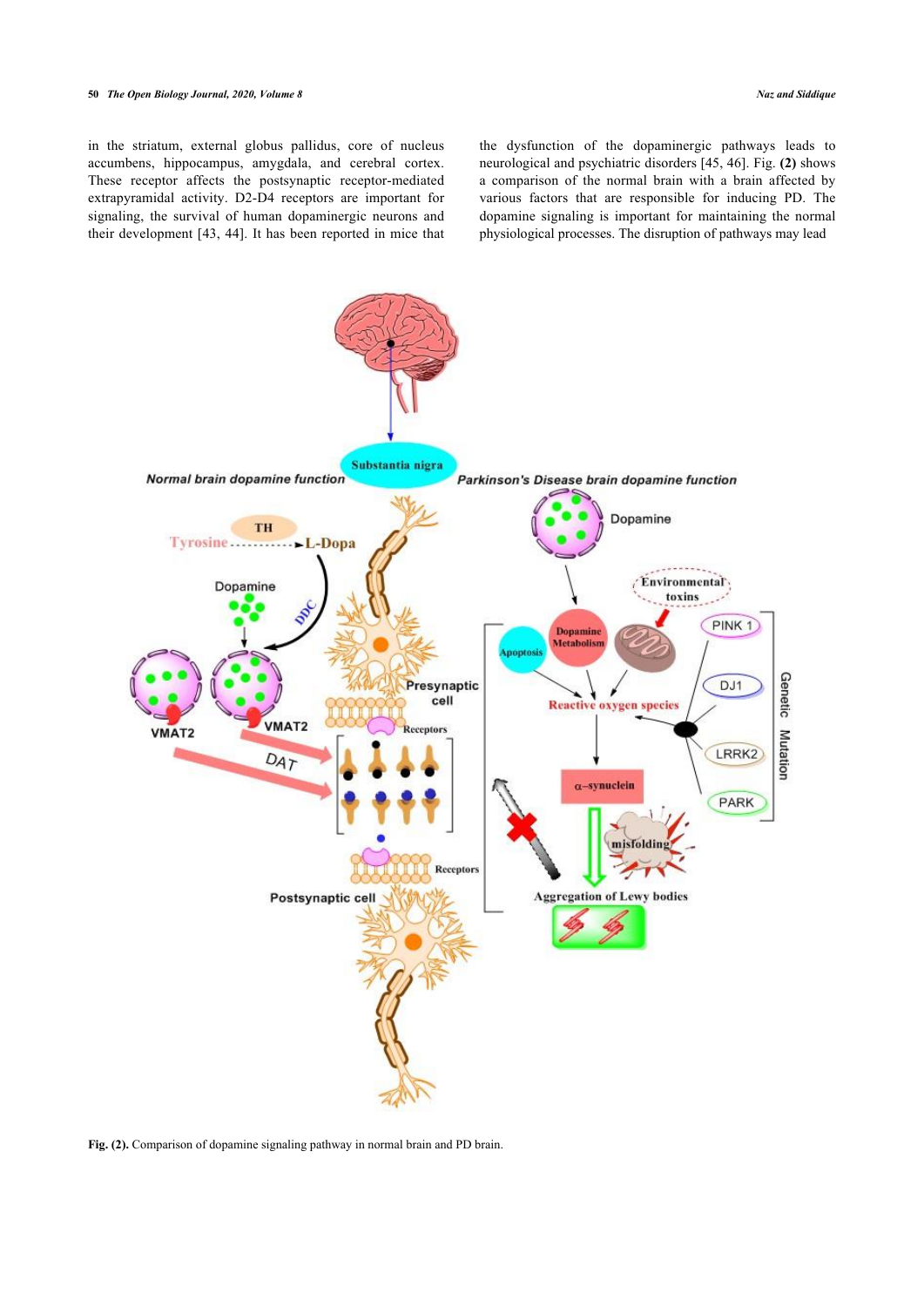to the dysfunctions attributed to neurodegenerative disorders. Tyrosine in the presence of Tyrosine Hydroxylase (TH) is converted into L-Dopa. Then, L-Dopa is converted into the Dopamine in the presence of DOPA Decarboxylase (DDC). Dopamine is transported from the cytosol by a Vesicular Monoamine Transporter (VMAT2) into the synaptic vesicles where it is stored until its release into the synaptic cleft. Dopamine receptors are present in both post as well as presynaptic neurons (including Dopamine Transporter, DAT). The required dopamine reaches the postsynaptic synapse through the dendrites, which leads to the normal functioning of both motor and non-motor neurons [[47\]](#page-11-4).

#### **3. GENETICS OF PARKINSON'S DISEASE (PD)**

Several common cellular mechanisms of protein aggregation are involved in the progression of neurodegenerative diseases. The β-amyloid is the main part of plaques formation in AD, α-synuclein for Lewy bodies (LBs) formation in the substantia nigra in PD and dementia with LBs (DLB), and expanded repetition of polyglutamine is found as intra-nuclear and cytoplasmic inclusions in HD [\[48,](#page-11-22) [49](#page-11-23)]. The LBs were first described by F.H. Lewy in 1912, in the nucleus of Basalis of Meynert and the dorsal vagal nucleus in patients with PD. It was named in the honour of Friederich H. Lewy by Tretiakoff, who confirmed the presence of LBs in the substantia nigra [\[50](#page-11-24) - [52](#page-11-25)]. LBs are rounded, eosinophilic and intra-cytoplasmic neuronal inclusion or aggregation of α-synuclein. According to some studies, the LBs are found in the selected areas of the brain *i.e*. substantia nigra, locus ceruleus, dorsal vagal nucleus, the nucleus of Meynert, hypothalamus cortex and sympathetic ganglia [\[53](#page-11-26) - [55\]](#page-11-13). For the last 20 years several important discoveries have been made by researchers on the genetics of PD. The *SNCA* and its mutations are associated with autosomal dominant parkinsonism [[56,](#page-11-27) [57](#page-11-28)]. Mutations in this gene include missense, which results in amino acid substitutions. *SNCA*related PD is not so common, but identification of *SNCA* mutations has led to the identification of α-synuclein as the major component of Lewy bodies [[58](#page-11-16) - [61\]](#page-11-29). α-synuclein has 140 amino acids, that belongs to the family of related synucleins (β-synuclein of 134 amino acids) [\[62](#page-12-0), [63\]](#page-12-1). αsynuclein contains an acidic stretch towards the C-terminus and there are no cysteines and tryptophans. Structurally, human αsynuclein consists of three regions *i.e*. an N-terminal amphipathic region, a hydrophobic central region, and an acidic C-terminal region [[61,](#page-11-29) [64](#page-12-2) - [66](#page-12-3)]. Six genes have been found to be associated with autosomal dominant forms of PD *i.e*. *SNCA*, *LRRK2*, *VPS35*, *EIF4G1*, *DNAJC13*, and *CHCHD2* and three with autosomal recessive forms of PD *i.e*. *Parkin, PINK 1* and *DJ-1* [[67,](#page-12-4) [68](#page-12-5)].

### **4. GENES INVOLVED IN THE AUTOSOMAL DOMINANT FORMS OF PD:**

### **4.1.** *SNCA (PARK1-4)*

The product of *SNCA* is α-synuclein protein. Its aggregation leads to the formation of Lewy bodies [[69,](#page-12-6) [70\]](#page-12-7). It is localized in presynaptic terminals of the dopaminergic neurons [[71\]](#page-12-8). It is reported that patients suffering from PD with *SNCA* mutations are associated with early-onset of PD (age of onset ≤50 year). The association of REP1 polymorphism in the promoter region of the gene and PD has been suggested by the researchers [\[72](#page-12-9), [73](#page-12-10)]. The exact function of α-synuclien is still unknown, but it has been suggested that it plays an important role in the transport of synaptic vesicles thus maintaining the synaptic plasticity [[74\]](#page-12-11). The abnormal form of the protein is more susceptible to fibrillogenesis and self-aggregation [[58](#page-11-16), [75](#page-12-12), [76](#page-12-13)]**.** Only three different missense mutations in the form of duplications and triplications have been reported to date [\[77\]](#page-12-14). The first missense is p.A53T, which is most frequent and reported in various studies from Italy, Greek, Korea and Sweden [[76](#page-12-13), [78](#page-12-15) - [82\]](#page-12-16). p.A53T substitution was discovered in 1997. The p.A30P and p.E46K substitutions were discovered in 1998 and 2004, respectively [[53,](#page-11-26) [76](#page-12-13)].

The penetrance of the missense mutations is about 85% for p.A53T [[83,](#page-12-17) [84\]](#page-12-18). However, the penetrance of *SNCA* duplication was surprisingly found to be low as 33.3%, in Japanese family [[85](#page-12-19)]. The *SNCA* consist of six exons ranging in size from 42 to 1110 bp and the  $\alpha$ -synuclein is about 140 amino acid long [\[86](#page-12-20)]. It has three domains: **(i)** the amino-terminal region **(ii)** a central hydrophobic domain and (**iii**) an acidic, negatively charged Cterminal domain. All three missense mutations are associated with the amino-terminal domain [[87\]](#page-12-21). When associated with the phospholipid membranes, *via* its amino-terminal repeats (amino acids 71-82), it adopts a structure rich in  $\alpha$ -helical character[[88\]](#page-12-22). The mutation in the gene results in the formation of toxic oligomers of stable β-sheets and thus forming protofibrils and amyloid fibrils [\[89](#page-12-23) - [91\]](#page-12-24). The accumulation of glucocerebrosides, due to the loss of functional glucocerebrosidase enhances the aggregation of αsynuclein. α-synuclein inhibits the lysososmal activity of glucocerebrosidase in the neurons [\[92](#page-12-25), [93\]](#page-12-26).

#### **4.2.** *LRRK2 (PARK8)*

*LRRK2* (leucine-rich repeat kinase-2), is a large multidomain protein, involved in neurite outgrowth, synaptic morphogenesis, protein cargo trafficking, autophagy and protein synthesis[[94\]](#page-12-27). The *LRRK2* is also involved in the making of dardarin [[95\]](#page-12-14). *LRRK2* also play an important role in regulating the innate immune system. It has a conserved supra domain consisting of a Ras-like GTPase called Roc (Ras of complex proteins) and a C-terminal of Roc (COR) domain [[96](#page-12-15)]. *LRRK2* is involved in dual enzymatic functions (GTPase and kinase activity). So far 80 mutations have been reported for *LRRK2,* and only six mutations have been found to be associated with PD *i.e*. N1437H, R1441 G/H/C, Y1699C, I2012T, G2019S, and I2020T[[97](#page-12-28) - [99](#page-13-0)].

Mutation in the *LRRK2 (PARK8)* gene (leucine-rich repeated kinase-2) is the most common cause of late-onset autosomal-dominant PD (ADPD) as well as the sporadic form of PD, having a mutation frequency of 2 to 40% among different populations [\[100](#page-13-1) - [102\]](#page-13-2). *LRRK2* consists of 51 exons and encodes the 2527 amino acid cytoplasmic protein. It consists of a leucine-rich repeat towards the amino terminus and a kinase domain towards the carboxyl terminus. More than 50 different missense and nonsense mutations have been reported for *LRRK2* to date among which 16 of them (including the six recurrent mutations- p.R114C, p.R1441G, p.R1441H,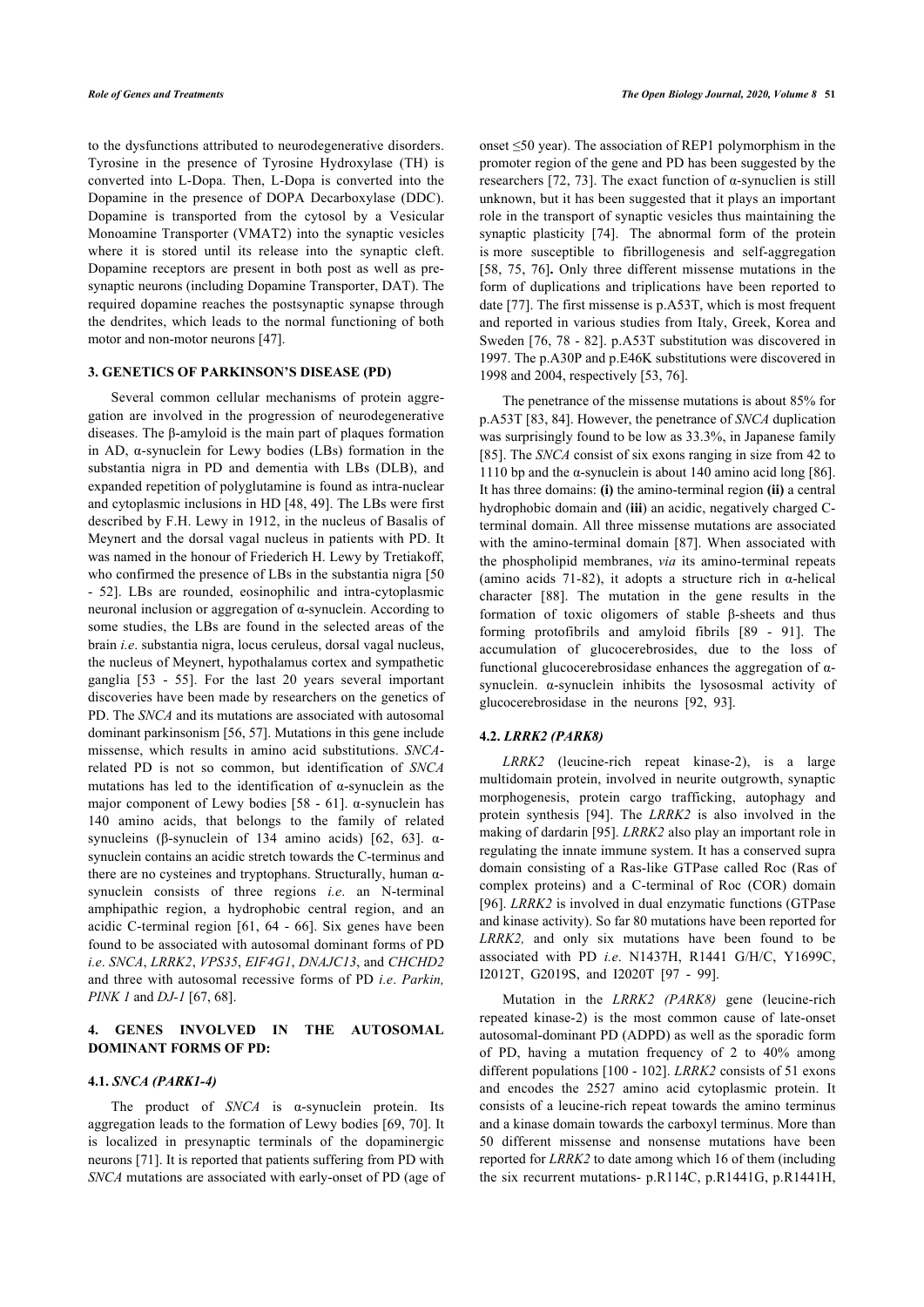p.Y1699C, p.G2019S, and p.I2020T) seems to be pathogenic [[103](#page-13-3)]. The mutation c.6055G  $\geq$ A (p.G2019S) has been reported in 40% of Arabs [\[101\]](#page-13-4), 20% of Ashkenazi Jews [\[102\]](#page-13-2), and 1%-7% of Europeans[[104,](#page-13-5) [105](#page-13-6)]. Few researchers have described p.G2019S mutation in homozygous conditions [[106](#page-13-7)]. Due to the founder effect, p.R1441G is very frequent among Basques[[107](#page-13-8), [108\]](#page-13-9) and p.I2020T among Japanese patients [[109\]](#page-13-10). The p.G2019S showed reduced penetrance, whereas p.R1441 mutation has been reported to be highly penetrant [[110\]](#page-13-11). The exact mechanism leading to PD by *LRRK2* mutations is not properly understood. However, due to its large size, any change in its domain would lead to the loss of its interaction with other proteins, thus inhibiting its function. In addition, various mutations have also been reported to affect its kinase activity [\[111\]](#page-13-12).

#### **4.3.** *VPS35***,** *EIF4G1***,** *DNAJC13* **and** *CHCHD2*

*VPS35*, *EIF4G1*, *DNAJC13*, and *CHCHD2* are the most recent genes to be associated with autosomal dominant form of PD. *VPS35* (vacuolar protein sorting 35), a multi subunit complex, is found to be associated with endosomes and is involved in intracellular membrane-bound compartments transportation between the plasma membrane to golgi bodies [[112](#page-13-13), [113](#page-13-14)]. *EIF4G1* (eukaryotic translation initiation factor 4 gamma) mutations are also linked with PD. It may interact with FMR1, involved in the regulation of the actin cytoskeleton pathway, have shown the strongest association with PD [\[103](#page-13-3), [114](#page-13-15)]. *DNAJC13* [mammalian homolog to receptor-mediated endocytosis 8 (REM-8)] is a chaperone protein found in endosomes and regulates trans-membrane protein transfer. A mutation in *DNAJC13* showed aberrant endosomal confinement of α-synuclein, which might stimulate the process of neurodegeneration leading to PD [\[115,](#page-13-16) [116\]](#page-13-17). *CHCHD2* (Coiled-coil-helix-coiled-coil-helix domain containing protein 2), is a mitochondrial protein, promotes mitochondrial oxygen consumption and its mutation leads to apoptosis and production of reactive oxygen species (ROS) (mitochondrial dysfunctioning) [\[117](#page-13-18) - [119\]](#page-13-19).

### **5. GENES INVOLVED IN AUTOSOMAL RECESSIVE FORMS OF PD**

Three genes (*parkin*, *PINK1* and *DJ1*) have been identified to be associated with autosomal recessive form of inherited parkinsonism. *parkin* encodes for E3 ubiquitin ligase, which controls the proteasome-dependent degradation or autophagy in neurons [\[120](#page-13-20)]. *PINK1*, is a mitochondrial protein kinase plays an important role in mitophagy [[121,](#page-13-21) [122\]](#page-13-5). The mutations in *DJ-1* bring changes in mitochondrial morphology and leads to the high production of reactive oxygen species [\[123\]](#page-13-6). The most common cause of autosomal recessive PD is the mutation in *parkin*. *Parkin* mutation has been reported in about 49% of familial cases and about 15% of sporadic cases [\[124](#page-13-22), [125\]](#page-13-23). Mutations in *DJ1* (1-8%) and *PINK1* (1-2%) are less common. The function of DJ-1 is not well understood, but it protects mitochondria against the oxidative stress[[126](#page-13-24) - [128](#page-13-25)]. The proteins encoded by *parkin*, *PINK1* and *DJ-1* are directly or indirectly involved in the recovery of damaged mitochondria [[129](#page-13-26) - [131](#page-13-27)]. The other genes associated with PD are *ATP13A2* [[132,](#page-13-28) [133\]](#page-13-15), *FBXO7* [[134,](#page-13-29) [135](#page-14-0)], *PLA2G6* [[136,](#page-14-1) [137](#page-14-2)], *POLG1*

[[138,](#page-14-3) [139](#page-14-4)] and *SYNJ1* [[140](#page-14-5), [141\]](#page-14-6). Genetic mapping methods such as linkage analysis and genome-wide association studies have been reported to be helpful in identifying new genes responsible for PD [[142](#page-14-7)].

### **5.1.** *Parkin (PARK2)*

*Parkin* gene was discovered in 1998. It contains 12 exons.The clinical phenotypes of *Parkin*, *PINK1* and *DJ-1* linked PD are identical[[143,](#page-14-8) [144\]](#page-14-9). A number of *parkin* mutations have been identified in all 12 exons [\[106](#page-13-7), [124\]](#page-13-22). The mutations associated with *parkin* lead to the early onset of PD that accounts for about 77% of the familial cases with an age of onset <30 years [[124](#page-13-22)]. The protein has a conserved Ubiquitin-Like domain (UBL) with Really Interesting New Gene (RING) finger motifs [[145,](#page-14-10) [146\]](#page-14-11). There are two main targets for parkin **(i)** CDCrel - 1, belongs to the family of GTPases called septins, and is expressed in synaptic vesicles [\[145](#page-14-10), [147\]](#page-14-12), **(ii)** Pael-R (Parkin associated endothelin receptor). *Parkin* specifically ubiquitinates this receptor in the presence of ubiquitinconjugating enzymes and promotes the degradation of insoluble Pael-R, resulting in the suppression of cell death. In the absence of functional *parkin*, Pael-R accumulates in the brains and leads to neuronal death [\[148](#page-14-13), [149](#page-14-14)]. It has been reported that protein synphilin-1, ubiquitinated by *parkin* leads to the formation of protein aggregates [\[150\]](#page-14-15).

#### **5.2.** *PINK1 (PARK6)*

*PINK1* (PTEN-induced kinase 1), is a mitochondrial serine or threonine-protein kinase. *PINK1* is a 581 amino acid protein kinase [\[151\]](#page-14-16)*.*The mitochondrial membrane protein *PINK1* mutations are also found in the forms of familial PD. An amino-terminal of the protein has 34 amino acids (mitochondrial targeting motif), and the carboxy-terminal serve as an autoregulatory domain. Some recent studies have suggested that *PINK1* and parkin, are associated with a common pathway, for eliminating the deformed mitochondria [[152\]](#page-14-17). *PINK1* attaches itself to the mitochondrial membrane and recruits parkin from the cytosol. Once recruited parkin becomes enzymatically active and initiates the process of eliminating the mitochondria (mitophagy) [\[153\]](#page-14-18).

Mutations in the phosphatase and tensin homolog (*PTEN*) induced putative kinase 1 (*PINK1*) leads to the onset of early autosomal recessive PD. The frequency of *PINK1* mutations is about 1-9%, varying among different ethnic groups [[129,](#page-13-26) [151](#page-14-16), [154](#page-14-19) - [156\]](#page-14-20). *PINK1* mutations have been reported as either missense or nonsense mutations in the Sudanese family (exons 4-8) [[157](#page-14-21)], exons 6-8 deletion in a sibling family [[156\]](#page-14-20), and exon-7 deletion[[158\]](#page-14-22), and one with a splice site mutations [[159\]](#page-14-7). To date, about 60 different missense and nonsense mutations have been reported in more than 170 patients, affecting all eight *PINK1* exons with a nearly equal frequencies (5-10 different mutations in each exon) [\[160\]](#page-14-23).

#### **5.3.** *DJ-1 (PARK7)*

The mutation of *DJ-1* is reported in about 1-2% of PD cases [\[161](#page-14-24)]. *DJ-1* has different mechanisms to protect dopaminergic neurons against neurodegeneration in PD [[162](#page-14-25)]. *DJ-1*-linked PD is rare and so far, only ten different point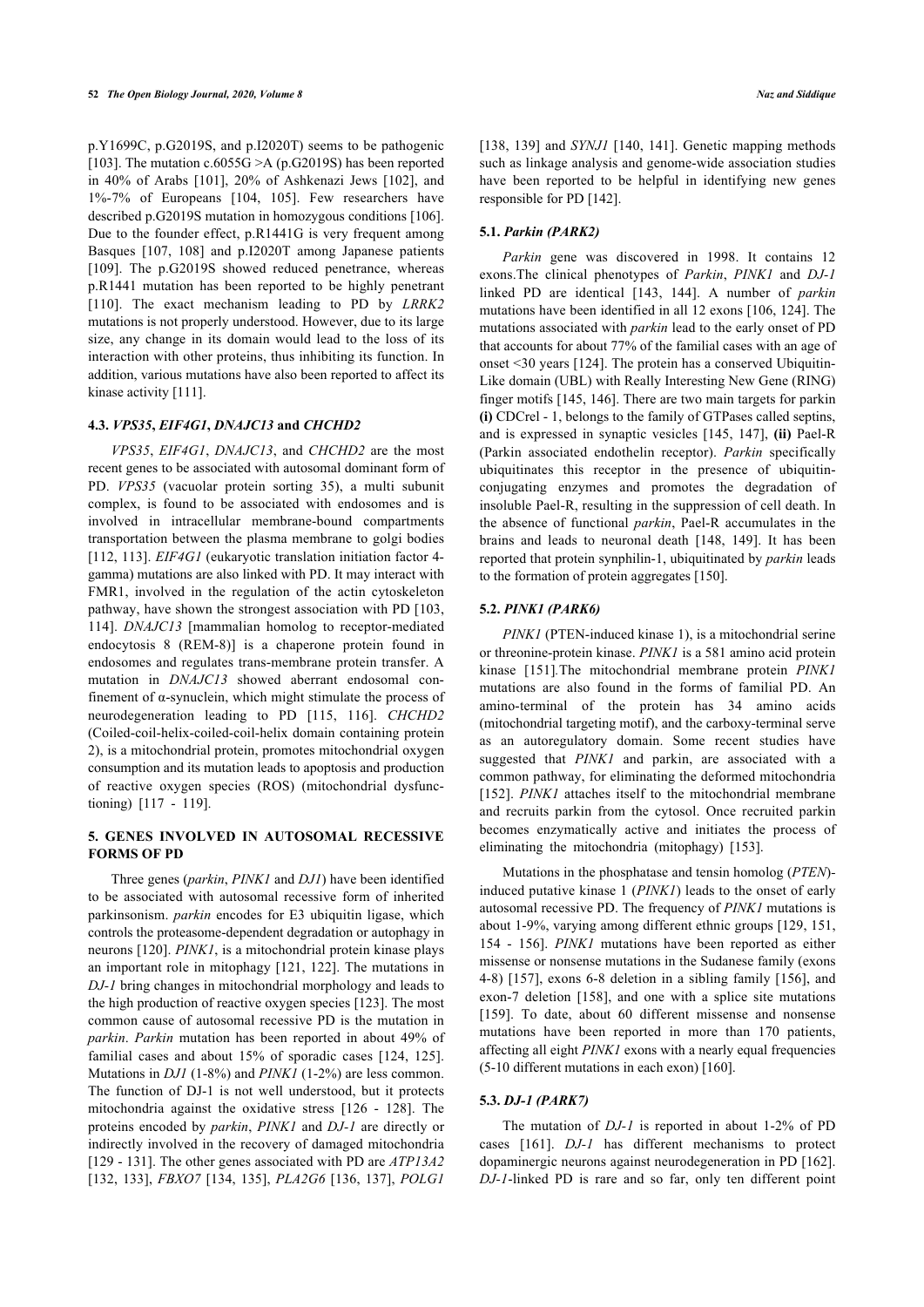mutations and exonic deletions have been found to be associated with the disease [[163\]](#page-14-26). The level of oxidative stress regulates its activity [[164](#page-14-27)]. The gene consists of seven exons and codes for a protein of 189 amino acids [\[165](#page-14-28)]. In physiological condition, *DJ-1* protein forms a dimeric structure [[166](#page-14-13)].

### **6. OTHER GENES RESPONSIBLE FOR PD**

Mutations in *ATP13A2* are associated with an autosomal recessive form of PD *i.e.* Kufor-Rakeb syndrome (KRS). It has a juvenile onset with rapid progression, followed by dementia, supranuclear gaze palsy and pyramidal signs [[167,](#page-14-14) [168\]](#page-14-29). The gene consists of 29 exons, which codes for a protein of 1180 amino acids. The ATP13A2 protein is normally located in the membrane of lysosome, with 10 trans-membrane domains having an ATPase domain[[169\]](#page-14-16). The first mutation in *ATP13A2* (*PARK9)* was reported in a Chilean family[[170](#page-14-30), [171\]](#page-14-31). The lysosomal enzyme β-glucocerebrosidase is coded by *GBA* gene and play a role in glycolipid metabolism. Mutations in the *GBA* gene results in the production of non-functional βglucocerebrosidase which leads to Gaucher disease [[172](#page-15-0)]. *GBA* mutations are reported to enhance the progression of PD and about 8-14% of the autopsy revealed its link with PD [[173](#page-15-1) - [175](#page-15-2)].

The complex interactions of environmental and genetic factors may lead to PD. Such cases have been classified as sporadic [\[176,](#page-15-3) [177\]](#page-15-4). Damage in the substantia nigra has been reported in most of the sporadic cases [[178,](#page-15-5) [179](#page-15-6)]. Some gene mutations can lead to the accumulation of unwanted protein that may alter the function of mitochondria leading to the increase in oxidative stress[[180](#page-15-7), [181](#page-15-8)]. Table**2** gives a description of genes associated with PD.

## <span id="page-6-0"></span>**Table 2. Mutation in Genes associated with PD.**

| S.No. | Gene with<br>Symbol   | Locus/<br>Loci        | Chromosomal<br>Location | Year<br>of | Recessive<br><sub>or</sub><br>Discovery Dominant | <b>Clinical</b><br><b>Features in PD</b>                                                            | <b>Reported Variants</b><br>associated with PD                                         | <b>Target</b> in<br>Cell | <b>Possible</b><br>Function(s)                                                                                                     | Reference(s)       |
|-------|-----------------------|-----------------------|-------------------------|------------|--------------------------------------------------|-----------------------------------------------------------------------------------------------------|----------------------------------------------------------------------------------------|--------------------------|------------------------------------------------------------------------------------------------------------------------------------|--------------------|
| 1.    | a-synuclein<br>(SNCA) | PARK1<br>and<br>PARK4 | 4q21                    | 1997       | Dominant                                         | Hyposomnia, and<br>sleep disorder                                                                   | rs2583988, rs356219,<br>Presynaptic<br>and rs2736990<br>terminals                      |                          | Regulating synapse.<br>vesicle trafficking                                                                                         | [181, 182]         |
| 2.    | Parkin (PRKN)         | PARK2                 | 6q25.2-q27              | 1998       | Recessive                                        | Hyper-reflexia                                                                                      | S167N, E310D, D394N<br>Mitochondria E3 Ubiquitin Protein<br>Ligase                     |                          |                                                                                                                                    | [183, 184]         |
| 3.    | <b>UCHL1</b>          | PARK5                 | 4p13                    | 1998       | Dominant                                         | Multiple tumors                                                                                     | 193M and S18Y<br>Nerve cells                                                           |                          | Synthesize an<br>enzyme called<br>ubiquitin carboxyl-<br>terminal esterase L1                                                      | [72, 185]          |
| 4.    | DJI                   | PARK7                 | 1p36                    | 2003       | Recessive                                        | Dyskinesia,<br>rigidity, and<br>tremors,                                                            | C53A and DJ-1C106<br>Nerve cells                                                       |                          | Transcriptional<br>regulation,<br>antioxidative stress<br>reaction, and<br>chaperone, protease,<br>and mitochondrial<br>regulation | [164, 165]         |
| 5.    | <b>PINK1</b>          | PARK6                 | $1p36-1p35$             | 2004       | Recessive                                        | Dystonia                                                                                            | P37L, R42P, R256C,<br>Mitochondrial<br>G328E, and R334C<br>membrane<br>kinase          |                          | Mitochondrial                                                                                                                      | [186, 187]         |
| 6.    | POLG                  | <b>POLG1</b>          | 15q26.1                 | 2004       | Dominant                                         | Bradykinesiaand<br>rigidity, resting<br>tremor and they<br>respond well to<br>levodopa<br>treatment | p.A899T<br>Cortex                                                                      |                          | CAG-repeat,<br>encoding a<br>polyglutamine<br>(poly-Q) trac                                                                        | $[188 - 190]$      |
| 7.    | LRRK2                 | PARK8                 | 12q12                   | 2004       |                                                  | Dominant Less non-motor<br>function.<br>olfactory, and<br>cognitive<br>impairment                   | A419V, G2019S,<br>Glial cells<br>R1441C/G/H, G2385R,<br>and Neurons<br>and R1628P      |                          | Protein kinase                                                                                                                     | $[191 - 192]$      |
| 8.    | HtrA2                 | PARK13                | 2p12                    | 2005       | Dominant                                         | Bradykinesia,<br>tremor                                                                             | Omi/HtrA2, Pro143Ala<br>Glia cells and<br>Neurons                                      |                          | Mitochondrial serine<br>kinase                                                                                                     | $[193 - 195]$      |
| 9.    | ATPI3A2               | PARK9                 | 1p36                    | 2006       | Recessive                                        | Kufor-Rakeb<br>syndrome,<br>pallido-pyramidal<br>syndrome,<br>dystonia                              | F182L and G504R<br>Lysosomes                                                           |                          | Improves the<br>lysosome membrane<br>integrity and<br>protects against iron-<br>induced cell damage                                | [132, 196,<br>197] |
| 10.   | FBOX7                 | PARK15                | $22q12-q13$             | 2008       | Recessive                                        | Rigidity,<br>bradykinesia and<br>postural<br>instability                                            | Arg498Stop<br>Cerebral<br>cortex,<br>Globus<br>pallidum and<br>the Substantia<br>nigra |                          | Ubiquitin ligase                                                                                                                   | [134, 198]         |
| 11.   | GIGYF2                | PARK11                | 2q37.1                  | 2008       | Dominant                                         | Less motor<br>symptom                                                                               | N56SN457Trs12328151<br>rs2289912, rs2305138,<br>rs3816334,<br>A572AH1171R              | Endosomes                | Progression in motor<br>symptoms                                                                                                   | [199, 200]         |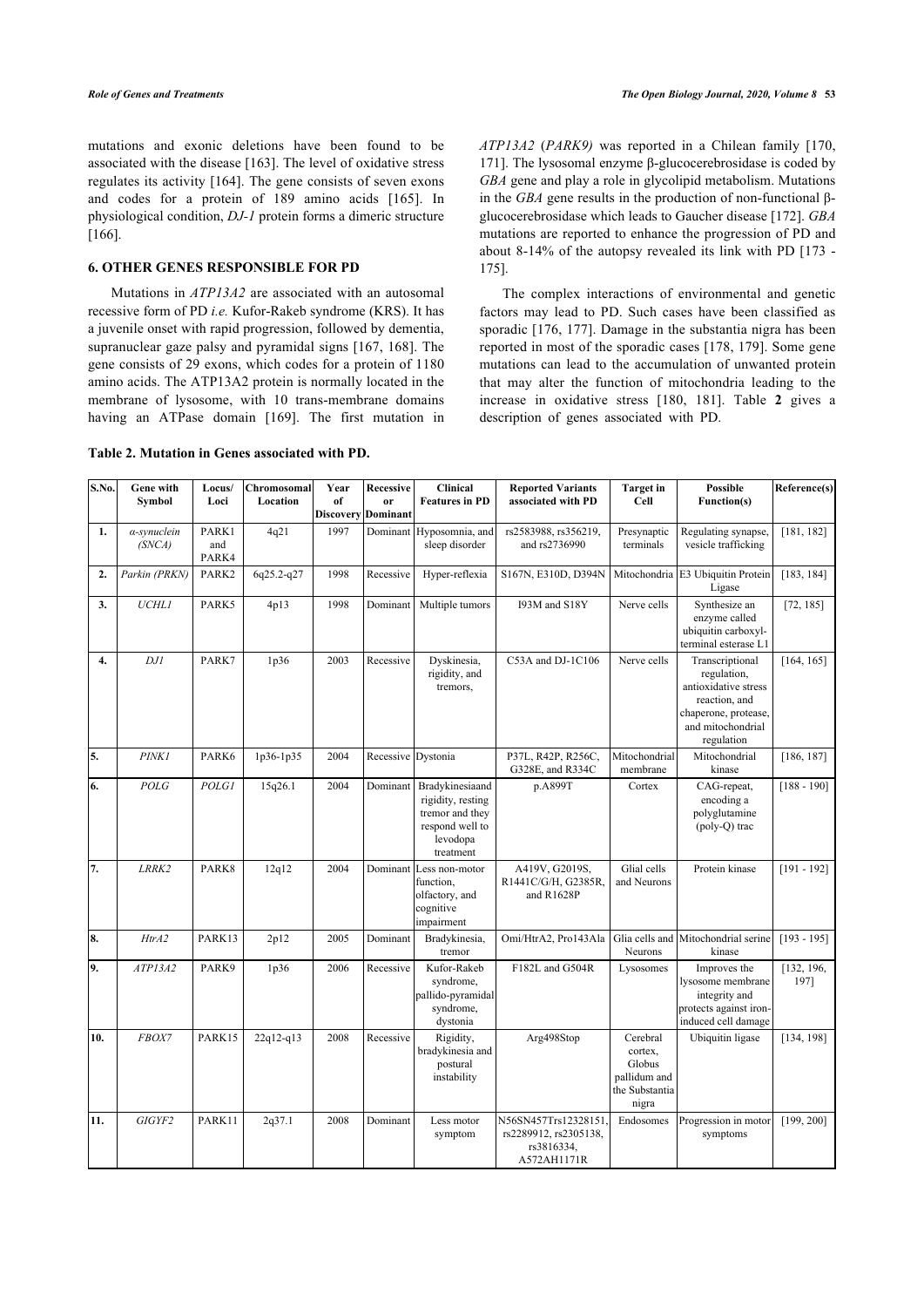|     | (Table 2) contd                                                          |         |             |      |           |                                                                            |                                          |                                                                                                                              |                                                                                                         |               |
|-----|--------------------------------------------------------------------------|---------|-------------|------|-----------|----------------------------------------------------------------------------|------------------------------------------|------------------------------------------------------------------------------------------------------------------------------|---------------------------------------------------------------------------------------------------------|---------------|
| 12. | <b>GBA</b>                                                               | GBA1    | 1q21        | 2009 | Dominant  | Hallucinations<br>and cognitive<br>decline                                 | E326K, T369M, N370S.<br>D409H, and L444P | Endoplasmic<br>reticulum                                                                                                     | Regulation of the<br>lysosomal system                                                                   | [201, 202]    |
| 13. | PLA2G6 or<br>$iPLA2\beta$                                                | PARK14  | $22q12-q13$ | 2009 | Recessive | Axonal<br>dystrophy,<br>dystonia,<br>dementia, visual<br>disturbances      | p.R301C and p.D331N                      | Peripheral<br>nerves                                                                                                         | Phospholipase A2                                                                                        | [203, 204]    |
| 14. | Vps35                                                                    | PARK17  | 16q11.2     | 2011 | Dominant  | Tremors.<br>bradykinesia,<br>rigidity of limbs<br>and gait defects         | p. Asp620Asn                             | Lysosomal<br>vesicles                                                                                                        | Retromer<br>component                                                                                   | $[205 - 207]$ |
| 15. | EIF4G1                                                                   | PAERK18 | 3q27.1      | 2011 | Dominant  | Motor<br>dysfunction                                                       | A502V, G686C,<br>S1164R, and R1197W      | Presynaptic<br>nerves                                                                                                        | Scaffold subunit of<br>the translation<br>initiation complex<br>eIF4F, which binds<br>the ribosomal 40S | [114, 208]    |
| 16. | DNAJC6                                                                   | PARK19  | 1p31.3      | 2012 | Recessive | Mental<br>retardation,<br>pyramidal signs<br>and epilepsy                  | p.Q734X                                  | Cerebellum.<br>corpus<br>callosum,<br>cortex,<br>brainstem,<br>pons,<br>putamen,<br>spinal cord,<br>and substantia<br>nigra. | Cochaperone                                                                                             | [209, 210]    |
| 17. | <b>SYNJ1</b>                                                             | PARK20  | 21q22.11    | 2013 | Recessive | Dystonia,<br>oculomotor<br>apraxia, and<br>seizures                        | Nil                                      | Presynaptic<br>terminal                                                                                                      | Polyphosphoinisitide<br>phosphatase                                                                     | [211, 212]    |
| 18. | DNAJC13                                                                  | PARK21  | 3q22.1      | 2014 | Recessive | Motor<br>dysfunction                                                       | p. N855S                                 | Neurons                                                                                                                      | Endosomal transport                                                                                     | [213, 214]    |
| 19. | CHCHD2                                                                   | CHCHD2  | 7p11.2      | 2015 | Recessive | Bradykinesia and<br>rigidity,<br>hypomimic face<br>and mydriatic<br>pupils | G66V and P80L                            | Cortical<br>neurons                                                                                                          | Mitochondrial<br>protein                                                                                | [215, 216]    |
| 20. | LRP10 (low-<br>density<br>lipoprotein<br>receptor-related<br>protein 10) | LRP10   | $14p13-q12$ | 2018 | Dominant  | Motor<br>fluctuations and<br>dyskinesia, no<br>cognitive<br>impairment     | OR11H12, POTEG, and<br>LRP10             | Cerebral<br>cortex                                                                                                           | Regulates amyloid<br>precursor protein<br>(APP) trafficking<br>and processing.                          | $[217 - 219]$ |

### **7. POST TRANSLATION MODIFICATIONS OF** *SNCA, DJ1***,** *PARKIN* **AND** *LRRK2*

The pathogenesis of PD mainly involves dysfunction of mitochondria, protein misfolding, aggregation and oxidative stress [\[220](#page-16-11)]. A number of post-translational modifications (PTMs) regulates the activity of protein; for example, nitration, arginylation and N-terminal acetylation which affects the structure and behaviour of α-synuclein to interact with other bio-molecules [\[221](#page-16-12)]. The modification of α-synuclein, its aggregation, toxicity and targets for future therapeutics has been extensively reviewed by Barrett and Greenamyre [\[222\]](#page-16-13). Although PTMs are required for the normal functions of  $\alpha$ synuclein, abnormal modifications may promote pathogenesis of the PD [[223](#page-16-14)]. The phosphorylation of S129 residue has been reported to be associated with the formation of Lewy bodies [[224\]](#page-16-15). Nitration of tyrosine residues in  $\alpha$ -synuclein at Y39, Y125, Y133 and Y136 has been reported to be associated with oxidative stress[[225\]](#page-16-16). Environmental factors are also responsible for the PTMs. The exposure of 1-Methyl-4 phenyl-1,2,3,6-Tetrahydropyridine (MPTP) results in the phosphorylation of S-129 in α-synuclein[[226\]](#page-16-17). It has been observed that Mn induced the aggregation of α-synuclein and the similar effect was observed in cultured cells exposed to fungicide Maneb (having Mn) showed the same results [\[227\]](#page-16-18).

*Parkin*, *Pink1* and *DJ-1* are involved in the formation of the heteromeric cytosolic complex (PPD complex) which is involved in Ubiquitin mediated proteasomal degradation [[228](#page-16-19)]. It has been reported that *Parkin* can mediates its own ubiquitylation and give rise to high molecular mass k49-linked polyubiquitlylated moiety[[229](#page-16-20)]. Phosphorylation at two different sites (T175, T217) was reported, but has not been confirmed by other researchers [[230\]](#page-16-21). There are evidences that the activity of *Parkin*, choice of E2, choice of substrate, localization and solubility can be regulated by posttranslational modification[[231\]](#page-16-22). It has been reported that reactive cysteine  $(cys<sup>106</sup>)$  is essential for the proper functioning of *DJ1* in humans [\[232\]](#page-16-23). Due to the increase in oxidative stress either by aggregation of α-synuclein or environmental agents promotes the oxidation of cysteine to sulfenic, sulfinic and sulfonic acid[[232](#page-16-23)]. The oxidation results in the loss of the activity of DJ-1 and thus enhances the progression of PD. The phosphorylation of LRRK2 can occur in two ways constitutive and auto-phosphorylation. These phosphorylations are modulated in PD [[233\]](#page-16-24). The mutations in the ROCO domain (Ras of complex proteins) results in the decrease of phosphorylation at R1441C, R1441G, and Y1699C, which leads to the aggregation of *LRRK2* in the substantia nigra [[234\]](#page-16-8). Ubiquitination also regulates the activity of *LRRK2*. The mutations R1441C, R1441G and Y1699C and 12020T may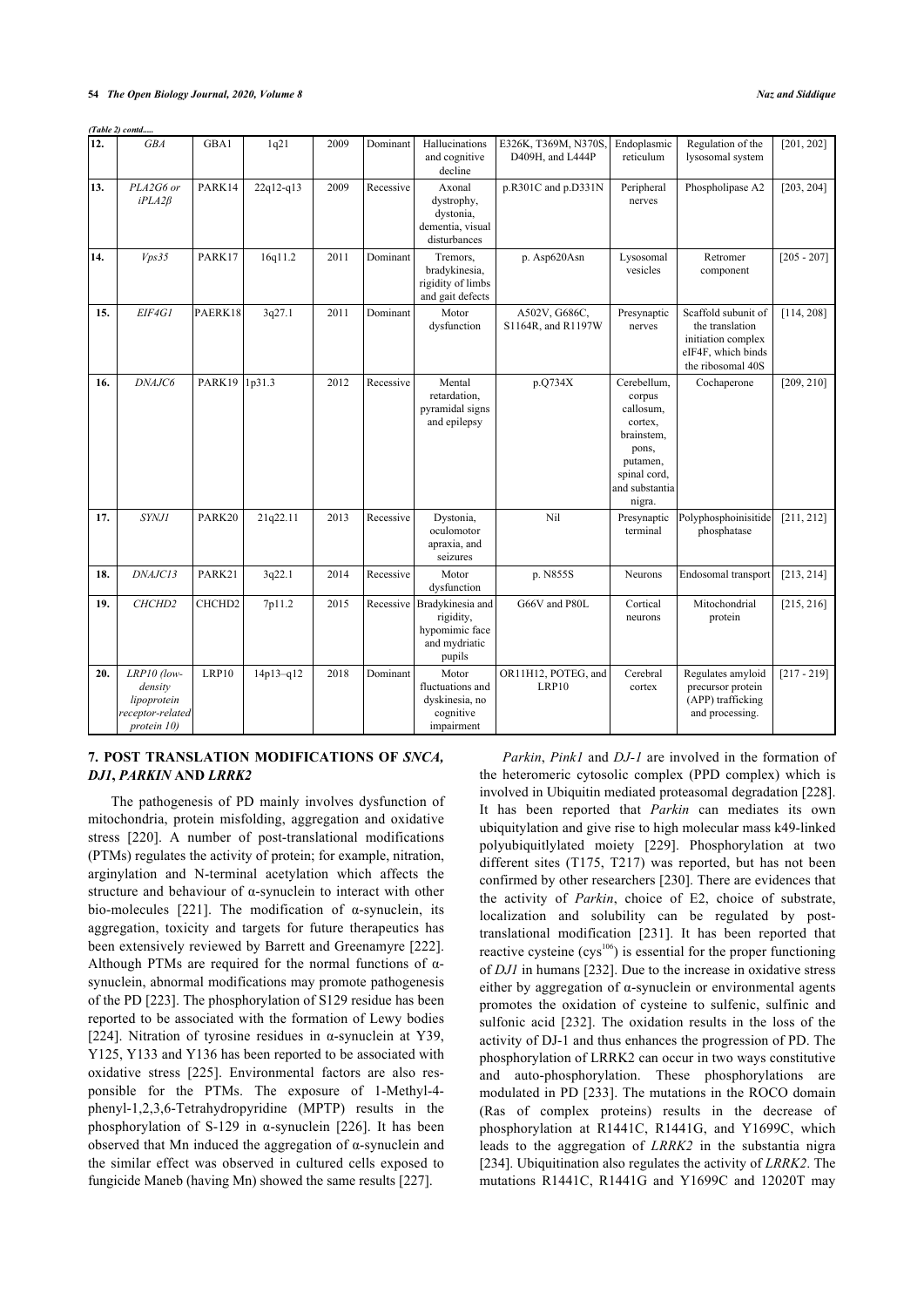result in the decrease of constitutive phosphorylation or hyperubiquitination or instability, leading to the formation of protein aggregates [\[235\]](#page-16-25).

### **8. GENOME WIDE ASSOCIATION STUDIES (GWAS)**

Genome wide association studies are helpful in understanding the genetic basis of PD[[236\]](#page-16-26). About 24 loci have been reported to be associated significantly with the risk of disease in the individuals of European ancestry[[237](#page-16-27)]. In another study, 17 novel PD loci, using a neurocentric candidate gene nomination pipeline, found that these loci play a role in lysosomal biology and autophagy [[238\]](#page-16-28). The identification of such candidate genes will definitely help in understanding the role of causal genes and will also open new horizons for the therapeutic approaches.

#### **9. TREATMENTS FOR PARKINSON'S DISEASE**

The past half century of research has brought many alluring advancements in the treatment of PD. It is a fact that PD is a progressive disease with no permanent cure, but the symptoms can be suppressed or delayed by the treatment of levodopa [\[239](#page-16-11) - [241](#page-16-29)]. To overcome the side effects of Levodopa, there are several treatment strategies for the management of PD in order to provide more improvement in combating the PD symptoms[[242](#page-16-30)]. Various treatment strategies for the PD are as follows:

#### **9.1. Levodopa**

Levodopa is also known as L-Dopa (l-3,4-dihydroxy phenylalanine). For treating early symptoms of PD the levodopa is given to the PD patients [\[243](#page-16-31)]. It is a precursor of dopamine which is activated through decarboxylation by the cytosolic enzyme Aromatic Amino Acid Decarboxylase (AADC). It is formed by the hydroxylation of the amino acid L-tyrosine. This reaction is catalyzed by tyrosine hydroxylase and is a rate-limiting step in the biosynthesis of the neurotransmitter dopamine. Dopamine is formed by the decarboxylation of levodopa in the presence of enzyme Lamino acid decarboxylase or Dopa Decarboxylase (DDC). The absorption of levodopa takes place first in the small intestine and enters as large neutral amino acids (LNAAs). Levodopa accesses in brain by the help of LNAAs system, where it is converted to dopamine. Once the dopamine is formed it acts on dopamine receptors (D1 and D2 families) to improve the motor functions in PD. The levodopa is absorbed by the specific LNAAs transporter *i.e*. protien rich meals. The therapeutic efficacy of levodopa is reduced due to the over-saturation of the transporter with amino acid derived from dietary protein. Thus, it is recommended that the levodopa should be taken without the meal to ensure the full absorption [[244,](#page-16-32) [245](#page-16-33)]. In commercial preparations, levodopa is combined with carbidopa or benserazide, which act as inhibitors of decarboxylase, thus reducing the risk of peripheral side effects [[246](#page-17-0), [247](#page-17-1)].

The long term use of levodopa is associated with side effects such as nausea, vomiting, constipation and hallucinations [\[248,](#page-17-2) [249\]](#page-17-3). L-dopa may also induce cell death in neuronal cells by increasing the activity of caspase-3 [\[250](#page-17-4), [251](#page-17-5)]. L-dopa treatment may lead to alteration in D1 dopamine receptors and might form the basis for the occurrence of dyskinesia and motor fluctuations[[252](#page-17-6), [253](#page-17-7)].

### **9.2. Catechol-O-methyl Transferase (COMT) inhibitors**

COMT is an enzyme that metabolizes or degrades neurotransmitters such as dopamine, hence the COMT inhibitors may be useful to enhance the half-life of dopamine. Tolcapone and entacapone are commonly used in COMT inhibitors. Although, both the drugs are associated with side effects such as diarrhea, hepatotoxicity, increased dyskinesia, and urine discoloration [\[254](#page-17-8), [255\]](#page-17-9). Opicapone, a thirdgeneration COMT inhibitor, is also used to treat PD at a dosage of 50 mg daily [\[256\]](#page-17-10). It is prescribed in Germany and the United Kingdom, but further detailed studies are required for the validation of the efficacy and long-term risks associated with it. Most of the COMT inhibitors prevents the peripheral catabolism of L-dopa and increase the half-life of L-dopa [[257](#page-17-11), [258](#page-17-12)].

#### **9.3. Amantadine**

Although the exact mechanism of amantadine is not known, it is thought that the symptomatic relief is due to its anticholinergic property [\[259](#page-17-13)]. It blocks the glutamatergic Nmethyl-D-aspartate (NMDA) receptors in the basal ganglia and thus helps in reducing the dyskinesias associated with L-dopa therapy [\[260,](#page-17-14) [261\]](#page-17-15).

#### **9.4. Anti-cholinergic Drugs**

Anticholinergics (anti-muscarinics) are used to reduce tremors in PD patients. Due to neuropsychiatric side effects (memory loss, confusion) and autonomic side effects (constipation, urinary retention, dry mouth), these drugs are not normally recommended to the patients above 65 years [\[262](#page-17-16)]. Trihexyphenidyl, benztropine, orphenadrine, procyclidine, and biperiden are commonly use anticholinergic drugs [[263](#page-17-17) - [265](#page-17-18)].

#### **9.5. Monoamine Oxidase Inhibitors (MAOIs)**

They inhibit the activity of one or both monoamine oxidase enzymes *i.e*. Monoamine Oxidase A (MAO-A) and Monoamine Oxidase B (MAO-B). They are used as a powerful anti-depressants to treat panic disorders and social phobias [[266,](#page-17-19) [267\]](#page-17-20). MAO-A shows greater affinity for hydroxylated amine, *i.e*. noradrenaline (NA) and serotonin (5-HT), while MAO-B shows greater affinity for non-hydroxylated amines, *i.e.* benzylamine and β-Phenylethylamine (PEA)[[268](#page-17-21), [269](#page-17-22)]. MAO-A degrades dopamine, norepinephrine and serotonin by oxidative deamination. It is mostly expressed in neuronal cardiac cells and is localized in the outer mitochondrial membrane [\[270,](#page-17-23) [271\]](#page-17-24). MAO-B enzymes are mostly expressed in the brain and regulate the storage as well as free intraneuronal concentration of dopamine. MAO-B is involved in the breakdown of dopamine[[272](#page-17-8), [273](#page-17-25)]. It has been well established that the inhibition of MAO-B increases the level of synaptic dopamine and provides symptomatic relief [[274\]](#page-17-10). Two commonly used MAO-B inhibitors are selegiline and rasagiline. Selegiline is used as adjunctive therapy to L-dopa for patients exhibiting motor fluctuations [\[275](#page-17-26), [276](#page-17-27)]. Rasagiline (N-propargyl-1(R)-aminoindan) is a selective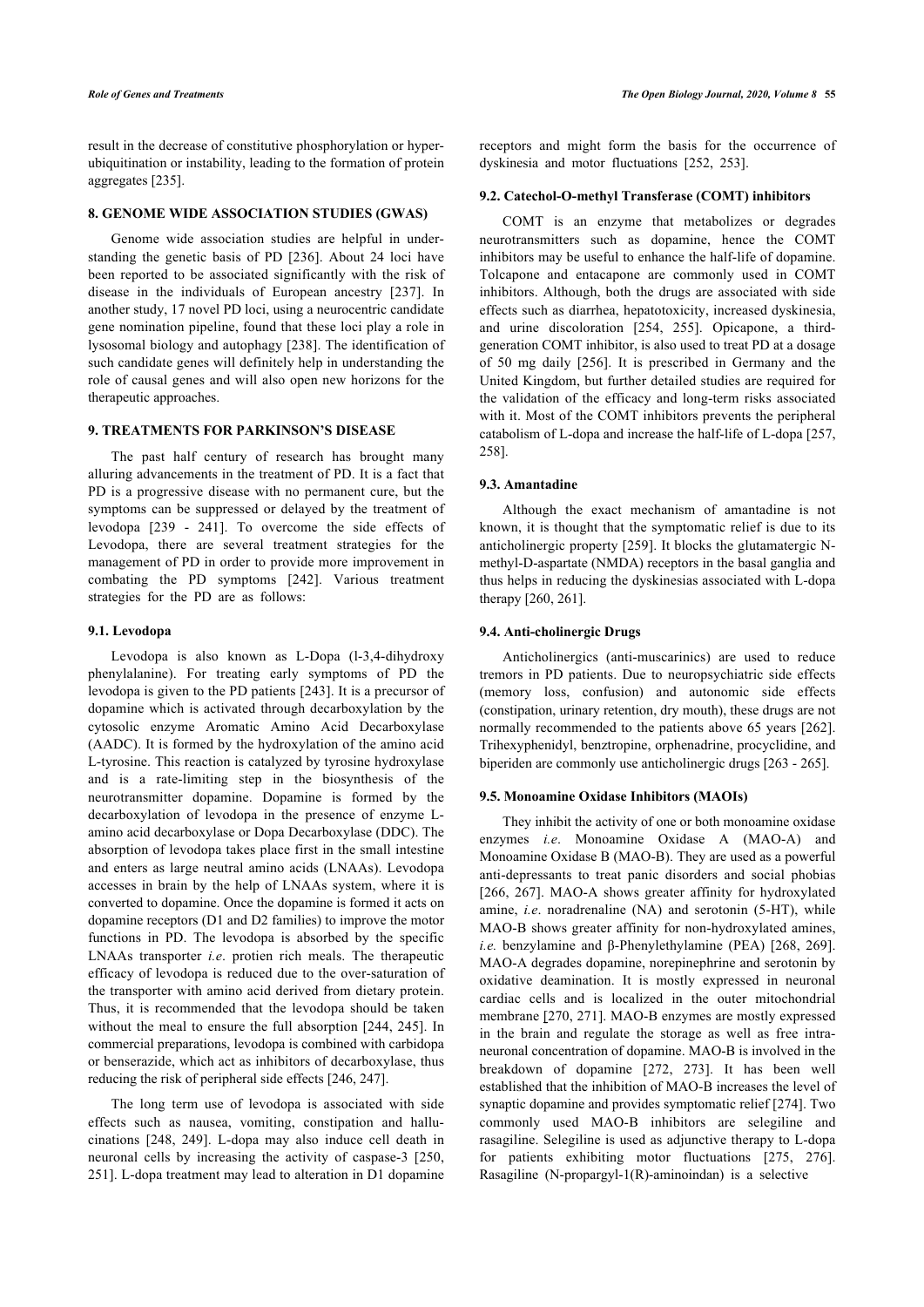| <b>Ergoline Derivatives</b>           |                                     |                          |                            |                                          | <b>Non-Ergoline Derivatives</b>              |                                                     |                           |                                                |                   |
|---------------------------------------|-------------------------------------|--------------------------|----------------------------|------------------------------------------|----------------------------------------------|-----------------------------------------------------|---------------------------|------------------------------------------------|-------------------|
| Name of<br><b>Derivatives</b>         | <b>Bromocriptine</b>                | Cabergoline              | Pergolide                  | Lisuride                                 | Apomorphine                                  | Piribedil                                           | Pramipexole               | Ropinirole                                     | Rotigotine        |
| <b>Trade Name (s)</b>                 | Parlodel and<br>Cycloset            | Cabaser and<br>Dostinex  | Permax<br>land<br>Prascend | Dopergin,<br>Proclacam<br>and<br>Revanil | Apokyn,<br>Ixense,<br>Spontane and<br>Uprima | Trivastal,<br>Pronoran,<br>Trastal and<br>Trivastan | Mirapex and<br>Mirapex ER | Requip and<br>Requip XL                        | Neupro            |
| Half-life $(t_4)$                     | $12-14$ hours                       | 63-69 hours              | 27 hours                   | 2 hours                                  | 30-60 minutes                                | 20 hours                                            | 8-12 hours                | 6 hours                                        | 3 hour            |
| Peak Plasma<br><b>Time</b>            | 58 minutes                          | $2-3$ hours              | 2-3 hours                  | $40 \text{ min}$                         | $10-60$ min                                  | 1 hour                                              | IR-2 hour,<br>ER-6 hour   | $IR - 1 - 2$<br>hour, ER<br>$6-10$ hour        | 15-18 hour        |
| <b>Highest binding</b><br>affinity    | D <sub>2</sub> receptors            | D <sub>2</sub> receptors | D2<br>receptors            | D <sub>2</sub> receptor                  | D <sub>2</sub> receptor                      | D <sub>2</sub> and D <sub>3</sub><br>receptors      | D3 receptor               | D <sub>2</sub> and D <sub>3</sub><br>receptors | D3 receptor       |
| <b>Chemical</b><br>formula            | $C_{32}H_{40}BrN_{5}O_{5}$          | $C_{26}H_{37}N_5O_2$     | $C_{19}H_{26}N_2S$         | $C_{20}H_{26}N_{4}O$                     | $C_{17}H_{17}NO_2$                           | $C_{16}H_{18}N_4O_2$                                | $C_{10}H_{17}N_3S$        | $C_{16}H_{24}N_2O$                             | $C_{19}H_{25}NOS$ |
| <b>Protein Binding</b><br>(%)         | 90-96%                              | 40-42%                   | 90%                        | 15%                                      | 50%                                          |                                                     | 15%                       | 40% bound<br>to plasma<br>proteins             | 92%               |
| <b>Metabolism</b>                     | Gastrointestinal<br>tract and liver | Hepatic                  | Hepatic                    |                                          | Hepatic                                      |                                                     | Hepatic                   | Hepatic                                        | Hepatic           |
| Route of<br><b>Administration</b>     | oral, vaginal,<br>intravenous       | Oral                     | Oral                       | Oral                                     | Subcutaneous                                 |                                                     | Oral                      | Oral                                           | Transdermal       |
| <b>Route of</b><br><b>Elimination</b> | Liver and<br>Kidney                 | Urine, Fecal             | Kidney                     | $\blacksquare$                           | $\overline{\phantom{a}}$                     | $\overline{\phantom{a}}$                            | Urine                     | Urine                                          | Urine, Fecal      |

<span id="page-9-0"></span>**Table 3. Pharmacology of ergot and non-ergot derivatives of dopamine agonists.**

inhibitor of MAO-B and therefore does not interfere with MAO-A. It has been approved to be used as an adjunct therapeutic agent for the PD patients on L-dopa and experiencing motor fluctuations [\[277](#page-17-28) - [279](#page-17-29)]**.** It has a prolonged effect on the ability to reduce the motor fluctuations associated with L-dopa therapy [[280](#page-17-30)]. Safinamide, an MAO-B inhibitor, has been introduced in Europe as an adjunct therapy to levodopa. It is a selective and reversible MAO-B inhibitor [[281](#page-17-31) - [284](#page-18-0)].

### **9.6. Dopamine Agonists (DAs)**

DAs are synthetic drugs which directly act on striatal postsynaptic dopamine receptors. They are reported to have a better pharmacokinetic profile than levodopa and are divided into two broad classes: Ergot derived and nonergot derived. The ergot-derived includes: Bromocriptine, cabergoline, lisuride, dihydro-ergocryptine, and pergolide [[285](#page-18-1), [286](#page-18-2)]. Non ergot-derived includes: Pramipexole, ropinirole, piribedil and rotigotine [[287\]](#page-18-3). Apomorphine is used in advanced stages of PD. It acts on both D1 and D2 dopamine receptors. It displays the pharmacological profile of all clinically available DAs, but due to the short half-life and poor oral bioavailability, it is not used for the treatment of early stages of PD [[288](#page-18-4)]. DAs are also associated with side effects such as nausea, day time somnolence, confusion, hallucinations, leg edema, orthostatic hypotension, and erythromelalgia (particularly ergot derivatives)[[285](#page-18-1)]. The pharmacological properties of ergot and non-ergot derived drugs are listed in Table **[3](#page-9-0)**.

### **10. NONPHARMACOLOGICAL THERAPIES**

Non-pharmacological therapies includes: Deep Brain Stimulation (DBS), Gene therapy and Cell transplantation.

### **10.1. Deep Brain Stimulation (DBS)**

In DBS, the two hyperactive regions during the progression of PD *i.e*. Subthalamic Nucleus (STN) and Globus Pallidus internus (GPi) are used as targets. DBS blocks unusual signals through the cortico-basal ganglia loop [[289\]](#page-18-5). DBS of STN and GPi-DBS showed a significant improvement in dyskinesias and motor fluctuations associated with PD patients [[290,](#page-18-6) [291](#page-18-7)]. A study on low frequency (60 Hz of DBS) showed great potential to improve overall motor symptoms associated with PD, such as swallowing, gait and freezing [[292](#page-18-8) - [294](#page-18-9)]. Some pre-clinical studies have concluded that DBS showed improvement in the survival of dopaminergic neurons and also the levels of BDNF in the substantia nigra[[295](#page-18-10), [296](#page-18-11)]. According to Wong *et al*. [\[297](#page-18-12)], STN-DBS and GPi-DBS are equally potent in reducing tremors associated with PD patients.

#### **10.2. Gene Therapy**

Gene therapy involves creating new cells that produces a specific neurotransmitter (*i.e*. dopamine). The modified cells are transplanted in PD patients[[298](#page-18-1)]. It is well known that enzyme Aromatic Acid Decarboxylase (AADC) plays a major role in converting the levodopa to dopamine. In PD patients, the loss of neurons in the substantia nigra leads to the loss of AADC, which leads to the inability to convert levodopa to dopamine. The gene therapy has been conducted to restore the activity of AADC in the striatum, which levodopa to dopamine [[299,](#page-18-13) [300\]](#page-18-3). In 2012, the gene therapy experiment was also performed on primates for Tyrosine Hydroxylase (TH) activity in astrocytes. The results showed behavioral improvement in the rats receiving transplantation by gene therapy [[301](#page-18-14), [302](#page-18-15)].

#### **10.3. Cell Transplantation**

Cell transplantation has been used for decades and the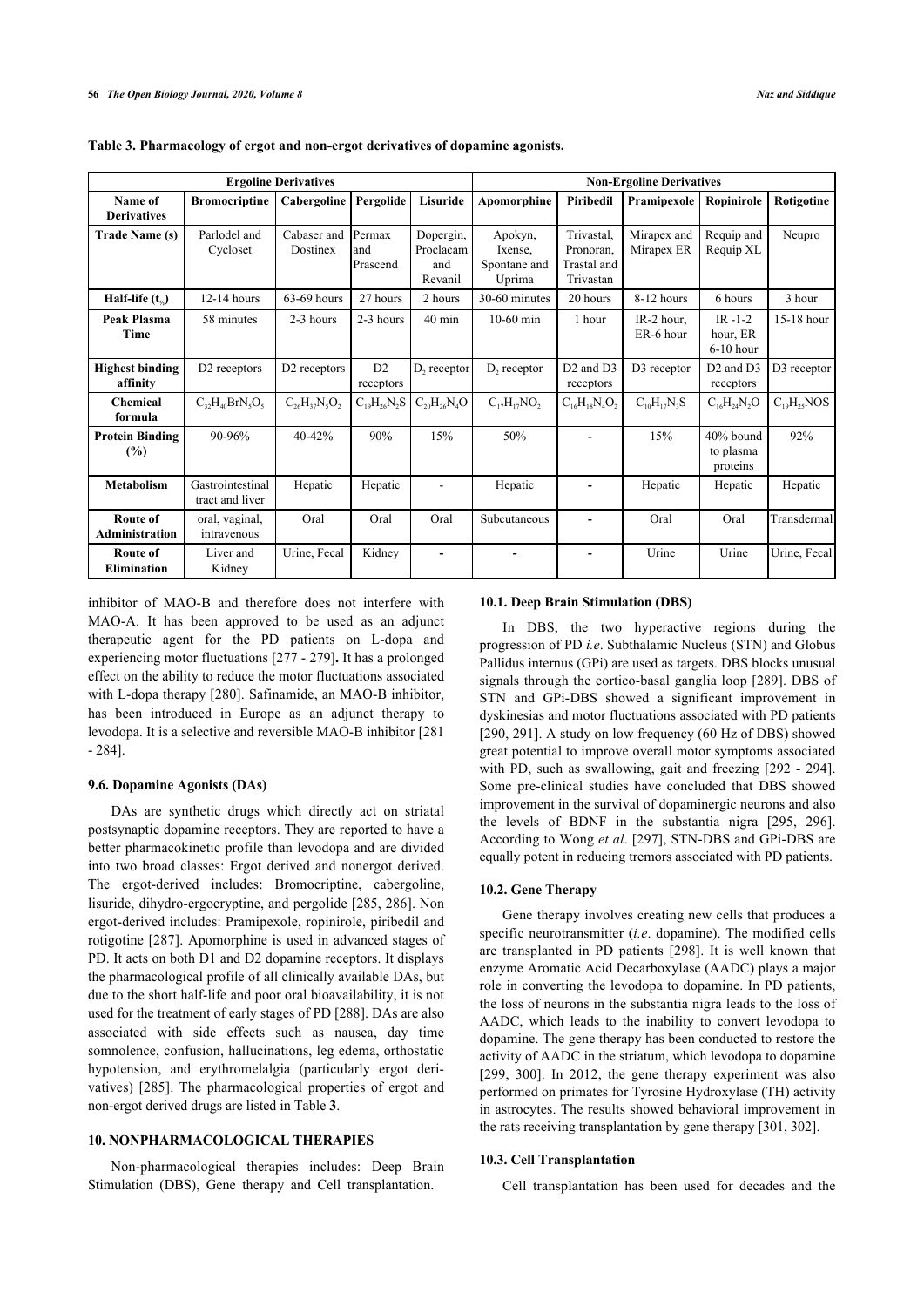<span id="page-10-1"></span>clinical trials have shown positive results improving the motor symptoms[[303](#page-18-16) - [305](#page-18-17)]. In 2015, dopaminergic neurons transplantation was reported to maintain healthy and functional expression of DA transporters with normal mitochondrial morphology[[306](#page-18-18)].

#### **10.4. Physical Therapy**

<span id="page-10-5"></span><span id="page-10-4"></span><span id="page-10-3"></span><span id="page-10-2"></span>Physical therapy plays an important role in improving walking and postural instability. The physical therapy includes some compensatory strategies such as, motor skill learning and education to optimize physical activity. According to Morris *et al*.[[307](#page-18-19)] management of gait disorders in people with PD should follow a critically designed training. In this training PD patients should be taught how to move more easily and maintain postural stability by using cognitive strategies. It targets the primary motor control deficits in the basal ganglia, brain stem, and motor cortex. There are two forms of strategies: (1) compensatory strategies to pass the defective basal ganglia and (2) learning strategies to improve performance through practice. Worldwide, Physical therapists provides the following measures to reduce the PD symptoms [[308](#page-18-20)]:

- <span id="page-10-8"></span><span id="page-10-7"></span><span id="page-10-6"></span>Lecture on self-management.
- Routine exercise associated with improvements in mobility, quality of life and disease severity.
- Ways to maintain safety while performing exercises.
- <span id="page-10-9"></span>Help in normal physical activity which includes walking.
- Practicing to maintain balance or stability.
- Getting around (daily routine work).

#### <span id="page-10-11"></span><span id="page-10-10"></span>**CONCLUSION**

<span id="page-10-12"></span>Since there is no permanent cure for the disease to date, a continuous efforts in the direction of treatment strategies is the need of the hour. It is difficult to differentiate between the sporadic and familial forms of PD on the basis of symptoms. Recently, the GWAS studies have paved the pathway for studying the collective role of the loci in the progression of PD. Hence, GWAS should be conducted for the better understanding of pathology as well as treatment of PD.

### <span id="page-10-15"></span><span id="page-10-14"></span><span id="page-10-13"></span>**CONSENT FOR PUBLICATION**

Not applicable.

#### <span id="page-10-16"></span>**FUNDING**

None.

### **CONFLICT OF INTEREST**

<span id="page-10-17"></span>The authors declare no conflict of interest, financial or otherwise.

### <span id="page-10-18"></span>**ACKNOWLEDGEMENTS**

Declared none.

### <span id="page-10-19"></span><span id="page-10-0"></span>**REFERENCES**

[1] Przedborski S. Neurodegeneration. Neuroimmune Pharmacology.

Boston, MA: Springer 2008.

[15721827\]](http://www.ncbi.nlm.nih.gov/pubmed/15721827)

[\[http://dx.doi.org/10.1007/978-0-387-72573-4\\_17\]](http://dx.doi.org/10.1007/978-0-387-72573-4_17)

- [2] Mills J. The history of modern psychiatry in India, 1858-1947. Hist Psychiatry 2001; 12(48 Pt 4): 431-58.
- [\[http://dx.doi.org/10.1177/0957154X0101204803](http://dx.doi.org/10.1177/0957154X0101204803)] [PMID: [11951867\]](http://www.ncbi.nlm.nih.gov/pubmed/11951867) [3] Ganesan U. Medicine and modernity: The ayurvedic revival movement in india Studies on Asia, Fall 2010; 4(1)
- [4] Jacoby A, Snape D, Baker GA. Epilepsy and social identity: The stigma of a chronic neurological disorder. Lancet Neurol 2005; 4(3): 171-8. [\[http://dx.doi.org/10.1016/S1474-4422\(05\)70020-X](http://dx.doi.org/10.1016/S1474-4422(05)70020-X)] [PMID:
- [5] Basu S. History of neurodegenerative diseases and its impact on aged population in India: An assessment. Ind J His Psych 2017; 52: 106-15.
- [6] Swerdlow RH, Khan SM. The Alzheimer's disease mitochondrial cascade hypothesis: An update. Exp Neurol 2009; 218(2): 308-15. [\[http://dx.doi.org/10.1016/j.expneurol.2009.01.011\]](http://dx.doi.org/10.1016/j.expneurol.2009.01.011) [PMID: [19416677\]](http://www.ncbi.nlm.nih.gov/pubmed/19416677)
- [7] World Health Organization WHO. Neurological disorders: Public health challenges. World Health Organization 2006.
- [8] Dominguez C, Ed. Neurodegenerative diseases. Springer Science & Business Media 2010; Vol. 6.
- [\[http://dx.doi.org/10.1007/978-3-642-16758-4](http://dx.doi.org/10.1007/978-3-642-16758-4)] [9] Morris AD. James Parkinson, born April 11, 1755. Lancet 1955; 268(6867): 761-3.

[\[http://dx.doi.org/10.1016/S0140-6736\(55\)90558-4](http://dx.doi.org/10.1016/S0140-6736(55)90558-4)] [PMID: [14368866\]](http://www.ncbi.nlm.nih.gov/pubmed/14368866)

- [10] McCall B. Young-onset Parkinson's disease: A guide to care and support. Nurs Times 2003; 99(30): 28-31. [PMID: [12961940\]](http://www.ncbi.nlm.nih.gov/pubmed/12961940)
- [11] Martinez-Martin P, Rodriguez-Blazquez C, Kurtis MM, Chaudhuri KR. The impact of non-motor symptoms on health-related quality of life of patients with Parkinson's disease. Mov Disord 2011; 26(3): 399-406.

[\[http://dx.doi.org/10.1002/mds.23462](http://dx.doi.org/10.1002/mds.23462)] [PMID: [21264941\]](http://www.ncbi.nlm.nih.gov/pubmed/21264941)

[12] Noyce AJ, Bestwick JP, Silveira-Moriyama L, *et al.* Meta-analysis of early nonmotor features and risk factors for Parkinson disease. Ann Neurol 2012; 72(6): 893-901.

[\[http://dx.doi.org/10.1002/ana.23687](http://dx.doi.org/10.1002/ana.23687)] [PMID: [23071076](http://www.ncbi.nlm.nih.gov/pubmed/23071076)]

- [13] Khoo TK, Yarnall AJ, Duncan GW, *et al.* The spectrum of nonmotor symptoms in early Parkinson disease. Neurology 2013; 80(3): 276-81.<br>
Ihttp://dx.doi.org/10.1212/WNL.0b013e31827deb741 [PMID:  $[http://dx.doi.org/10.1212/WNL.0b013e31827deb74]$  $[http://dx.doi.org/10.1212/WNL.0b013e31827deb74]$ 233194731
- [14] Duncan GW, Khoo TK, Yarnall AJ, *et al.* Health-related quality of life in early Parkinson's disease: The impact of nonmotor symptoms. Mov Disord 2014; 29(2): 195-202.
- [\[http://dx.doi.org/10.1002/mds.25664](http://dx.doi.org/10.1002/mds.25664)] [PMID: [24123307\]](http://www.ncbi.nlm.nih.gov/pubmed/24123307) [15] Reeve A, Simcox E, Turnbull D. Ageing and Parkinson's disease:
- Why is advancing age the biggest risk factor? Ageing Res Rev 2014;  $14 \cdot 19 - 30$ [\[http://dx.doi.org/10.1016/j.arr.2014.01.004\]](http://dx.doi.org/10.1016/j.arr.2014.01.004) [PMID: [24503004](http://www.ncbi.nlm.nih.gov/pubmed/24503004)]

- [16] Nambu A. A new approach to understand the pathophysiology of Parkinson's disease. J Neurol 2005; 252(4)(Suppl. 4): IV1-4. [\[http://dx.doi.org/10.1007/s00415-005-4002-y\]](http://dx.doi.org/10.1007/s00415-005-4002-y) [PMID: [16222431](http://www.ncbi.nlm.nih.gov/pubmed/16222431)]
- [17] Calabresi P, Picconi B, Tozzi A, Ghiglieri V, Di Filippo M. Direct and indirect pathways of basal ganglia: A critical reappraisal. Nat Neurosci 2014; 17(8): 1022-30.

[\[http://dx.doi.org/10.1038/nn.3743](http://dx.doi.org/10.1038/nn.3743)] [PMID: [25065439\]](http://www.ncbi.nlm.nih.gov/pubmed/25065439)

- [18] Beeler JA, Frank MJ, McDaid J, *et al.* A role for dopamine-mediated learning in the pathophysiology and treatment of Parkinson's disease. Cell Rep 2012; 2(6): 1747-61.
- [\[http://dx.doi.org/10.1016/j.celrep.2012.11.014](http://dx.doi.org/10.1016/j.celrep.2012.11.014)] [PMID: [23246005\]](http://www.ncbi.nlm.nih.gov/pubmed/23246005) [19] Obeso I, Wilkinson L, Casabona E, *et al.* Deficits in inhibitory control and conflict resolution on cognitive and motor tasks in Parkinson's disease. Exp Brain Res 2011; 212(3): 371-84. [\[http://dx.doi.org/10.1007/s00221-011-2736-6\]](http://dx.doi.org/10.1007/s00221-011-2736-6) [PMID: [21643718](http://www.ncbi.nlm.nih.gov/pubmed/21643718)]
- [20] Perreault ML, Hasbi A, O'Dowd BF, George SR. The dopamine d1-d2 receptor heteromer in striatal medium spiny neurons: evidence for a third distinct neuronal pathway in Basal Ganglia. Front Neuroanat  $2011: 5: 31$

[\[http://dx.doi.org/10.3389/fnana.2011.00031](http://dx.doi.org/10.3389/fnana.2011.00031)] [PMID: [21747759\]](http://www.ncbi.nlm.nih.gov/pubmed/21747759)

- [21] Hernández-Romero MC, Delgado-Cortés MJ, Sarmiento M, *et al.* Peripheral inflammation increases the deleterious effect of CNS inflammation on the nigrostriatal dopaminergic system. Neurotoxicology 2012; 33(3): 347-60.
- [\[http://dx.doi.org/10.1016/j.neuro.2012.01.018\]](http://dx.doi.org/10.1016/j.neuro.2012.01.018) [PMID: [22330755](http://www.ncbi.nlm.nih.gov/pubmed/22330755)] [22] Machado A, Herrera AJ, Venero JL, *et al.* Peripheral inflammation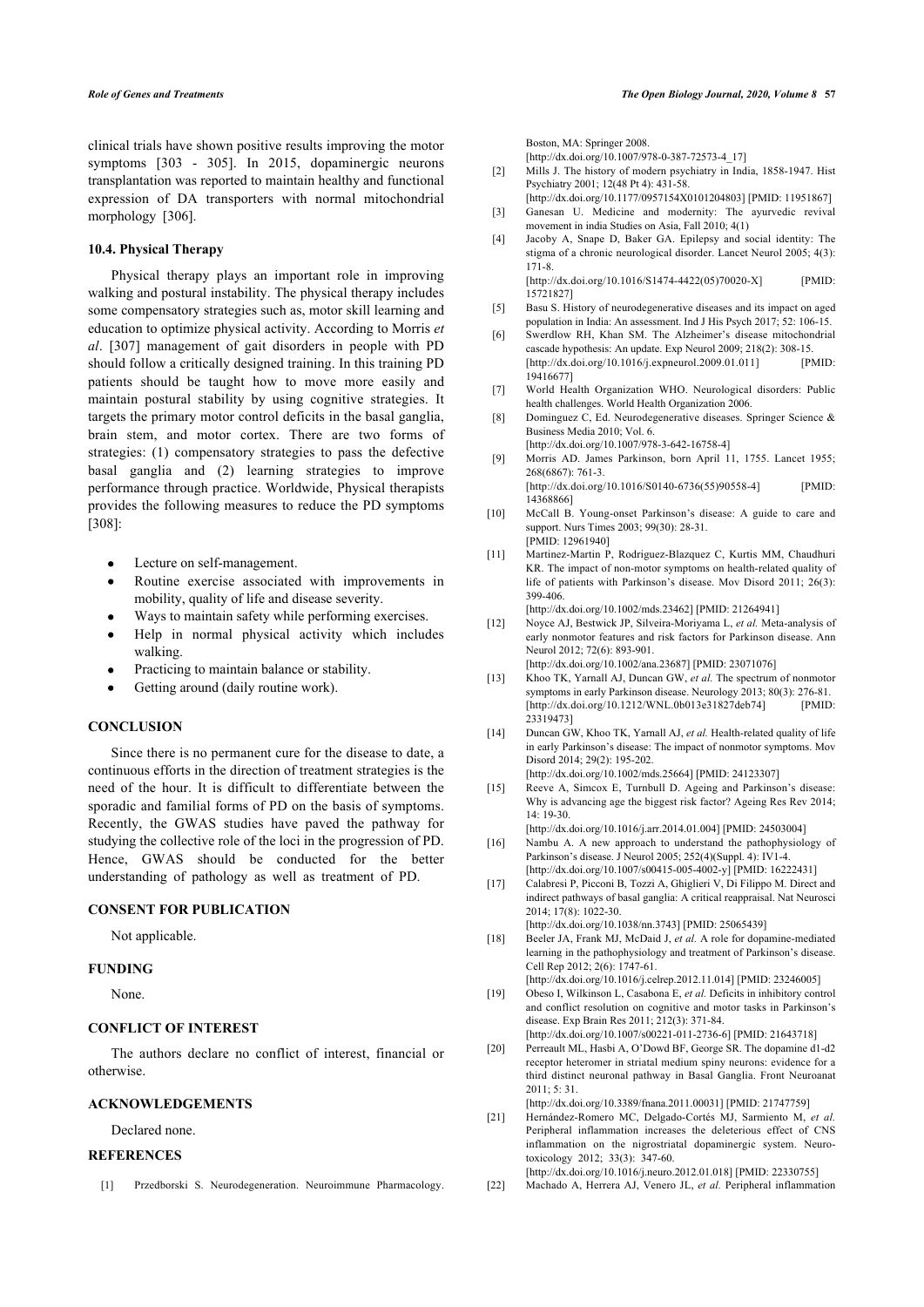increases the damage in animal models of nigrostriatal dopaminergic neurodegeneration: Possible implication in Parkinson's disease incidence. Park Dis 2011.

- <span id="page-11-19"></span><span id="page-11-0"></span>[23] Surmeier DJ, Guzmán JN, Sánchez-Padilla J, Goldberg JA. What causes the death of dopaminergic neurons in Parkinson's disease? Prog Brain Res 2010; 183: 59-77. [\[http://dx.doi.org/10.1016/S0079-6123\(10\)83004-3](http://dx.doi.org/10.1016/S0079-6123(10)83004-3)] [PMID: [20696315\]](http://www.ncbi.nlm.nih.gov/pubmed/20696315)
- <span id="page-11-20"></span><span id="page-11-1"></span>[24] Venda LL, Cragg SJ, Buchman VL, Wade-Martins R. α-Synuclein and dopamine at the crossroads of Parkinson's disease. Trends Neurosci 2010; 33(12): 559-68.
- <span id="page-11-21"></span><span id="page-11-2"></span>[\[http://dx.doi.org/10.1016/j.tins.2010.09.004\]](http://dx.doi.org/10.1016/j.tins.2010.09.004) [PMID: [20961626](http://www.ncbi.nlm.nih.gov/pubmed/20961626)] [25] Björklund A, Dunnett SB. Fifty years of dopamine research. Trends Neurosci 2007; 30(5): 185-7.
- <span id="page-11-3"></span>[\[http://dx.doi.org/10.1016/j.tins.2007.03.004\]](http://dx.doi.org/10.1016/j.tins.2007.03.004) [PMID: [17397938](http://www.ncbi.nlm.nih.gov/pubmed/17397938)] [26] Carlsson A, Lindqvist M, Magnusson T. 3,4-Dihydroxyphenylalanine and 5-hydroxytryptophan as reserpine antagonists. Nature 1957; 180(4596): 1200-0.
- <span id="page-11-4"></span>[\[http://dx.doi.org/10.1038/1801200a0](http://dx.doi.org/10.1038/1801200a0)] [PMID: [13483658\]](http://www.ncbi.nlm.nih.gov/pubmed/13483658) [27] Hornykiewicz O. The discovery of dopamine deficiency in the parkinsonian brain. 2006.
- <span id="page-11-5"></span>[\[http://dx.doi.org/10.1007/978-3-211-45295-0\\_3\]](http://dx.doi.org/10.1007/978-3-211-45295-0_3) [28] Hornykiewicz O. How L-DOPA was discovered as a drug for
- <span id="page-11-22"></span><span id="page-11-6"></span>Parkinson's disease 40 years ago. 2001. [29] Bergh C, Eklund T, Södersten P, Nordin C. Altered dopamine function in pathological gambling. Psychol Med 1997; 27(2): 473-5.
- <span id="page-11-23"></span><span id="page-11-7"></span>[\[http://dx.doi.org/10.1017/S0033291796003789](http://dx.doi.org/10.1017/S0033291796003789)] [PMID: [9089839](http://www.ncbi.nlm.nih.gov/pubmed/9089839)] [30] Hornykiewicz O. A quarter century of brain dopamine research. Dopaminergic systems and their regulation. Palgrave Macmillan, London 1986; pp. 3-18.
- <span id="page-11-8"></span>[\[http://dx.doi.org/10.1007/978-1-349-07431-0\\_1\]](http://dx.doi.org/10.1007/978-1-349-07431-0_1) [31] Marsden CA. Dopamine: The rewarding years. Br J Pharmacol 2006;
- 147(Suppl. 1): S136-44. [\[http://dx.doi.org/10.1038/sj.bjp.0706473\]](http://dx.doi.org/10.1038/sj.bjp.0706473) [PMID: [16402097](http://www.ncbi.nlm.nih.gov/pubmed/16402097)]
- <span id="page-11-24"></span>[32] Carlsson A, Waldeck B. A fluorimetric method for the determination of dopamine (3-hydroxytyramine). Acta Physiol Scand 1958; 44(3-4): 293-8.

[\[http://dx.doi.org/10.1111/j.1748-1716.1958.tb01628.x](http://dx.doi.org/10.1111/j.1748-1716.1958.tb01628.x)] [PMID: [13617024\]](http://www.ncbi.nlm.nih.gov/pubmed/13617024)

- <span id="page-11-25"></span><span id="page-11-9"></span>[33] Bertler A, Rosengren E. Occurrence and distribution of dopamine in brain and other tissues. Experientia 1959; 15(1): 10-1. [\[http://dx.doi.org/10.1007/BF02157069\]](http://dx.doi.org/10.1007/BF02157069) [PMID: [13619664](http://www.ncbi.nlm.nih.gov/pubmed/13619664)]
- <span id="page-11-10"></span>[34] Portig PJ, Vogt M. Release to the cerebral ventricles of substances with possible transmitter function in the cnadate nucleus Foresight-Brain Science, Addiction and Drugs [www.foresight.gov.uk1](http://www.foresight.gov.uk)969.
- <span id="page-11-26"></span><span id="page-11-11"></span>[35] Dahlström A. Aminergic transmission. Introduction and short review. Brain Res 1973; 62(2): 441-60.
- <span id="page-11-12"></span>[\[http://dx.doi.org/10.1016/0006-8993\(73\)90708-7](http://dx.doi.org/10.1016/0006-8993(73)90708-7)] [PMID: [4148551\]](http://www.ncbi.nlm.nih.gov/pubmed/4148551) [36] Mishra A, Singh S, Shukla S. Physiological and functional basis of dopamine receptors and their role in neurogenesis: Possible implication for parkinson's disease. J Exp Neurosci 2018; 12:
- 1179069518779829. [\[http://dx.doi.org/10.1177/1179069518779829](http://dx.doi.org/10.1177/1179069518779829)] [PMID: [29899667\]](http://www.ncbi.nlm.nih.gov/pubmed/29899667)
- <span id="page-11-13"></span>[37] Contreras F, Fouillioux C, Bolívar A, *et al.* Dopamine, hypertension and obesity. J Hum Hypertens 2002; 16(1)(Suppl. 1): S13-7. [\[http://dx.doi.org/10.1038/sj.jhh.1001334\]](http://dx.doi.org/10.1038/sj.jhh.1001334) [PMID: [11986886](http://www.ncbi.nlm.nih.gov/pubmed/11986886)]
- <span id="page-11-27"></span><span id="page-11-14"></span>[38] Kebabian JW, Petzold GL, Greengard P. Dopamine-sensitive adenylate cyclase in caudate nucleus of rat brain, and its similarity to the "dopamine receptor". Proc Natl Acad Sci USA 1972; 69(8): 2145-9.
	- [\[http://dx.doi.org/10.1073/pnas.69.8.2145\]](http://dx.doi.org/10.1073/pnas.69.8.2145) [PMID: [4403305\]](http://www.ncbi.nlm.nih.gov/pubmed/4403305)
- <span id="page-11-28"></span><span id="page-11-15"></span>[39] Gaspar P, Bloch B, Le Moine C. D1 and D2 receptor gene expression in the rat frontal cortex: Cellular localization in different classes of efferent neurons. Eur J Neurosci 1995; 7(5): 1050-63. [\[http://dx.doi.org/10.1111/j.1460-9568.1995.tb01092.x](http://dx.doi.org/10.1111/j.1460-9568.1995.tb01092.x)] [PMID: [7613610](http://www.ncbi.nlm.nih.gov/pubmed/7613610)]
- <span id="page-11-16"></span>[40] Jaber M, Robinson SW, Missale C, Caron MG. Dopamine receptors and brain function. Neuropharmacology 1996; 35(11): 1503-19. [\[http://dx.doi.org/10.1016/S0028-3908\(96\)00100-1](http://dx.doi.org/10.1016/S0028-3908(96)00100-1)] [PMID: [9025098](http://www.ncbi.nlm.nih.gov/pubmed/9025098)]
- <span id="page-11-17"></span>[41] Müller U, von Cramon DY, Pollmann S. D1- *versus* D2-receptor modulation of visuospatial working memory in humans. J Neurosci 1998; 18(7): 2720-8.

[\[http://dx.doi.org/10.1523/JNEUROSCI.18-07-02720.1998\]](http://dx.doi.org/10.1523/JNEUROSCI.18-07-02720.1998) [PMID: [9502829](http://www.ncbi.nlm.nih.gov/pubmed/9502829)]

<span id="page-11-29"></span><span id="page-11-18"></span>[42] Nishi A, Fisone G, Snyder GL, *et al.* Regulation of Na+, K+-ATPase isoforms in rat neostriatum by dopamine and protein kinase C. J Neurochem 1999; 73(4): 1492-501.

[\[http://dx.doi.org/10.1046/j.1471-4159.1999.0731492.x](http://dx.doi.org/10.1046/j.1471-4159.1999.0731492.x)] [PMID: [10501194\]](http://www.ncbi.nlm.nih.gov/pubmed/10501194)

[43] Ha CM, Park D, Han JK, *et al.* Calcyon forms a novel ternary complex with dopamine D1 receptor through PSD-95 protein and plays a role in dopamine receptor internalization. J Biol Chem 2012; 287(38): 31813-22.

[\[http://dx.doi.org/10.1074/jbc.M112.370601](http://dx.doi.org/10.1074/jbc.M112.370601)] [PMID: [22843680\]](http://www.ncbi.nlm.nih.gov/pubmed/22843680)

- [44] Gomes P, Soares-da-Silva P. Na(+)/H(+) exchanger activity and dopamine D(1)-like receptor function in two opossum kidney cell clonal sublines. Cell Physiol Biochem 2002; 12(5-6): 259-68. [\[http://dx.doi.org/10.1159/000067896\]](http://dx.doi.org/10.1159/000067896) [PMID: [12438762\]](http://www.ncbi.nlm.nih.gov/pubmed/12438762)
- [45] Mercuri NB, Saiardi A, Bonci A, *et al.* Loss of autoreceptor function in dopaminergic neurons from dopamine D2 receptor deficient mice. Neuroscience 1997; 79(2): 323-7. [PMID: [9200717](http://www.ncbi.nlm.nih.gov/pubmed/9200717)]
- [46] McAllister G, Knowles MR, Ward-Booth SM, *et al.* Functional coupling of human D2, D3, and D4 dopamine receptors in HEK293 cells. J Recept Signal Transduct Res 1995; 15(1-4): 267-81. [\[http://dx.doi.org/10.3109/10799899509045220\]](http://dx.doi.org/10.3109/10799899509045220) [PMID: [8903944](http://www.ncbi.nlm.nih.gov/pubmed/8903944)]
- [47] Klein MO, Battagello DS, Cardoso AR, Hauser DN, Bittencourt JC, Correa RG. Dopamine: Functions, signaling, and association with neurological diseases. Cell Mol Neurobiol 2019; 39(1): 31-59. [\[http://dx.doi.org/10.1007/s10571-018-0632-3\]](http://dx.doi.org/10.1007/s10571-018-0632-3) [PMID: [30446950](http://www.ncbi.nlm.nih.gov/pubmed/30446950)]
- [48] Moore DJ, West AB, Dawson VL, Dawson TM. Molecular pathophysiology of Parkinson's disease. Annu Rev Neurosci 2005; 28: 57-87. [\[http://dx.doi.org/10.1146/annurev.neuro.28.061604.135718\]](http://dx.doi.org/10.1146/annurev.neuro.28.061604.135718) [PMID: [16022590\]](http://www.ncbi.nlm.nih.gov/pubmed/16022590)
- [49] Lansbury PT Jr, Brice A. Genetics of Parkinson's disease and biochemical studies of implicated gene products. Curr Opin Cell Biol 2002; 14(5): 653-60. [\[http://dx.doi.org/10.1016/S0955-0674\(02\)00377-0](http://dx.doi.org/10.1016/S0955-0674(02)00377-0)] [PMID:
	- [12231362\]](http://www.ncbi.nlm.nih.gov/pubmed/12231362)
- [50] Rocca WA, McDonnell SK, Strain KJ, et al. Familial aggregation of Parkinson's disease: The Mayo Clinic family study. Ann Neurol 2004; 56(4): 495-502. [\[http://dx.doi.org/10.1002/ana.20228](http://dx.doi.org/10.1002/ana.20228)] [PMID: [15455403](http://www.ncbi.nlm.nih.gov/pubmed/15455403)]

[51] Pearce JMS. The Lewy body. J Neurol Neurosurg Psychiatry 2001;

- $71(2) \cdot 214-5$ [\[http://dx.doi.org/10.1136/jnnp.71.2.214](http://dx.doi.org/10.1136/jnnp.71.2.214)] [PMID: [11459895\]](http://www.ncbi.nlm.nih.gov/pubmed/11459895)
- [52] Schiller F. Fritz Lewy and his bodies. J Hist Neurosci 2000; 9(2): 148-51.

[\[http://dx.doi.org/10.1076/0964-704X\(200008\)9:2;1-Y;FT148](http://dx.doi.org/10.1076/0964-704X(200008)9:2;1-Y;FT148)] [PMID: [11232516\]](http://www.ncbi.nlm.nih.gov/pubmed/11232516)

[53] Zarranz JJ, Alegre J, Gómez-Esteban JC, *et al.* The new mutation, E46K, of alpha-synuclein causes Parkinson and Lewy body dementia. Ann Neurol 2004; 55(2): 164-73.

[\[http://dx.doi.org/10.1002/ana.10795](http://dx.doi.org/10.1002/ana.10795)] [PMID: [14755719](http://www.ncbi.nlm.nih.gov/pubmed/14755719)]

[54] Spillantini MG, Crowther RA, Jakes R, Hasegawa M, Goedert M. α-Synuclein in filamentous inclusions of Lewy bodies from Parkinson's disease and dementia with lewy bodies. Proc Natl Acad Sci USA 1998; 95(11): 6469-73.

[\[http://dx.doi.org/10.1073/pnas.95.11.6469\]](http://dx.doi.org/10.1073/pnas.95.11.6469) [PMID: [9600990\]](http://www.ncbi.nlm.nih.gov/pubmed/9600990)

- [55] Kon T, Tomiyama M, Wakabayashi K. Neuropathology of Lewy body disease: Clinicopathological crosstalk between typical and atypical cases. Neuropathology 2020; 40(1): 30-9. [\[http://dx.doi.org/10.1111/neup.12597](http://dx.doi.org/10.1111/neup.12597)] [PMID: [31498507\]](http://www.ncbi.nlm.nih.gov/pubmed/31498507)
- [56] Konno T, Ross OA, Puschmann A, Dickson DW, Wszolek ZK. Autosomal dominant Parkinson's disease caused by SNCA duplications. Parkinsonism Relat Disord 2016; 22(Suppl. 1): S1-6.<br>
Ihttp://dx.doi.org/10.1016/i.parkreldis.2015.09.0071 [PMID:  $[http://dx.doi.org/10.1016/j.parkxeldis.2015.09.007]$ [26350119\]](http://www.ncbi.nlm.nih.gov/pubmed/26350119)
- [57] Luk KC, Kehm V, Carroll J, *et al.* Pathological α-synuclein transmission initiates Parkinson-like neurodegeneration in nontransgenic mice. Science 2012; 338(6109): 949-53. [\[http://dx.doi.org/10.1126/science.1227157](http://dx.doi.org/10.1126/science.1227157)] [PMID: [23161999\]](http://www.ncbi.nlm.nih.gov/pubmed/23161999)
- [58] Polymeropoulos MH, Lavedan C, Leroy E, *et al.* Mutation in the alpha-synuclein gene identified in families with Parkinson's disease. Science 1997; 276(5321): 2045-7.
- [\[http://dx.doi.org/10.1126/science.276.5321.2045\]](http://dx.doi.org/10.1126/science.276.5321.2045) [PMID: [9197268\]](http://www.ncbi.nlm.nih.gov/pubmed/9197268) [59] Lim KL, Dawson VL, Dawson TM. The genetics of Parkinson's disease. Curr Neurol Neurosci Rep 2002; 2(5): 439-46.
- [\[http://dx.doi.org/10.1007/s11910-002-0071-9\]](http://dx.doi.org/10.1007/s11910-002-0071-9) [PMID: [12169225](http://www.ncbi.nlm.nih.gov/pubmed/12169225)] [60] Mouradian MM. Recent advances in the genetics and pathogenesis of Parkinson disease. Neurology 2002; 58(2): 179-85.
- [\[http://dx.doi.org/10.1212/WNL.58.2.179\]](http://dx.doi.org/10.1212/WNL.58.2.179) [PMID: [11805242](http://www.ncbi.nlm.nih.gov/pubmed/11805242)]
- [61] Uéda K, Fukushima H, Masliah E, *et al.* Molecular cloning of cDNA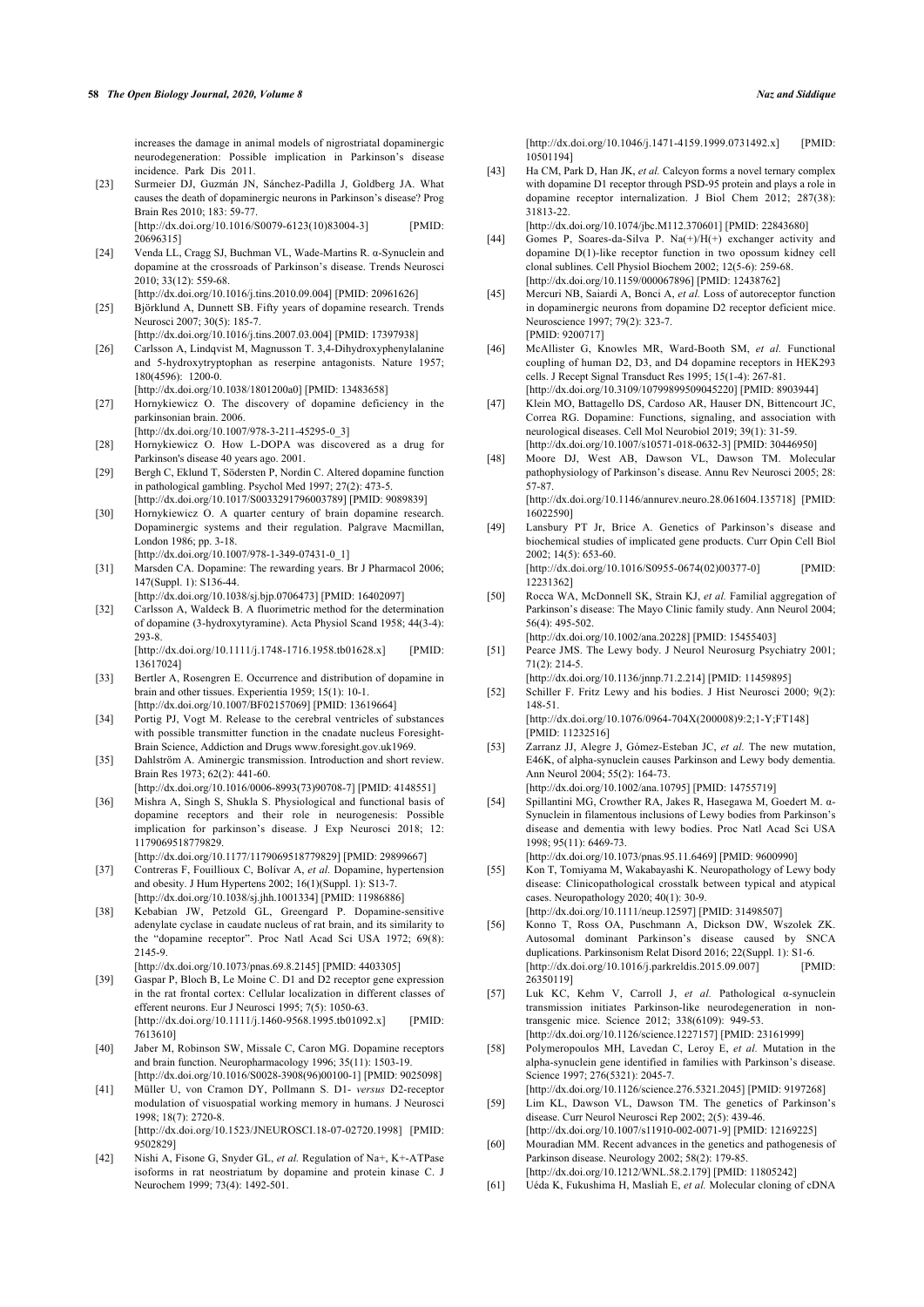encoding an unrecognized component of amyloid in Alzheimer disease. Proc Natl Acad Sci USA 1993; 90(23): 11282-6. [\[http://dx.doi.org/10.1073/pnas.90.23.11282\]](http://dx.doi.org/10.1073/pnas.90.23.11282) [PMID: [8248242\]](http://www.ncbi.nlm.nih.gov/pubmed/8248242)

- <span id="page-12-0"></span>[62] Jakes R, Spillantini MG, Goedert M. Identification of two distinct synucleins from human brain. FEBS Lett 1994; 345(1): 27-32. [\[http://dx.doi.org/10.1016/0014-5793\(94\)00395-5](http://dx.doi.org/10.1016/0014-5793(94)00395-5)] [PMID: [8194594\]](http://www.ncbi.nlm.nih.gov/pubmed/8194594)
- <span id="page-12-1"></span>[63] Clayton DF, George JM. The synucleins: A family of proteins involved in synaptic function, plasticity, neurodegeneration and disease. Trends Neurosci 1998; 21(6): 249-54. [\[http://dx.doi.org/10.1016/S0166-2236\(97\)01213-7](http://dx.doi.org/10.1016/S0166-2236(97)01213-7)] [PMID: [9641537](http://www.ncbi.nlm.nih.gov/pubmed/9641537)]
- <span id="page-12-16"></span><span id="page-12-2"></span>[64] Uversky VN. A protein-chameleon: Conformational plasticity of αsynuclein, a disordered protein involved in neurodegenerative disorders. J Biomol Struct Dyn 2003; 21(2): 211-34. [\[http://dx.doi.org/10.1080/07391102.2003.10506918\]](http://dx.doi.org/10.1080/07391102.2003.10506918) [PMID: [12956606\]](http://www.ncbi.nlm.nih.gov/pubmed/12956606)
- <span id="page-12-18"></span><span id="page-12-17"></span>[65] Shulman JM, De Jager PL, Feany MB. Parkinson's disease: Genetics and pathogenesis. Annu Rev Pathol 2011; 6: 193-222. [\[http://dx.doi.org/10.1146/annurev-pathol-011110-130242\]](http://dx.doi.org/10.1146/annurev-pathol-011110-130242) [PMID: [21034221\]](http://www.ncbi.nlm.nih.gov/pubmed/21034221)
- <span id="page-12-19"></span><span id="page-12-3"></span>[66] Devine MJ, Gwinn K, Singleton A, Hardy J. Parkinson's disease and α-synuclein expression. Mov Disord 2011; 26(12): 2160-8. [\[http://dx.doi.org/10.1002/mds.23948](http://dx.doi.org/10.1002/mds.23948)] [PMID: [21887711\]](http://www.ncbi.nlm.nih.gov/pubmed/21887711)
- <span id="page-12-4"></span>[67] Kalia LV, Lang AE. Parkinson disease in 2015: Evolving basic, pathological and clinical concepts in PD. Nat Rev Neurol 2016; 12(2): 65-6.
- <span id="page-12-20"></span><span id="page-12-5"></span>[\[http://dx.doi.org/10.1038/nrneurol.2015.249\]](http://dx.doi.org/10.1038/nrneurol.2015.249) [PMID: [26782330](http://www.ncbi.nlm.nih.gov/pubmed/26782330)] [68] Lee S, Imai Y, Gehrke S, Liu S, Lu B. The synaptic function of LRRK2. Biochem Soc Trans 2012; 40(5): 1047-51.
- <span id="page-12-21"></span><span id="page-12-6"></span>[\[http://dx.doi.org/10.1042/BST20120113](http://dx.doi.org/10.1042/BST20120113)] [PMID: [22988863\]](http://www.ncbi.nlm.nih.gov/pubmed/22988863) [69] Spillantini MG, Aloe L, Alleva E, *et al.* Nerve growth factor mRNA and protein increase in hypothalamus in a mouse model of
- aggression.World Scientific Series in 20<sup>th</sup> Century Biology. 1997. [\[http://dx.doi.org/10.1142/9789812830319\\_0029](http://dx.doi.org/10.1142/9789812830319_0029)]
- <span id="page-12-22"></span><span id="page-12-7"></span>[70] Chartier-Harlin MC, Kachergus J, Roumier C, *et al.* Alpha-synuclein locus duplication as a cause of familial Parkinson's disease. Lancet 2004; 364(9440): 1167-9. [\[http://dx.doi.org/10.1016/S0140-6736\(04\)17103-1](http://dx.doi.org/10.1016/S0140-6736(04)17103-1)] [PMID:

[15451224\]](http://www.ncbi.nlm.nih.gov/pubmed/15451224)

- <span id="page-12-23"></span><span id="page-12-8"></span>[71] Totterdell S, Meredith GE. Localization of alpha-synuclein to identified fibers and synapses in the normal mouse brain. Neuroscience 2005; 135(3): 907-13. [\[http://dx.doi.org/10.1016/j.neuroscience.2005.06.047](http://dx.doi.org/10.1016/j.neuroscience.2005.06.047)] [PMID: [16112475\]](http://www.ncbi.nlm.nih.gov/pubmed/16112475)
- <span id="page-12-24"></span><span id="page-12-9"></span>[72] Maraganore DM, de Andrade M, Elbaz A, *et al.* Collaborative analysis of alpha-synuclein gene promoter variability and Parkinson disease. JAMA 2006; 296(6): 661-70.
	- [\[http://dx.doi.org/10.1001/jama.296.6.661\]](http://dx.doi.org/10.1001/jama.296.6.661) [PMID: [16896109](http://www.ncbi.nlm.nih.gov/pubmed/16896109)]
- <span id="page-12-25"></span><span id="page-12-10"></span>[73] Vaughan J, Durr A, Tassin J, *et al.* The alpha-synuclein Ala53Thr mutation is not a common cause of familial Parkinson's disease: A study of 230 European cases. Ann Neurol 1998; 44(2): 270-3. [\[http://dx.doi.org/10.1002/ana.410440221](http://dx.doi.org/10.1002/ana.410440221)] [PMID: [9708553](http://www.ncbi.nlm.nih.gov/pubmed/9708553)]
- <span id="page-12-26"></span><span id="page-12-11"></span>[74] Jensen PH, Nielsen MS, Jakes R, Dotti CG, Goedert M. Binding of alpha-synuclein to brain vesicles is abolished by familial Parkinson's disease mutation. J Biol Chem 1998; 273(41): 26292-4. [\[http://dx.doi.org/10.1074/jbc.273.41.26292\]](http://dx.doi.org/10.1074/jbc.273.41.26292) [PMID: [9756856](http://www.ncbi.nlm.nih.gov/pubmed/9756856)]
- <span id="page-12-12"></span>[75] Conway KA, Harper JD, Lansbury PT. Accelerated *in vitro* fibril formation by a mutant alpha-synuclein linked to early-onset Parkinson disease. Nat Med 1998; 4(11): 1318-20. [\[http://dx.doi.org/10.1038/3311](http://dx.doi.org/10.1038/3311)] [PMID: [9809558](http://www.ncbi.nlm.nih.gov/pubmed/9809558)]
- <span id="page-12-27"></span><span id="page-12-13"></span>[76] Krüger R, Kuhn W, Müller T, *et al.* Ala30Pro mutation in the gene encoding α-synuclein in Parkinson's disease. Nat Genet 1998; 18(2): 106-8.
	- [\[http://dx.doi.org/10.1038/ng0298-106](http://dx.doi.org/10.1038/ng0298-106)] [PMID: [9462735](http://www.ncbi.nlm.nih.gov/pubmed/9462735)]
- <span id="page-12-14"></span>[77] Klein C, Schlossmacher MG. The genetics of Parkinson disease: Implications for neurological care. Nat Clin Pract Neurol 2006; 2(3): 136-46.
- <span id="page-12-15"></span>[\[http://dx.doi.org/10.1038/ncpneuro0126](http://dx.doi.org/10.1038/ncpneuro0126)] [PMID: [16932540\]](http://www.ncbi.nlm.nih.gov/pubmed/16932540) [78] Athanassiadou A, Voutsinas G, Psiouri L, *et al.* Genetic analysis of families with Parkinson disease that carry the Ala53Thr mutation in the gene encoding alpha-synuclein. Am J Hum Genet 1999; 65(2): 555-8.

[\[http://dx.doi.org/10.1086/302486](http://dx.doi.org/10.1086/302486)] [PMID: [10417297\]](http://www.ncbi.nlm.nih.gov/pubmed/10417297)

- <span id="page-12-28"></span>[79] Spira PJ, Sharpe DM, Halliday G, Cavanagh J, Nicholson GA. Clinical and pathological features of a Parkinsonian syndrome in a family with an Ala53Thr α-synuclein mutation. Ann Neurol 2001; 49(3): 313-9. [\[http://dx.doi.org/10.1002/ana.67\]](http://dx.doi.org/10.1002/ana.67) [PMID: [11261505](http://www.ncbi.nlm.nih.gov/pubmed/11261505)]
- [80] Ki CS, Stavrou EF, Davanos N, *et al.* The Ala53Thr mutation in the α-

synuclein gene in a Korean family with Parkinson disease. Clin Genet 2007; 71(5): 471-3.

[\[http://dx.doi.org/10.1111/j.1399-0004.2007.00781.x\]](http://dx.doi.org/10.1111/j.1399-0004.2007.00781.x) [PMID: [17489854\]](http://www.ncbi.nlm.nih.gov/pubmed/17489854)

[81] Choi JM, Woo MS, Ma HI, *et al.* Analysis of PARK genes in a Korean cohort of early-onset Parkinson disease. Neurogenetics 2008; 9(4): 263-9.

[\[http://dx.doi.org/10.1007/s10048-008-0138-0\]](http://dx.doi.org/10.1007/s10048-008-0138-0) [PMID: [18704525](http://www.ncbi.nlm.nih.gov/pubmed/18704525)]

- [82] Puschmann A, Ross OA, Vilariño-Güell C, *et al.* A Swedish family with de novo α-synuclein A53T mutation: Evidence for early cortical dysfunction. Parkinsonism Relat Disord 2009; 15(9): 627-32. [\[http://dx.doi.org/10.1016/j.parkreldis.2009.06.007\]](http://dx.doi.org/10.1016/j.parkreldis.2009.06.007) [PMID: [19632874\]](http://www.ncbi.nlm.nih.gov/pubmed/19632874)
- [83] Golbe LI. α-synuclein and Parkinson's disease. Mov Disord 1999; 14(1): 6-9.
- [\[http://dx.doi.org/10.1002/1531-8257\(199901\)14:1<6::AID-MDS1004](http://dx.doi.org/10.1002/1531-8257(199901)14:1<6::AID-MDS1004>3.0.CO;2-L) [>3.0.CO;2-L](http://dx.doi.org/10.1002/1531-8257(199901)14:1<6::AID-MDS1004>3.0.CO;2-L)] [PMID: [9918338](http://www.ncbi.nlm.nih.gov/pubmed/9918338)]
- [84] Trinh J, Guella I, Farrer MJ. Disease penetrance of late-onset parkinsonism: A meta-analysis. JAMA Neurol 2014; 71(12): 1535-9. [\[http://dx.doi.org/10.1001/jamaneurol.2014.1909](http://dx.doi.org/10.1001/jamaneurol.2014.1909)] [PMID: [25330418](http://www.ncbi.nlm.nih.gov/pubmed/25330418)]
- [85] Nishioka K, Hayashi S, Farrer MJ, *et al.* Clinical heterogeneity of αsynuclein gene duplication in Parkinson's disease. Ann Neurol 2006; 59(2): 298-309. [\[http://dx.doi.org/10.1002/ana.20753](http://dx.doi.org/10.1002/ana.20753)] [PMID: [16358335](http://www.ncbi.nlm.nih.gov/pubmed/16358335)]

- [86] Xia Y, Saitoh T, Uéda K, *et al.* Characterization of the human αsynuclein gene: Genomic structure, transcription start site, promoter region and polymorphisms. J Alzheimers Dis 2001; 3(5): 485-94. [\[http://dx.doi.org/10.3233/JAD-2001-3508\]](http://dx.doi.org/10.3233/JAD-2001-3508) [PMID: [12214035\]](http://www.ncbi.nlm.nih.gov/pubmed/12214035)
- [87] Gámez-Valero A, Beyer K. Alternative splicing of alpha- and betasynuclein genes plays differential roles in synucleinopathies. Genes (Basel) 2018; 9(2): 63.
- [\[http://dx.doi.org/10.3390/genes9020063\]](http://dx.doi.org/10.3390/genes9020063) [PMID: [29370097\]](http://www.ncbi.nlm.nih.gov/pubmed/29370097) [88] Giasson BI, Murray IV, Trojanowski JQ, Lee VM. A hydrophobic stretch of 12 amino acid residues in the middle of α-synuclein is essential for filament assembly. J Biol Chem 2001; 276(4): 2380-6. [\[http://dx.doi.org/10.1074/jbc.M008919200](http://dx.doi.org/10.1074/jbc.M008919200)] [PMID: [11060312](http://www.ncbi.nlm.nih.gov/pubmed/11060312)]
- [89] Bitan G, Kirkitadze MD, Lomakin A, Vollers SS, Benedek GB, Teplow DB. Amyloid beta -protein (Abeta) assembly: Abeta 40 and Abeta 42 oligomerize through distinct pathways. Proc Natl Acad Sci USA 2003; 100(1): 330-5. [\[http://dx.doi.org/10.1073/pnas.222681699\]](http://dx.doi.org/10.1073/pnas.222681699) [PMID: [12506200](http://www.ncbi.nlm.nih.gov/pubmed/12506200)]
- [90] Lashuel HA, Overk CR, Oueslati A, Masliah E. The many faces of αsynuclein: From structure and toxicity to therapeutic target. Nat Rev Neurosci 2013; 14(1): 38-48. [\[http://dx.doi.org/10.1038/nrn3406\]](http://dx.doi.org/10.1038/nrn3406) [PMID: [23254192](http://www.ncbi.nlm.nih.gov/pubmed/23254192)]
- [91] Bertoncini CW, Jung YS, Fernandez CO, *et al.* Release of long-range tertiary interactions potentiates aggregation of natively unstructured alpha-synuclein. Proc Natl Acad Sci USA 2005; 102(5): 1430-5. [\[http://dx.doi.org/10.1073/pnas.0407146102](http://dx.doi.org/10.1073/pnas.0407146102)] [PMID: [15671169\]](http://www.ncbi.nlm.nih.gov/pubmed/15671169)
- [92] Mazzulli JR, Xu YH, Sun Y, *et al.* Gaucher disease glucocerebrosidase and α-synuclein form a bidirectional pathogenic loop in synucleinopathies. Cell 2011; 146(1): 37-52. [\[http://dx.doi.org/10.1016/j.cell.2011.06.001](http://dx.doi.org/10.1016/j.cell.2011.06.001)] [PMID: [21700325\]](http://www.ncbi.nlm.nih.gov/pubmed/21700325)
- [93] Goker-Alpan O, Giasson BI, Eblan MJ, *et al.* Glucocerebrosidase mutations are an important risk factor for Lewy body disorders. Neurology 2006; 67(5): 908-10. [\[http://dx.doi.org/10.1212/01.wnl.0000230215.41296.18\]](http://dx.doi.org/10.1212/01.wnl.0000230215.41296.18) [PMID: [16790605\]](http://www.ncbi.nlm.nih.gov/pubmed/16790605)
- [94] Lesage S, Leutenegger AL, Ibanez P, *et al.* LRRK2 haplotype analyses in European and North African families with Parkinson disease: A common founder for the G2019S mutation dating from the  $13<sup>th</sup>$ century. Am J Hum Genet 2005; 77(2): 330-2. [\[http://dx.doi.org/10.1086/432422](http://dx.doi.org/10.1086/432422)] [PMID: [16145815](http://www.ncbi.nlm.nih.gov/pubmed/16145815)]
- [95] Wallings R, Manzoni C, Bandopadhyay R. Cellular processes associated with LRRK2 function and dysfunction. FEBS J 2015; 282(15): 2806-26.

[\[http://dx.doi.org/10.1111/febs.13305](http://dx.doi.org/10.1111/febs.13305)] [PMID: [25899482\]](http://www.ncbi.nlm.nih.gov/pubmed/25899482)

- [96] Yakhine-Diop SM, Rodríguez-Arribas M, Gómez-Sánchez R, *et al.* G2019S mutation of *lrrk2* increases autophagy *via* MEK/ERK pathway autophagy: Cancer, other pathologies, inflammation, immunity, infection, and aging. Academic Press 2016; pp. 123-42.
- [97] Gillardon F, Schmid R, Draheim H. Parkinson's disease-linked leucine-rich repeat kinase 2(R1441G) mutation increases proinflammatory cytokine release from activated primary microglial cells and resultant neurotoxicity. Neuroscience 2012; 208: 41-8. [\[http://dx.doi.org/10.1016/j.neuroscience.2012.02.001\]](http://dx.doi.org/10.1016/j.neuroscience.2012.02.001) [PMID: 223429621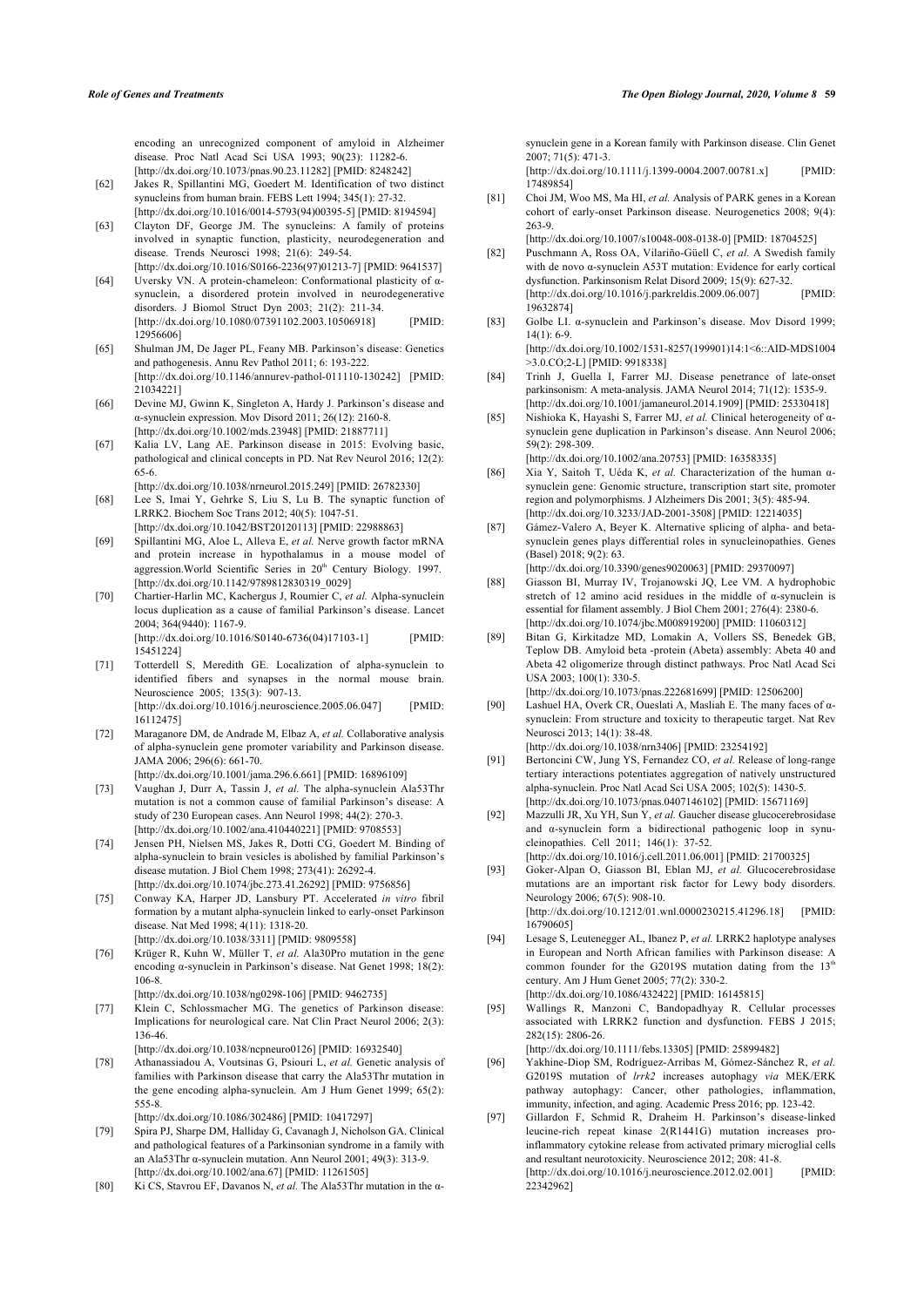#### **60** *The Open Biology Journal, 2020, Volume 8 Naz and Siddique*

- [98] Chen ML, Wu RM. LRRK 2 gene mutations in the pathophysiology of the ROCO domain and therapeutic targets for Parkinson's disease: A review. J Biomed Sci 2018; 25(1): 52. [\[http://dx.doi.org/10.1186/s12929-018-0454-0](http://dx.doi.org/10.1186/s12929-018-0454-0)] [PMID: [29903014\]](http://www.ncbi.nlm.nih.gov/pubmed/29903014)
- <span id="page-13-18"></span><span id="page-13-0"></span>[99] Pimentel MMG, Moura KCV, Abdalla CB, *et al.* A study of LRRK2 mutations and Parkinson's disease in Brazil. Neurosci Lett 2008; 433(1): 17-21.
- <span id="page-13-1"></span>[\[http://dx.doi.org/10.1016/j.neulet.2007.12.033\]](http://dx.doi.org/10.1016/j.neulet.2007.12.033) [PMID: [18201824](http://www.ncbi.nlm.nih.gov/pubmed/18201824)] [100] Brice A. Genetics of Parkinson's disease: LRRK2 on the rise. Brain 2005; 128(Pt 12): 2760-2.
- <span id="page-13-4"></span>[\[http://dx.doi.org/10.1093/brain/awh676\]](http://dx.doi.org/10.1093/brain/awh676) [PMID: [16311269](http://www.ncbi.nlm.nih.gov/pubmed/16311269)] [101] Lesage S, Dürr A, Tazir M, *et al.* LRRK2 G2019S as a cause of Parkinson's disease in North African Arabs. N Engl J Med 2006; 354(4): 422-3.
- <span id="page-13-20"></span><span id="page-13-19"></span><span id="page-13-2"></span>[\[http://dx.doi.org/10.1056/NEJMc055540\]](http://dx.doi.org/10.1056/NEJMc055540) [PMID: [16436781](http://www.ncbi.nlm.nih.gov/pubmed/16436781)] [102] Ozelius LJ, Senthil G, Saunders-Pullman R, *et al.* LRRK2 G2019S as a cause of Parkinson's disease in Ashkenazi Jews. N Engl J Med 2006;  $354(4)$ : 424-5.
- [\[http://dx.doi.org/10.1056/NEJMc055509\]](http://dx.doi.org/10.1056/NEJMc055509) [PMID: [16436782](http://www.ncbi.nlm.nih.gov/pubmed/16436782)]
- <span id="page-13-21"></span><span id="page-13-3"></span>[103] Nuytemans K, Bademci G, Inchausti V, *et al.* Whole exome sequencing of rare variants in EIF4G1 and VPS35 in Parkinson disease. Neurology 2013; 80(11): 982-9. [\[http://dx.doi.org/10.1212/WNL.0b013e31828727d4](http://dx.doi.org/10.1212/WNL.0b013e31828727d4)] [PMID: 234088661
- <span id="page-13-5"></span>[104] Clark IE, Dodson MW, Jiang C, *et al.* Drosophila pink1 is required for mitochondrial function and interacts genetically with parkin. Nature 2006; 441(7097): 1162-6.
	- [\[http://dx.doi.org/10.1038/nature04779](http://dx.doi.org/10.1038/nature04779)] [PMID: [16672981\]](http://www.ncbi.nlm.nih.gov/pubmed/16672981)
- <span id="page-13-6"></span>[105] Zabetian CP, Hutter CM, Yearout D, *et al.* LRRK2 G2019S in families with Parkinson disease who originated from Europe and the Middle East: Evidence of two distinct founding events beginning two millennia ago. Am J Hum Genet 2006; 79(4): 752-8. [\[http://dx.doi.org/10.1086/508025](http://dx.doi.org/10.1086/508025)] [PMID: [16960813\]](http://www.ncbi.nlm.nih.gov/pubmed/16960813)
- <span id="page-13-22"></span><span id="page-13-7"></span>[106] Klein C, Lohmann-Hedrich K, Rogaeva E, Schlossmacher MG, Lang AE. Deciphering the role of heterozygous mutations in genes associated with parkinsonism. Lancet Neurol 2007;  $6(7)$ :  $652-62$ .<br>
[http://dx.doi.org/10.1016/S1474-4422(07)70174-61 [PMID:  $[http://dx.doi.org/10.1016/S1474-4422(07)70174-6]$  $[http://dx.doi.org/10.1016/S1474-4422(07)70174-6]$ [17582365\]](http://www.ncbi.nlm.nih.gov/pubmed/17582365)
- <span id="page-13-23"></span><span id="page-13-8"></span>[107] Simón-Sánchez J, Herranz-Pérez V, Olucha-Bordonau F, Pérez-Tur J. LRRK2 is expressed in areas affected by Parkinson's disease in the adult mouse brain. Eur J Neurosci 2006; 23(3): 659-66. [\[http://dx.doi.org/10.1111/j.1460-9568.2006.04616.x\]](http://dx.doi.org/10.1111/j.1460-9568.2006.04616.x) [PMID: [16487147\]](http://www.ncbi.nlm.nih.gov/pubmed/16487147)
- <span id="page-13-24"></span><span id="page-13-9"></span>[108] Gorostidi A, Ruiz-Martínez J, Lopez de Munain A, Alzualde A, Martí Massó JF. LRRK2 G2019S and R1441G mutations associated with Parkinson's disease are common in the Basque Country, but relative prevalence is determined by ethnicity. Neurogenetics 2009; 10(2): 157-9.
	- [\[http://dx.doi.org/10.1007/s10048-008-0162-0](http://dx.doi.org/10.1007/s10048-008-0162-0)] [PMID: [19020907\]](http://www.ncbi.nlm.nih.gov/pubmed/19020907)
- <span id="page-13-10"></span>[109] Tomiyama H, Li Y, Funayama M, *et al.* Clinicogenetic study of mutations in LRRK2 exon 41 in Parkinson's disease patients from 18 countries. Mov Disord 2006; 21(8): 1102-8. [\[http://dx.doi.org/10.1002/mds.20886](http://dx.doi.org/10.1002/mds.20886)] [PMID: [16622854\]](http://www.ncbi.nlm.nih.gov/pubmed/16622854)
- <span id="page-13-26"></span><span id="page-13-25"></span><span id="page-13-11"></span>[110] Haugarvoll K, Rademakers R, Kachergus JM, *et al.* Lrrk2 R1441C parkinsonism is clinically similar to sporadic Parkinson disease. Neurology 2008; 70(16 Pt 2): 1456-60. [\[http://dx.doi.org/10.1212/01.wnl.0000304044.22253.03](http://dx.doi.org/10.1212/01.wnl.0000304044.22253.03)] [PMID: [18337586\]](http://www.ncbi.nlm.nih.gov/pubmed/18337586)
- <span id="page-13-12"></span>[111] MacLeod D, Dowman J, Hammond R, Leete T, Inoue K, Abeliovich A. The familial Parkinsonism gene LRRK2 regulates neurite process morphology. Neuron 2006; 52(4): 587-93.
- <span id="page-13-27"></span><span id="page-13-13"></span>[\[http://dx.doi.org/10.1016/j.neuron.2006.10.008](http://dx.doi.org/10.1016/j.neuron.2006.10.008)] [PMID: [17114044\]](http://www.ncbi.nlm.nih.gov/pubmed/17114044) [112] Follett J, Norwood SJ, Hamilton NA, *et al.* The Vps35 D620N mutation linked to Parkinson's disease disrupts the cargo sorting function of retromer. Traffic 2014; 15(2): 230-44. [\[http://dx.doi.org/10.1111/tra.12136\]](http://dx.doi.org/10.1111/tra.12136) [PMID: [24152121](http://www.ncbi.nlm.nih.gov/pubmed/24152121)]
- <span id="page-13-28"></span><span id="page-13-14"></span>[113] Bonifacino JS, Hurley JH. Retromer. Curr Opin Cell Biol 2008; 20(4): 427-36.
- <span id="page-13-15"></span>[\[http://dx.doi.org/10.1016/j.ceb.2008.03.009](http://dx.doi.org/10.1016/j.ceb.2008.03.009)] [PMID: [18472259\]](http://www.ncbi.nlm.nih.gov/pubmed/18472259) [114] Deng H, Wu Y, Jankovic J. The EIF4G1 gene and Parkinson's disease. Acta Neurol Scand 2015; 132(2): 73-8.
- <span id="page-13-16"></span>[\[http://dx.doi.org/10.1111/ane.12397](http://dx.doi.org/10.1111/ane.12397)] [PMID: [25765080\]](http://www.ncbi.nlm.nih.gov/pubmed/25765080) [115] Gustavsson EK, Trinh J, Guella I, *et al.* DNAJC13 genetic variants in
- parkinsonism. Mov Disord 2015; 30(2): 273-8. [\[http://dx.doi.org/10.1002/mds.26064](http://dx.doi.org/10.1002/mds.26064)] [PMID: [25393719\]](http://www.ncbi.nlm.nih.gov/pubmed/25393719)
- <span id="page-13-29"></span><span id="page-13-17"></span>[116] Yoshida S, Hasegawa T, Suzuki M, *et al.* Parkinson's disease-linked DNAJC13 mutation aggravates alpha-synuclein-induced neurotoxicity

through perturbation of endosomal trafficking. Hum Mol Genet 2018; 27(5): 823-36.

[\[http://dx.doi.org/10.1093/hmg/ddy003\]](http://dx.doi.org/10.1093/hmg/ddy003) [PMID: [29309590](http://www.ncbi.nlm.nih.gov/pubmed/29309590)]

- [117] Meng H, Yamashita C, Shiba-Fukushima K, *et al.* Loss of Parkinson's disease-associated protein CHCHD2 affects mitochondrial crista structure and destabilizes cytochrome c. Nat Commun 2017; 8: 15500. [\[http://dx.doi.org/10.1038/ncomms15500\]](http://dx.doi.org/10.1038/ncomms15500) [PMID: [28589937](http://www.ncbi.nlm.nih.gov/pubmed/28589937)]
- [118] Funayama M, Ohe K, Amo T, *et al.* CHCHD2 mutations in autosomal dominant late-onset Parkinson's disease: A genome-wide linkage and sequencing study. Lancet Neurol 2015: 14(3): 274-82. [\[http://dx.doi.org/10.1016/S1474-4422\(14\)70266-2](http://dx.doi.org/10.1016/S1474-4422(14)70266-2)] [PMID: [25662902\]](http://www.ncbi.nlm.nih.gov/pubmed/25662902)
- [119] Jansen IE, Bras JM, Lesage S, *et al.* CHCHD2 and Parkinson's disease. Lancet Neurol 2015; 14(7): 678-9. [\[http://dx.doi.org/10.1016/S1474-4422\(15\)00094-0](http://dx.doi.org/10.1016/S1474-4422(15)00094-0)] [PMID: [26067110\]](http://www.ncbi.nlm.nih.gov/pubmed/26067110)
- [120] Chan NC, Salazar AM, Pham AH, *et al.* Broad activation of the ubiquitin-proteasome system by Parkin is critical for mitophagy. Hum Mol Genet 2011; 20(9): 1726-37.

[\[http://dx.doi.org/10.1093/hmg/ddr048\]](http://dx.doi.org/10.1093/hmg/ddr048) [PMID: [21296869](http://www.ncbi.nlm.nih.gov/pubmed/21296869)]

- [121] Deas E, Plun-Favreau H, Gandhi S, *et al.* PINK1 cleavage at position A103 by the mitochondrial protease PARL. Hum Mol Genet 2011; 20(5): 867-79. [\[http://dx.doi.org/10.1093/hmg/ddq526\]](http://dx.doi.org/10.1093/hmg/ddq526) [PMID: [21138942](http://www.ncbi.nlm.nih.gov/pubmed/21138942)]
	-
- [122] Jin SM, Lazarou M, Wang C, Kane LA, Narendra DP, Youle RJ. Mitochondrial membrane potential regulates PINK1 import and proteolytic destabilization by PARL. J Cell Biol 2010; 191(5): 933-42. [\[http://dx.doi.org/10.1083/jcb.201008084](http://dx.doi.org/10.1083/jcb.201008084)] [PMID: [21115803\]](http://www.ncbi.nlm.nih.gov/pubmed/21115803)
- [123] Thomas KJ, McCoy MK, Blackinton J, *et al.* DJ-1 acts in parallel to the PINK1/parkin pathway to control mitochondrial function and autophagy. Hum Mol Genet 2011; 20(1): 40-50. [\[http://dx.doi.org/10.1093/hmg/ddq430\]](http://dx.doi.org/10.1093/hmg/ddq430) [PMID: [20940149](http://www.ncbi.nlm.nih.gov/pubmed/20940149)]
- [124] Lücking CB, Dürr A, Bonifati V, *et al.* Association between earlyonset Parkinson's disease and mutations in the parkin gene. N Engl J Med 2000: 342(21): 1560-7. [\[http://dx.doi.org/10.1056/NEJM200005253422103\]](http://dx.doi.org/10.1056/NEJM200005253422103) [PMID: [10824074\]](http://www.ncbi.nlm.nih.gov/pubmed/10824074)
- [125] Periquet M, Latouche M, Lohmann E, et al. Parkin mutations are frequent in patients with isolated early-onset parkinsonism. Brain 2003; 126(Pt 6): 1271-8. [\[http://dx.doi.org/10.1093/brain/awg136\]](http://dx.doi.org/10.1093/brain/awg136) [PMID: [12764050\]](http://www.ncbi.nlm.nih.gov/pubmed/12764050)
- [126] Djarmati A, Hedrich K, Svetel M, *et al.* Detection of Parkin (PARK2) and DJ1 (PARK7) mutations in early-onset Parkinson disease: Parkin mutation frequency depends on ethnic origin of patients. Hum Mutat
- 2004; 23(5): 525. [\[http://dx.doi.org/10.1002/humu.9240](http://dx.doi.org/10.1002/humu.9240)] [PMID: [15108293\]](http://www.ncbi.nlm.nih.gov/pubmed/15108293) [127] Hedrich K, Djarmati A, Schäfer N, *et al.* DJ-1 (PARK7) mutations are
- less frequent than Parkin (PARK2) mutations in early-onset Parkinson disease. Neurology 2004; 62(3): 389-94. [\[http://dx.doi.org/10.1212/01.WNL.0000113022.51739.88](http://dx.doi.org/10.1212/01.WNL.0000113022.51739.88)] [PMID: [14872018\]](http://www.ncbi.nlm.nih.gov/pubmed/14872018)
- [128] Singleton AB, Farrer MJ, Bonifati V. The genetics of Parkinson's disease: Progress and therapeutic implications. Mov Disord 2013; 28(1): 14-23.

[\[http://dx.doi.org/10.1002/mds.25249](http://dx.doi.org/10.1002/mds.25249)] [PMID: [23389780\]](http://www.ncbi.nlm.nih.gov/pubmed/23389780)

[129] Rogaeva E, Johnson J, Lang AE, *et al.* Analysis of the PINK1 gene in a large cohort of cases with Parkinson disease. Arch Neurol 2004; 61(12): 1898-904.

[\[http://dx.doi.org/10.1001/archneur.61.12.1898](http://dx.doi.org/10.1001/archneur.61.12.1898)] [PMID: [15596610\]](http://www.ncbi.nlm.nih.gov/pubmed/15596610)

- [130] Klein C, Djarmati A, Hedrich K, *et al.* PINK1, Parkin, and DJ-1 mutations in Italian patients with early-onset parkinsonism. Eur J Hum Genet 2005; 13(9): 1086-93. [\[http://dx.doi.org/10.1038/sj.ejhg.5201455](http://dx.doi.org/10.1038/sj.ejhg.5201455)] [PMID: [15970950\]](http://www.ncbi.nlm.nih.gov/pubmed/15970950)
- [131] Deng H, Le WD, Hunter CB, et al. Heterogeneous phenotype in a family with compound heterozygous parkin gene mutations. Arch Neurol 2006; 63(2): 273-7.
	- [\[http://dx.doi.org/10.1001/archneur.63.2.273](http://dx.doi.org/10.1001/archneur.63.2.273)] [PMID: [16476817\]](http://www.ncbi.nlm.nih.gov/pubmed/16476817)
- [132] Yang X, Xu Y. Mutations in the ATP13A2 gene and Parkinsonism: A preliminary review. BioMed Res Internat 2014.
- [133] Dehay B, Ramirez A, Martinez-Vicente M, *et al.* Loss of P-type ATPase ATP13A2/PARK9 function induces general lysosomal deficiency and leads to Parkinson disease neurodegeneration. Proc Natl Acad Sci USA 2012; 109(24): 9611-6. [\[http://dx.doi.org/10.1073/pnas.1112368109](http://dx.doi.org/10.1073/pnas.1112368109)] [PMID: [22647602\]](http://www.ncbi.nlm.nih.gov/pubmed/22647602)
- [134] Conedera S, Apaydin H, Li Y, et al. FBXO7 mutations in Parkinson's disease and multiple system atrophy. Neurobiol Aging 2016; 40: 192.e1-5.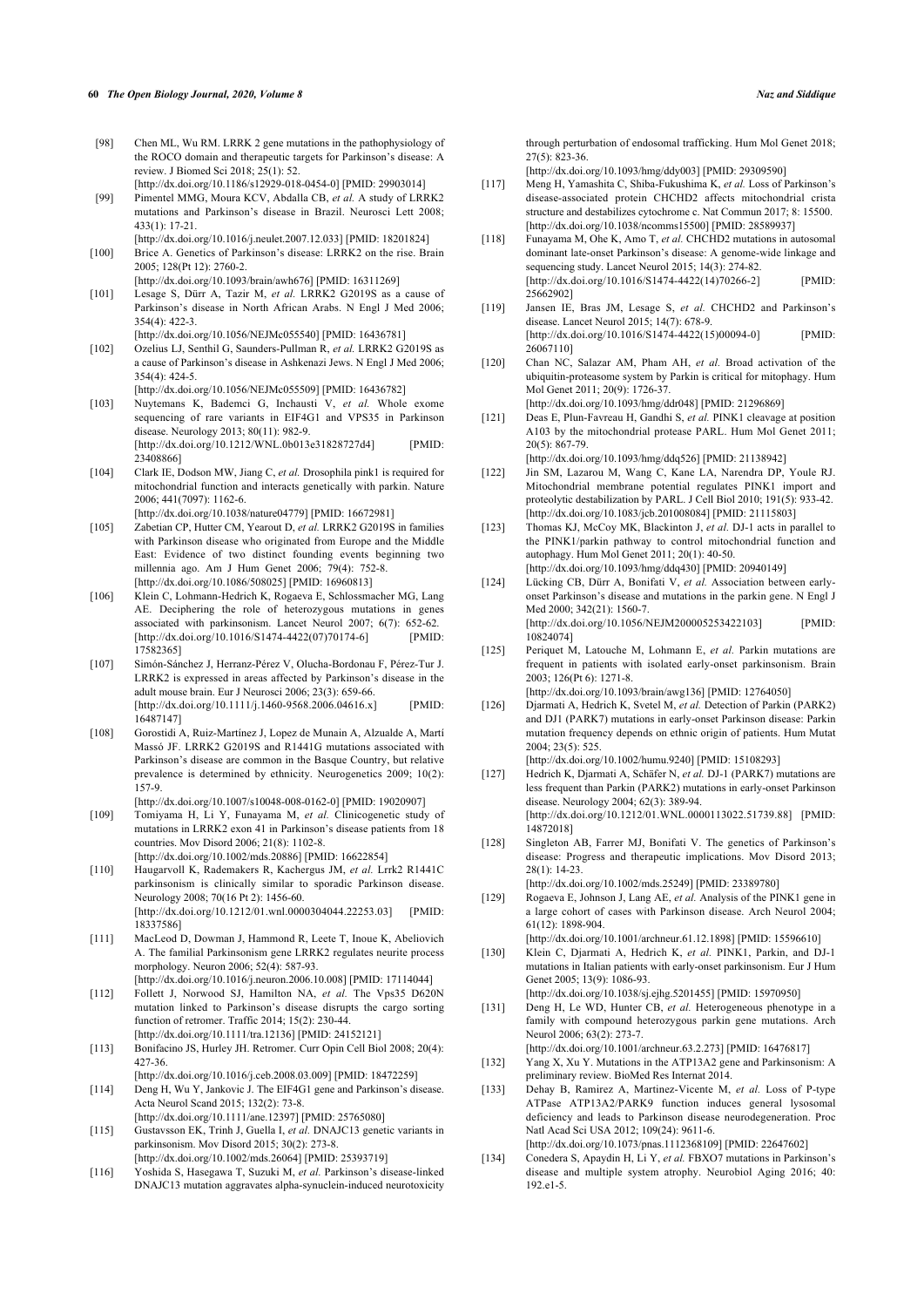[\[http://dx.doi.org/10.1016/j.neurobiolaging.2016.01.003\]](http://dx.doi.org/10.1016/j.neurobiolaging.2016.01.003) [PMID: [26882974\]](http://www.ncbi.nlm.nih.gov/pubmed/26882974)

- <span id="page-14-18"></span><span id="page-14-0"></span>[135] Joseph S, Schulz JB, Stegmüller J. Mechanistic contributions of FBXO7 to Parkinson disease. J Neurochem 2018; 144(2): 118-27. [\[http://dx.doi.org/10.1111/jnc.14253\]](http://dx.doi.org/10.1111/jnc.14253) [PMID: [29134665\]](http://www.ncbi.nlm.nih.gov/pubmed/29134665)
- <span id="page-14-19"></span><span id="page-14-1"></span>[136] Paisan-Ruiz C, Bhatia KP, Li A, *et al.* Characterization of PLA2G6 as a locus for dystonia-parkinsonism. Ann Neurol 2009; 65(1): 19-23. [\[http://dx.doi.org/10.1002/ana.21415](http://dx.doi.org/10.1002/ana.21415)] [PMID: [18570303\]](http://www.ncbi.nlm.nih.gov/pubmed/18570303)
- <span id="page-14-2"></span>[137] Bohlega SA, Al-Mubarak BR, Alyemni EA, *et al.* Clinical heterogeneity of PLA2G6-related Parkinsonism: Analysis of two Saudi families BMC Re Not 2016; 9(1): 295. [\[http://dx.doi.org/10.1186/s13104-016-2102-7](http://dx.doi.org/10.1186/s13104-016-2102-7)]
- <span id="page-14-20"></span><span id="page-14-3"></span>[138] Tiangyou W, Hudson G, Ghezzi D, *et al.* POLG1 in idiopathic Parkinson disease. Neurology 2006; 67(9): 1698-700. [\[http://dx.doi.org/10.1212/01.wnl.0000238963.07425.d5](http://dx.doi.org/10.1212/01.wnl.0000238963.07425.d5)] [PMID: [16943369\]](http://www.ncbi.nlm.nih.gov/pubmed/16943369)
- <span id="page-14-4"></span>[139] Gui YX, Xu ZP, Lv W, Liu HM, Zhao JJ, Hu XY. Association of mitochondrial DNA polymerase γ gene POLG1 polymorphisms with parkinsonism in Chinese populations. PLoS One 2012; 7(12): e50086. [\[http://dx.doi.org/10.1371/journal.pone.0050086\]](http://dx.doi.org/10.1371/journal.pone.0050086) [PMID: [23251356](http://www.ncbi.nlm.nih.gov/pubmed/23251356)]
- <span id="page-14-21"></span><span id="page-14-5"></span>[140] Drouet V, Lesage S. Synaptojanin 1 mutation in Parkinson's disease brings further insight into the neuropathological mechanisms. BioMed Res Internat 2014. [\[http://dx.doi.org/10.1155/2014/289728](http://dx.doi.org/10.1155/2014/289728)]
- <span id="page-14-22"></span><span id="page-14-6"></span>[141] Fasano D, Parisi S, Pierantoni GM, *et al.* Alteration of endosomal trafficking is associated with early-onset parkinsonism caused by SYNJ1 mutations. Cell Death Dis 2018; 9(3): 385. [\[http://dx.doi.org/10.1038/s41419-018-0410-7](http://dx.doi.org/10.1038/s41419-018-0410-7)] [PMID: [29515184\]](http://www.ncbi.nlm.nih.gov/pubmed/29515184)
- <span id="page-14-7"></span>[142] Fung HC, Scholz S, Matarin M, *et al.* Genome-wide genotyping in Parkinson's disease and neurologically normal controls: First stage analysis and public release of data. Lancet Neurol 2006; 5(11): 911-6. [\[http://dx.doi.org/10.1016/S1474-4422\(06\)70578-6](http://dx.doi.org/10.1016/S1474-4422(06)70578-6)] [PMID: [17052657\]](http://www.ncbi.nlm.nih.gov/pubmed/17052657)
- <span id="page-14-24"></span><span id="page-14-23"></span><span id="page-14-8"></span>[143] Kobayashi T, Wang M, Hattori N, Matsumine H, Kondo T, Mizuno Y. Exonic deletion mutations of the Parkin gene among sporadic patients with Parkinson's disease. Parkinsonism Relat Disord 2000; 6(3): 129-31.

[\[http://dx.doi.org/10.1016/S1353-8020\(00\)00006-7](http://dx.doi.org/10.1016/S1353-8020(00)00006-7)] [PMID: [10817951\]](http://www.ncbi.nlm.nih.gov/pubmed/10817951)

- <span id="page-14-25"></span><span id="page-14-9"></span>[144] Mizuno Y, Hattori N, Mori H, Suzuki T, Tanaka K. Parkin and Parkinson's disease. Curr Opin Neurol 2001; 14(4): 477-82. [\[http://dx.doi.org/10.1097/00019052-200108000-00008\]](http://dx.doi.org/10.1097/00019052-200108000-00008) [PMID: [11470964\]](http://www.ncbi.nlm.nih.gov/pubmed/11470964)
- <span id="page-14-26"></span><span id="page-14-10"></span>[145] Dawson TM, Dawson VL. The role of parkin in familial and sporadic Parkinson's disease. Mov Disord 2010; 25(S1)(Suppl. 1): S32-9. [\[http://dx.doi.org/10.1002/mds.22798](http://dx.doi.org/10.1002/mds.22798)] [PMID: [20187240\]](http://www.ncbi.nlm.nih.gov/pubmed/20187240)
- <span id="page-14-27"></span><span id="page-14-11"></span>[146] Deshaies RJ, Joazeiro CA. RING domain E3 ubiquitin ligases. Annu Rev Biochem 2009; 78: 399-434. [\[http://dx.doi.org/10.1146/annurev.biochem.78.101807.093809\]](http://dx.doi.org/10.1146/annurev.biochem.78.101807.093809) [PMID: [19489725](http://www.ncbi.nlm.nih.gov/pubmed/19489725)]
- <span id="page-14-28"></span><span id="page-14-12"></span>[147] Shimura H, Schwartz D, Gygi SP, Kosik KS. CHIP-Hsc70 complex ubiquitinates phosphorylated tau and enhances cell survival. J Biol Chem 2004; 279(6): 4869-76.
- <span id="page-14-13"></span>[\[http://dx.doi.org/10.1074/jbc.M305838200](http://dx.doi.org/10.1074/jbc.M305838200)] [PMID: [14612456\]](http://www.ncbi.nlm.nih.gov/pubmed/14612456) [148] Bordallo J, Plemper RK, Finger A, Wolf DH. Der3p/Hrd1p is required for endoplasmic reticulum-associated degradation of misfolded lumenal and integral membrane proteins. Mol Biol Cell 1998; 9(1): 209-22.
- [\[http://dx.doi.org/10.1091/mbc.9.1.209\]](http://dx.doi.org/10.1091/mbc.9.1.209) [PMID: [9437001](http://www.ncbi.nlm.nih.gov/pubmed/9437001)]
- <span id="page-14-14"></span>[149] Imai Y, Soda M, Inoue H, Hattori N, Mizuno Y, Takahashi R. An unfolded putative transmembrane polypeptide, which can lead to endoplasmic reticulum stress, is a substrate of Parkin. Cell 2001; 105(7): 891-902.

[\[http://dx.doi.org/10.1016/S0092-8674\(01\)00407-X\]](http://dx.doi.org/10.1016/S0092-8674(01)00407-X) [PMID: [11439185\]](http://www.ncbi.nlm.nih.gov/pubmed/11439185)

- <span id="page-14-29"></span><span id="page-14-15"></span>[150] Chung KK, Zhang Y, Lim KL, *et al.* Parkin ubiquitinates the αsynuclein-interacting protein, synphilin-1: Implications for Lewy-body formation in Parkinson disease. Nat Med 2001; 7(10): 1144-50. [\[http://dx.doi.org/10.1038/nm1001-1144](http://dx.doi.org/10.1038/nm1001-1144)] [PMID: [11590439](http://www.ncbi.nlm.nih.gov/pubmed/11590439)]
- <span id="page-14-30"></span><span id="page-14-16"></span>[151] Valente EM, Salvi S, Ialongo T, *et al.* PINK1 mutations are associated with sporadic early-onset parkinsonism. Ann Neurol 2004; 56(3): 336-41.

[\[http://dx.doi.org/10.1002/ana.20256](http://dx.doi.org/10.1002/ana.20256)] [PMID: [15349860\]](http://www.ncbi.nlm.nih.gov/pubmed/15349860)

<span id="page-14-31"></span><span id="page-14-17"></span>[152] Poulogiannis G, McIntyre RE, Dimitriadi M, *et al.* PARK2 deletions occur frequently in sporadic colorectal cancer and accelerate adenoma development in Apc mutant mice. Proc Natl Acad Sci USA 2010; 107(34): 15145-50.

[\[http://dx.doi.org/10.1073/pnas.1009941107](http://dx.doi.org/10.1073/pnas.1009941107)] [PMID: [20696900\]](http://www.ncbi.nlm.nih.gov/pubmed/20696900)

- [153] Youle RJ, Narendra DP. Mechanisms of mitophagy. Nat Rev Mol Cell Biol 2011; 12(1): 9-14.
- [\[http://dx.doi.org/10.1038/nrm3028\]](http://dx.doi.org/10.1038/nrm3028) [PMID: [21179058](http://www.ncbi.nlm.nih.gov/pubmed/21179058)]
- [154] Healy DG, Falchi M, O'Sullivan SS, *et al.* Phenotype, genotype, and worldwide genetic penetrance of LRRK2-associated Parkinson's disease: A case-control study. Lancet Neurol 2008; 7(7): 583-90. [\[http://dx.doi.org/10.1016/S1474-4422\(08\)70117-0](http://dx.doi.org/10.1016/S1474-4422(08)70117-0)] [PMID: [18539534\]](http://www.ncbi.nlm.nih.gov/pubmed/18539534)
- [155] Bonifati V, Rohé CF, Breedveld GJ, *et al.* Early-onset parkinsonism associated with PINK1 mutations: Frequency, genotypes, and phenotypes. Neurology 2005; 65(1): 87-95. [\[http://dx.doi.org/10.1212/01.wnl.0000167546.39375.82\]](http://dx.doi.org/10.1212/01.wnl.0000167546.39375.82) [PMID: [16009891\]](http://www.ncbi.nlm.nih.gov/pubmed/16009891)
- [156] Li Y, Tomiyama H, Sato K, *et al.* Clinicogenetic study of PINK1 mutations in autosomal recessive early-onset parkinsonism. Neurology 2005; 64(11): 1955-7.

[\[http://dx.doi.org/10.1212/01.WNL.0000164009.36740.4E\]](http://dx.doi.org/10.1212/01.WNL.0000164009.36740.4E) [PMID: [15955953\]](http://www.ncbi.nlm.nih.gov/pubmed/15955953)

- [157] Cazeneuve C, Sân C, Ibrahim SA, *et al.* A new complex homozygous large rearrangement of the PINK1 gene in a Sudanese family with early onset Parkinson's disease. Neurogenetics 2009; 10(3): 265-70. [\[http://dx.doi.org/10.1007/s10048-009-0174-4\]](http://dx.doi.org/10.1007/s10048-009-0174-4) [PMID: [19214605](http://www.ncbi.nlm.nih.gov/pubmed/19214605)]
- [158] Camargos ST, Dornas LO, Momeni P, *et al.* Familial Parkinsonism and early onset Parkinson's disease in a Brazilian movement disorders clinic: Phenotypic characterization and frequency of SNCA, PRKN, PINK1, and LRRK2 mutations. Mov Disord 2009; 24(5): 662-6. [\[http://dx.doi.org/10.1002/mds.22365](http://dx.doi.org/10.1002/mds.22365)] [PMID: [19205068\]](http://www.ncbi.nlm.nih.gov/pubmed/19205068)
- [159] Marongiu R, Brancati F, Antonini A, *et al.* Whole gene deletion and splicing mutations expand the PINK1 genotypic spectrum. Hum Mutat 2007; 28(1): 98.
- [\[http://dx.doi.org/10.1002/humu.9472](http://dx.doi.org/10.1002/humu.9472)] [PMID: [17154281\]](http://www.ncbi.nlm.nih.gov/pubmed/17154281) [160] Klein C, Westenberger A. Genetics of Parkinson's disease. Cold
- Spring Harb Perspect Med 2012; 2(1): a008888. [\[http://dx.doi.org/10.1101/cshperspect.a008888\]](http://dx.doi.org/10.1101/cshperspect.a008888) [PMID: [22315721\]](http://www.ncbi.nlm.nih.gov/pubmed/22315721)
- [161] Pankratz N, Pauciulo MW, Elsaesser VE, *et al.* Mutations in DJ-1 are rare in familial Parkinson disease. Neurosci Lett 2006; 408(3): 209-13. [\[http://dx.doi.org/10.1016/j.neulet.2006.09.003](http://dx.doi.org/10.1016/j.neulet.2006.09.003)] [PMID: [16997464\]](http://www.ncbi.nlm.nih.gov/pubmed/16997464)
- [162] Dolgacheva LP, Berezhnov AV, Fedotova EI, Zinchenko VP, Abramov AY. Role of DJ-1 in the mechanism of pathogenesis of Parkinson's disease. J Bioenerg Biomembr 2019; 51(3): 175-88. [\[http://dx.doi.org/10.1007/s10863-019-09798-4](http://dx.doi.org/10.1007/s10863-019-09798-4)] [PMID: [31054074\]](http://www.ncbi.nlm.nih.gov/pubmed/31054074)
- [163] Takahashi-Niki K, Niki T, Taira T, Iguchi-Ariga SM, Ariga H. Reduced anti-oxidative stress activities of DJ-1 mutants found in Parkinson's disease patients. Biochem Biophys Res Commun 2004; 320(2): 389-97.
- [\[http://dx.doi.org/10.1016/j.bbrc.2004.05.187](http://dx.doi.org/10.1016/j.bbrc.2004.05.187)] [PMID: [15219840\]](http://www.ncbi.nlm.nih.gov/pubmed/15219840) [164] Ariga H, Takahashi-Niki K, Kato I, *et al.* Neuroprotective function of DJ-1 in Parkinson's disease. Oxidat Med Cell Long 2013.
- [165] Canet-Avilés RM, Wilson MA, Miller DW, *et al.* The Parkinson's disease protein DJ-1 is neuroprotective due to cysteine-sulfinic aciddriven mitochondrial localization. Proc Natl Acad Sci USA 2004; 101(24): 9103-8.

[\[http://dx.doi.org/10.1073/pnas.0402959101](http://dx.doi.org/10.1073/pnas.0402959101)] [PMID: [15181200\]](http://www.ncbi.nlm.nih.gov/pubmed/15181200) [166] Macedo MG, Anar B, Bronner IF, *et al.* The DJ-1L166P mutant protein associated with early onset Parkinson's disease is unstable and forms higher-order protein complexes. Hum Mol Genet 2003; 12(21): 2807-16.

[\[http://dx.doi.org/10.1093/hmg/ddg304\]](http://dx.doi.org/10.1093/hmg/ddg304) [PMID: [12952867](http://www.ncbi.nlm.nih.gov/pubmed/12952867)]

- [167] Williams DR, Hadeed A, al-Din ASN, Wreikat AL, Lees AJ. Kufor Rakeb disease: Autosomal recessive, levodopa-responsive parkinsonism with pyramidal degeneration, supranuclear gaze palsy, and dementia. Mov Disord 2005; 20(10): 1264-71. [\[http://dx.doi.org/10.1002/mds.20511](http://dx.doi.org/10.1002/mds.20511)] [PMID: [15986421\]](http://www.ncbi.nlm.nih.gov/pubmed/15986421)
- [168] Ramirez A, Heimbach A, Gründemann J, *et al.* Hereditary parkinsonism with dementia is caused by mutations in ATP13A2, encoding a lysosomal type 5 P-type ATPase. Nat Genet 2006; 38(10): 1184-91.

[\[http://dx.doi.org/10.1038/ng1884](http://dx.doi.org/10.1038/ng1884)] [PMID: [16964263](http://www.ncbi.nlm.nih.gov/pubmed/16964263)] [169] Selvaraj S, Piramanayagam S. Impact of gene mutation in the development of Parkinson's disease. Gen Dis 2019.

[170] Bras J, Verloes A, Schneider SA, *et al.* Mutation of the parkinsonism gene ATP13A2 causes neuronal ceroid-lipofuscinosis. Hum Mol Gen 2012; 21(12): 2646-50.

[\[http://dx.doi.org/10.1093/hmg/dds089](http://dx.doi.org/10.1093/hmg/dds089)]

[171] Hruska KS, LaMarca ME, Scott CR, Sidransky E. Gaucher disease: Mutation and polymorphism spectrum in the glucocerebrosidase gene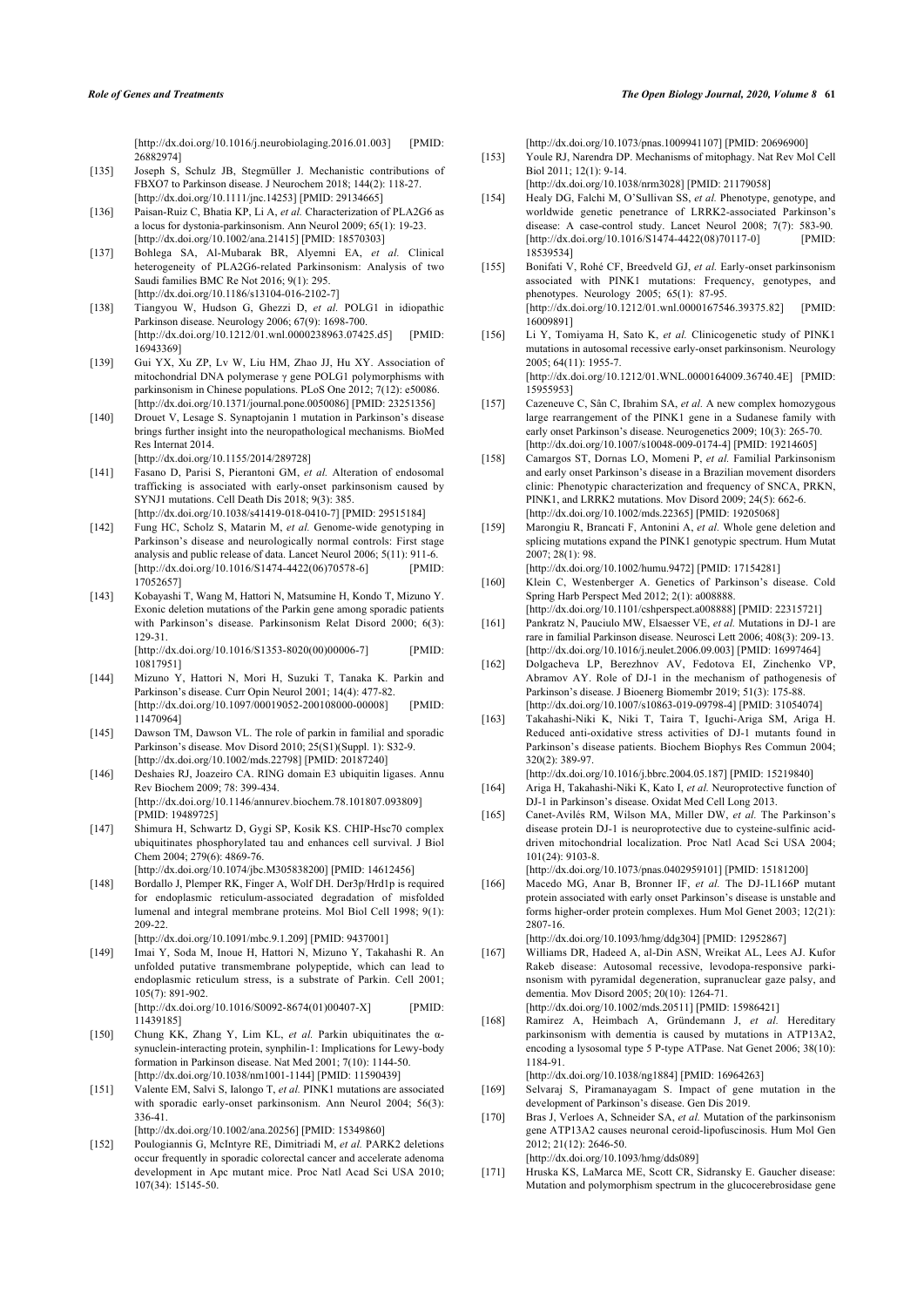(GBA). Hum Mutat 2008; 29(5): 567-83.

[\[http://dx.doi.org/10.1002/humu.20676](http://dx.doi.org/10.1002/humu.20676)] [PMID: [18338393\]](http://www.ncbi.nlm.nih.gov/pubmed/18338393)

- <span id="page-15-16"></span><span id="page-15-0"></span>[172] Goker-Alpan O, Schiffmann R, LaMarca ME, Nussbaum RL, McInerney-Leo A, Sidransky E. Parkinsonism among Gaucher disease carriers. J Med Genet 2004; 41(12): 937-40. [\[http://dx.doi.org/10.1136/jmg.2004.024455\]](http://dx.doi.org/10.1136/jmg.2004.024455) [PMID: [15591280](http://www.ncbi.nlm.nih.gov/pubmed/15591280)]
- <span id="page-15-1"></span>[173] Lwin A, Orvisky E, Goker-Alpan O, LaMarca ME, Sidransky E. Glucocerebrosidase mutations in subjects with parkinsonism. Mol Genet Metab 2004; 81(1): 70-3.
- <span id="page-15-17"></span>[\[http://dx.doi.org/10.1016/j.ymgme.2003.11.004\]](http://dx.doi.org/10.1016/j.ymgme.2003.11.004) [PMID: [14728994](http://www.ncbi.nlm.nih.gov/pubmed/14728994)] [174] Eblan MJ, Walker JM, Sidransky E. The glucocerebrosidase gene and Parkinson's disease in Ashkenazi Jews. N Engl J Med 2005; 352(7): 728-31.

[\[http://dx.doi.org/10.1056/NEJM200502173520719\]](http://dx.doi.org/10.1056/NEJM200502173520719) [PMID: [15716572\]](http://www.ncbi.nlm.nih.gov/pubmed/15716572)

<span id="page-15-19"></span><span id="page-15-18"></span><span id="page-15-2"></span>[175] Piccini P, Burn DJ, Ceravolo R, Maraganore D, Brooks DJ. The role of inheritance in sporadic Parkinson's disease: Evidence from a longitudinal study of dopaminergic function in twins. Ann Neurol 1999; 45(5): 577-82. [\[http://dx.doi.org/10.1002/1531-8249\(199905\)45:5<577::AID-ANA5>](http://dx.doi.org/10.1002/1531-8249(199905)45:5<577::AID-ANA5>3.0.CO;2-O)

[3.0.CO;2-O\]](http://dx.doi.org/10.1002/1531-8249(199905)45:5<577::AID-ANA5>3.0.CO;2-O) [PMID: [10319879](http://www.ncbi.nlm.nih.gov/pubmed/10319879)]

<span id="page-15-3"></span>[176] Farrer M, Maraganore DM, Lockhart P, *et al.* alpha-Synuclein gene haplotypes are associated with Parkinson's disease. Hum Mol Genet 2001; 10(17): 1847-51.

[\[http://dx.doi.org/10.1093/hmg/10.17.1847](http://dx.doi.org/10.1093/hmg/10.17.1847)] [PMID: [11532993\]](http://www.ncbi.nlm.nih.gov/pubmed/11532993)

<span id="page-15-20"></span><span id="page-15-4"></span>[177] Hardy J, Cai H, Cookson MR, Gwinn-Hardy K, Singleton A. Genetics of Parkinson's disease and parkinsonism. Ann Neurol 2006; 60(4): 389-98.

[\[http://dx.doi.org/10.1002/ana.21022](http://dx.doi.org/10.1002/ana.21022)] [PMID: [17068789\]](http://www.ncbi.nlm.nih.gov/pubmed/17068789)

- <span id="page-15-21"></span><span id="page-15-5"></span>[178] Chai C, Lim KL. Genetic insights into sporadic Parkinson's disease pathogenesis. Curr Genomics 2013; 14(8): 486-501. [\[http://dx.doi.org/10.2174/1389202914666131210195808\]](http://dx.doi.org/10.2174/1389202914666131210195808) [PMID: [24532982\]](http://www.ncbi.nlm.nih.gov/pubmed/24532982)
- <span id="page-15-22"></span><span id="page-15-6"></span>[179] Ahfeldt T, Ordureau A, Bell C, et al. Pathogenic pathways in earlyonset autosomal recessive parkinson's disease discovered using isogenic human dopaminergic neurons. Stem Cell Reports 2020;  $14(1)$ : 75-90
- <span id="page-15-7"></span>[\[http://dx.doi.org/10.1016/j.stemcr.2019.12.005](http://dx.doi.org/10.1016/j.stemcr.2019.12.005)] [PMID: [31902706\]](http://www.ncbi.nlm.nih.gov/pubmed/31902706) [180] Lehtonen Š, Sonninen TM, Wojciechowski S, Goldsteins G, Koistinaho J. Dysfunction of cellular proteostasis in Parkinsons

disease. Front Neurosci 2019; 13: 457. [\[http://dx.doi.org/10.3389/fnins.2019.00457](http://dx.doi.org/10.3389/fnins.2019.00457)] [PMID: [31133790\]](http://www.ncbi.nlm.nih.gov/pubmed/31133790)

- <span id="page-15-23"></span><span id="page-15-8"></span>[181] Al-Chalabi A, Dürr A, Wood NW, *et al.* Genetic variants of the αsynuclein gene SNCA are associated with multiple system atrophy. PLoS One 2009; 4(9)e7114
- <span id="page-15-24"></span><span id="page-15-9"></span>[\[http://dx.doi.org/10.1371/journal.pone.0007114\]](http://dx.doi.org/10.1371/journal.pone.0007114) [PMID: [19771175](http://www.ncbi.nlm.nih.gov/pubmed/19771175)] [182] Stefanis L. α-Synuclein in Parkinson's disease. Cold Spring Harb Perspect Med 2012; 2(2)a009399
- <span id="page-15-10"></span>[\[http://dx.doi.org/10.1101/cshperspect.a009399\]](http://dx.doi.org/10.1101/cshperspect.a009399) [PMID: [22355802](http://www.ncbi.nlm.nih.gov/pubmed/22355802)] [183] Oczkowska A, Florczak-Wyspianska J, Permoda-Osip A, *et al.* Analysis of PRKN variants and clinical features in Polish patients with Parkinson's disease. Curr Genomics 2015; 16(4): 215-23. [\[http://dx.doi.org/10.2174/1389202916666150326002549\]](http://dx.doi.org/10.2174/1389202916666150326002549) [PMID: [27006626\]](http://www.ncbi.nlm.nih.gov/pubmed/27006626)
- <span id="page-15-25"></span><span id="page-15-11"></span>[184] Mata IF, Lockhart PJ, Farrer MJ. Parkin genetics: One model for Parkinson's disease. Hum Mol Genet 2004; 13(Spec No 1): R127-33. [\[http://dx.doi.org/10.1093/hmg/ddh089\]](http://dx.doi.org/10.1093/hmg/ddh089) [PMID: [14976155](http://www.ncbi.nlm.nih.gov/pubmed/14976155)]
- <span id="page-15-26"></span><span id="page-15-12"></span>[185] Ragland M, Hutter C, Zabetian C, Edwards K. Association between the ubiquitin carboxyl-terminal esterase L1 gene (UCHL1) S18Y variant and Parkinson's Disease: A HuGE review and meta-analysis. Am J Epidemiol 2009; 170(11): 1344-57. [\[http://dx.doi.org/10.1093/aje/kwp288\]](http://dx.doi.org/10.1093/aje/kwp288) [PMID: [19864305](http://www.ncbi.nlm.nih.gov/pubmed/19864305)]
- <span id="page-15-27"></span><span id="page-15-13"></span>[186] Siuda J, Jasinska-Myga B, Boczarska-Jedynak M, *et al.* Early-onset Parkinson's disease due to PINK1 p.Q456X mutation-clinical and functional study. Parkinsonism Relat Disord 2014; 20(11): 1274-8. [\[http://dx.doi.org/10.1016/j.parkreldis.2014.08.019\]](http://dx.doi.org/10.1016/j.parkreldis.2014.08.019) [PMID: [25226871\]](http://www.ncbi.nlm.nih.gov/pubmed/25226871)
- <span id="page-15-28"></span><span id="page-15-14"></span>[187] Geisler S, Holmström KM, Skujat D, *et al.* PINK1/Parkin-mediated mitophagy is dependent on VDAC1 and p62/SQSTM1. Nat Cell Biol 2010; 12(2): 119-31. [\[http://dx.doi.org/10.1038/ncb2012](http://dx.doi.org/10.1038/ncb2012)] [PMID: [20098416\]](http://www.ncbi.nlm.nih.gov/pubmed/20098416)
- <span id="page-15-29"></span><span id="page-15-15"></span>[188] Eerola J, Luoma PT, Peuralinna T, *et al.* POLG1 polyglutamine tract variants associated with Parkinson's disease. Neurosci Lett 2010; 477(1): 1-5.

[\[http://dx.doi.org/10.1016/j.neulet.2010.04.021\]](http://dx.doi.org/10.1016/j.neulet.2010.04.021) [PMID: [20399836](http://www.ncbi.nlm.nih.gov/pubmed/20399836)]

<span id="page-15-30"></span>[189] Bandettini di Poggio M, Nesti C, Bruno C, Meschini MC, Schenone A, Santorelli FM. Dopamine-agonist responsive Parkinsonism in a patient with the SANDO syndrome caused by POLG mutation. BMC Med Genet 2013; 14(1): 105.

[\[http://dx.doi.org/10.1186/1471-2350-14-105\]](http://dx.doi.org/10.1186/1471-2350-14-105) [PMID: [24099403\]](http://www.ncbi.nlm.nih.gov/pubmed/24099403)

- [190] Luoma P, Melberg A, Rinne JO, *et al.* Parkinsonism, premature menopause, and mitochondrial DNA polymerase γ mutations: Clinical and molecular genetic study. Lancet 2004; 364(9437): 875-82. [\[http://dx.doi.org/10.1016/S0140-6736\(04\)16983-3](http://dx.doi.org/10.1016/S0140-6736(04)16983-3)] [PMID: [15351195\]](http://www.ncbi.nlm.nih.gov/pubmed/15351195)
- [191] Shu L, Zhang Y, Sun Q, Pan H, Tang B. A comprehensive analysis of population differences in LRRK2 variant distribution in Parkinson's disease. Front Aging Neurosci 2019; 11: 13. [\[http://dx.doi.org/10.3389/fnagi.2019.00013\]](http://dx.doi.org/10.3389/fnagi.2019.00013) [PMID: [30760999](http://www.ncbi.nlm.nih.gov/pubmed/30760999)]
- [192] Higashi S, Biskup S, West AB, *et al.* Localization of Parkinson's disease-associated LRRK2 in normal and pathological human brain. Brain Res 2007; 1155: 208-19.
	- [\[http://dx.doi.org/10.1016/j.brainres.2007.04.034](http://dx.doi.org/10.1016/j.brainres.2007.04.034)] [PMID: [17512502](http://www.ncbi.nlm.nih.gov/pubmed/17512502)]
- [193] Lin CH, Chen ML, Chen GS, Tai CH, Wu RM. Novel variant Pro143Ala in HTRA2 contributes to Parkinson's disease by inducing hyperphosphorylation of HTRA2 protein in mitochondria. Hum Genet 2011; 130(6): 817-27.

[\[http://dx.doi.org/10.1007/s00439-011-1041-6\]](http://dx.doi.org/10.1007/s00439-011-1041-6) [PMID: [21701785](http://www.ncbi.nlm.nih.gov/pubmed/21701785)]

[194] Ross OA, Soto AI, Vilariño-Güell C, *et al.* Genetic variation of Omi/HtrA2 and Parkinson's disease. Parkinsonism Relat Disord 2008; 14(7): 539-43. [\[http://dx.doi.org/10.1016/j.parkreldis.2008.08.003\]](http://dx.doi.org/10.1016/j.parkreldis.2008.08.003) [PMID:

[18790661\]](http://www.ncbi.nlm.nih.gov/pubmed/18790661)

- [195] Unal Gulsuner H, Gulsuner S, Mercan FN, *et al.* Mitochondrial serine protease HTRA2 p.G399S in a kindred with essential tremor and Parkinson disease. Proc Natl Acad Sci USA 2014; 111(51): 18285-90. [\[http://dx.doi.org/10.1073/pnas.1419581111](http://dx.doi.org/10.1073/pnas.1419581111)] [PMID: [25422467\]](http://www.ncbi.nlm.nih.gov/pubmed/25422467)
- [196] Podhajska A, Musso A, Trancikova A, *et al.* Common pathogenic effects of missense mutations in the P-type ATPase ATP13A2 (PARK9) associated with early-onset parkinsonism. PLoS One 2012; 7(6)e39942

[\[http://dx.doi.org/10.1371/journal.pone.0039942\]](http://dx.doi.org/10.1371/journal.pone.0039942) [PMID: [22768177\]](http://www.ncbi.nlm.nih.gov/pubmed/22768177)

[197] Najim al-Din AS, Wriekat A, Mubaidin A, Dasouki M, Hiari M. Pallido-pyramidal degeneration, supranuclear upgaze paresis and dementia: Kufor-Rakeb syndrome. Acta Neurol Scand 1994; 89(5): 347-52.

[\[http://dx.doi.org/10.1111/j.1600-0404.1994.tb02645.x](http://dx.doi.org/10.1111/j.1600-0404.1994.tb02645.x)] [PMID: [8085432](http://www.ncbi.nlm.nih.gov/pubmed/8085432)]

- [198] Zhao T, De Graaff E, Breedveld GJ, *et al.* Loss of nuclear activity of the FBXO7 protein in patients with parkinsonian-pyramidal syndrome (PARK15). PLoS One 2011; 6(2)e16983
	- [\[http://dx.doi.org/10.1371/journal.pone.0016983\]](http://dx.doi.org/10.1371/journal.pone.0016983) [PMID: [21347293\]](http://www.ncbi.nlm.nih.gov/pubmed/21347293)
- [199] Zhang Y, Sun QY, Yu RH, Guo JF, Tang BS, Yan XX. The contribution of GIGYF2 to Parkinson's disease: A meta-analysis. Neurol Sci 2015; 36(11): 2073-9.
- [\[http://dx.doi.org/10.1007/s10072-015-2316-9\]](http://dx.doi.org/10.1007/s10072-015-2316-9) [PMID: [26152800](http://www.ncbi.nlm.nih.gov/pubmed/26152800)] [200] Higashi S, Iseki E, Minegishi M, Togo T, Kabuta T, Wada K. GIGYF2 is present in endosomal compartments in the mammalian brains and enhances IGF-1-induced ERK1/2 activation. J Neurochem 2010; 115(2): 423-37.

[\[http://dx.doi.org/10.1111/j.1471-4159.2010.06930.x\]](http://dx.doi.org/10.1111/j.1471-4159.2010.06930.x) [PMID: [20670374\]](http://www.ncbi.nlm.nih.gov/pubmed/20670374)

[201] Mullin S, Hughes D, Mehta A, Schapira AHV. Neurological effects of glucocerebrosidase gene mutations. Eur J Neurol 2019; 26(3): 388 e29.

[\[http://dx.doi.org/10.1111/ene.13837](http://dx.doi.org/10.1111/ene.13837)] [PMID: [30315684](http://www.ncbi.nlm.nih.gov/pubmed/30315684)]

- [202] Moors TE, Paciotti S, Ingrassia A, *et al.* Characterization of brain lysosomal activities in GBA-related and sporadic Parkinson's disease and dementia with Lewy bodies. Mol Neurobiol 2019; 56(2): 1344-55. [\[http://dx.doi.org/10.1007/s12035-018-1090-0\]](http://dx.doi.org/10.1007/s12035-018-1090-0) [PMID: [29948939](http://www.ncbi.nlm.nih.gov/pubmed/29948939)]
- [203] Tomiyama H, Yoshino H, Ogaki K, *et al.* PLA2G6 variant in Parkinson's disease. J Hum Genet 2011; 56(5): 401-3. [\[http://dx.doi.org/10.1038/jhg.2011.22\]](http://dx.doi.org/10.1038/jhg.2011.22) [PMID: [21368765\]](http://www.ncbi.nlm.nih.gov/pubmed/21368765)
- [204] Shen T, Hu J, Jiang Y, et al. Early-onset Parkinson's disease caused by PLA2G6 compound heterozygous mutation, a case report and literature review. Front Neurol 2019; 10: 915. [\[http://dx.doi.org/10.3389/fneur.2019.00915](http://dx.doi.org/10.3389/fneur.2019.00915)] [PMID: [31496990\]](http://www.ncbi.nlm.nih.gov/pubmed/31496990)
- [205] Tsika E, Glauser L, Moser R, *et al.* Parkinson's disease-linked mutations in VPS35 induce dopaminergic neurodegeneration. Hum Mol Genet 2014; 23(17): 4621-38.
- [\[http://dx.doi.org/10.1093/hmg/ddu178\]](http://dx.doi.org/10.1093/hmg/ddu178) [PMID: [24740878](http://www.ncbi.nlm.nih.gov/pubmed/24740878)] [206] Deutschländer A, Ross OA, Wszolek ZK. VPS35-Related Parkinson
- Disease.GeneReviews. Seattle: University of Washington 2017.
- [207] Williams ET, Chen X, Moore DJ. VPS35, the retromer complex and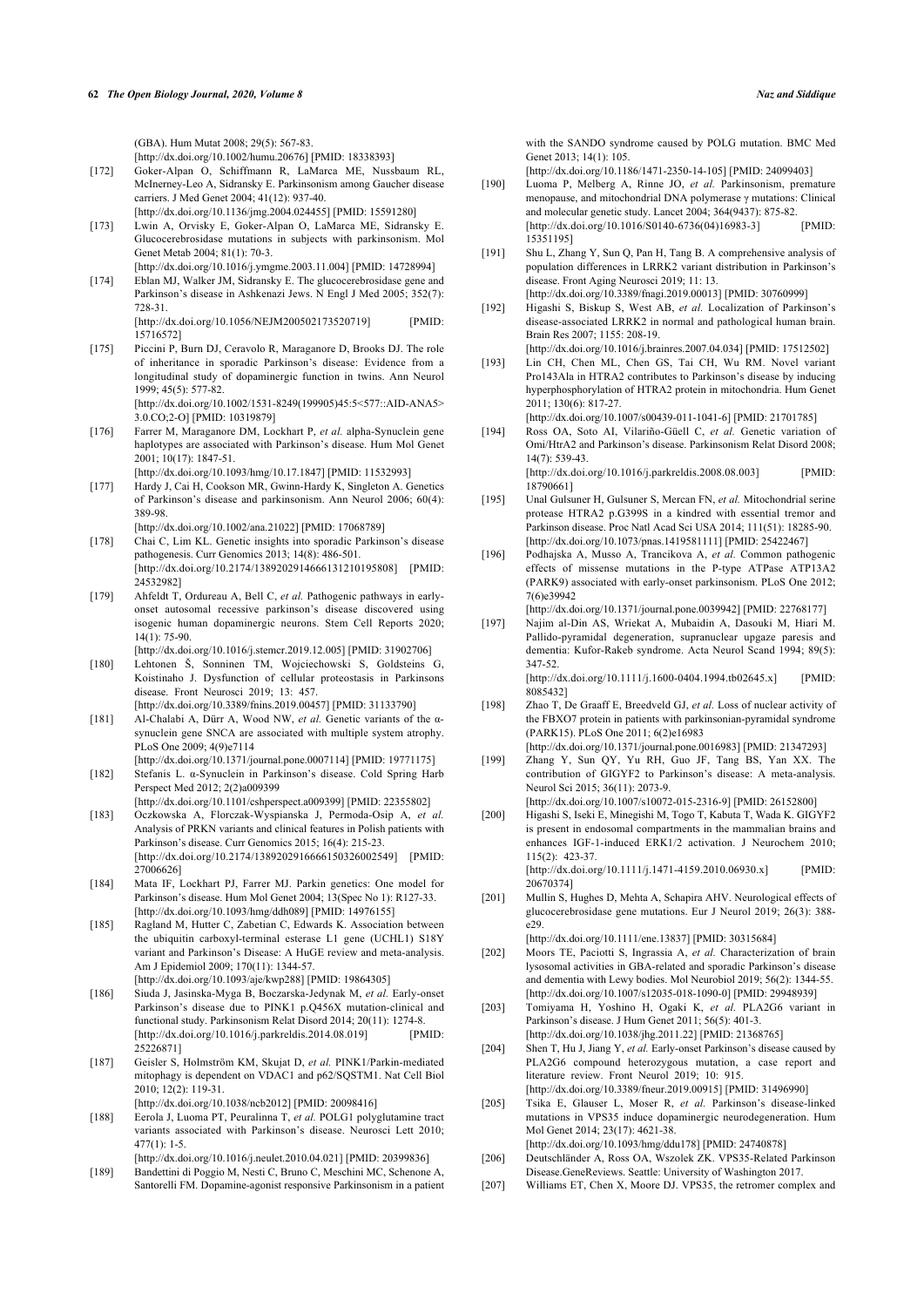Parkinson's disease. J Parkinsons Dis 2017; 7(2): 219-33. [\[http://dx.doi.org/10.3233/JPD-161020](http://dx.doi.org/10.3233/JPD-161020)] [PMID: [28222538\]](http://www.ncbi.nlm.nih.gov/pubmed/28222538)

- <span id="page-16-16"></span><span id="page-16-0"></span>[208] Weng YC, Chen CM, Chen YC, *et al.* Eukaryotic translation initiation factor 4-γ, 1 gene mutations are rare in Parkinson's disease among Taiwanese. J Formos Med Assoc 2016; 115(9): 728-33. [\[http://dx.doi.org/10.1016/j.jfma.2015.07.020](http://dx.doi.org/10.1016/j.jfma.2015.07.020)] [PMID: [26490695](http://www.ncbi.nlm.nih.gov/pubmed/26490695)]
- <span id="page-16-17"></span><span id="page-16-1"></span>[209] Edvardson S, Cinnamon Y, Ta-Shma A, *et al.* A deleterious mutation in DNAJC6 encoding the neuronal-specific clathrin-uncoating cochaperone auxilin, is associated with juvenile parkinsonism. PLoS One 2012; 7(5)e36458
- <span id="page-16-18"></span><span id="page-16-2"></span>[\[http://dx.doi.org/10.1371/journal.pone.0036458\]](http://dx.doi.org/10.1371/journal.pone.0036458) [PMID: [22563501](http://www.ncbi.nlm.nih.gov/pubmed/22563501)] [210] Köroğlu Ç, Baysal L, Cetinkaya M, Karasoy H, Tolun A. DNAJC6 is responsible for juvenile parkinsonism with phenotypic variability. Parkinsonism Relat Disord 2013; 19(3): 320-4. [\[http://dx.doi.org/10.1016/j.parkreldis.2012.11.006\]](http://dx.doi.org/10.1016/j.parkreldis.2012.11.006) [PMID: [23211418\]](http://www.ncbi.nlm.nih.gov/pubmed/23211418)
- <span id="page-16-20"></span><span id="page-16-19"></span><span id="page-16-3"></span>[211] Bouhouche A, Tesson C, Regragui W, *et al.* Mutation analysis of consanguineous moroccan patients with Parkinson's disease combining microarray and gene panel. Front Neurol 2017; 8: 567. [\[http://dx.doi.org/10.3389/fneur.2017.00567\]](http://dx.doi.org/10.3389/fneur.2017.00567) [PMID: [29163333\]](http://www.ncbi.nlm.nih.gov/pubmed/29163333)
- <span id="page-16-4"></span>[212] Haffner C, Takei K, Chen H, et al. Synaptojanin 1: Localization on coated endocytic intermediates in nerve terminals and interaction of its 170 kDa isoform with Eps15. FEBS Lett 1997; 419(2-3): 175-80. [\[http://dx.doi.org/10.1016/S0014-5793\(97\)01451-8](http://dx.doi.org/10.1016/S0014-5793(97)01451-8)] [PMID: [9428629](http://www.ncbi.nlm.nih.gov/pubmed/9428629)]
- <span id="page-16-21"></span><span id="page-16-5"></span>[213] Roosen DA, Blauwendraat C, Cookson MR, Lewis PA. DNAJC proteins and pathways to parkinsonism. FEBS J 2019; 286(16): 3080-94.

[\[http://dx.doi.org/10.1111/febs.14936](http://dx.doi.org/10.1111/febs.14936)] [PMID: [31120186\]](http://www.ncbi.nlm.nih.gov/pubmed/31120186)

- <span id="page-16-22"></span><span id="page-16-6"></span>[214] Vilariño-Güell C, Rajput A, Milnerwood AJ, *et al.* DNAJC13 mutations in Parkinson disease. Hum Mol Genet 2014; 23(7): 1794-801.
- <span id="page-16-23"></span><span id="page-16-7"></span>[\[http://dx.doi.org/10.1093/hmg/ddt570](http://dx.doi.org/10.1093/hmg/ddt570)] [PMID: [24218364\]](http://www.ncbi.nlm.nih.gov/pubmed/24218364) [215] Imai Y, Meng H, Shiba-Fukushima K, Hattori N. Twin CHCH Proteins, CHCHD2, and CHCHD10: Key molecules of Parkinson's disease, amyotrophic lateral sclerosis, and frontotemporal dementia. Int J Mol Sci 2019; 20(4): 908. [\[http://dx.doi.org/10.3390/ijms20040908](http://dx.doi.org/10.3390/ijms20040908)] [PMID: [30791515\]](http://www.ncbi.nlm.nih.gov/pubmed/30791515)
- <span id="page-16-24"></span><span id="page-16-8"></span>[216] Lee RG, Sedghi M, Salari M, et al. Early-onset Parkinson disease caused by a mutation in CHCHD2 and mitochondrial dysfunction. Neurol Genet 2018; 4(5): e276. [\[http://dx.doi.org/10.1212/NXG.0000000000000276\]](http://dx.doi.org/10.1212/NXG.0000000000000276) [PMID: [30338296\]](http://www.ncbi.nlm.nih.gov/pubmed/30338296)
- <span id="page-16-25"></span><span id="page-16-9"></span>[217] Brodeur J, Thériault C, Lessard-Beaudoin M, Marcil A, Dahan S, Lavoie C. LDLR-related protein 10 (LRP10) regulates amyloid precursor protein (APP) trafficking and processing: Evidence for a role in Alzheimer's disease. Mol Neurodegener 2012; 7(1): 31. [\[http://dx.doi.org/10.1186/1750-1326-7-31\]](http://dx.doi.org/10.1186/1750-1326-7-31) [PMID: [22734645](http://www.ncbi.nlm.nih.gov/pubmed/22734645)]
- <span id="page-16-26"></span>[218] Willnow TE. The low-density lipoprotein receptor gene family: Multiple roles in lipid metabolism. J Mol Med (Berl) 1999; 77(3): 306-15.
- <span id="page-16-28"></span><span id="page-16-27"></span><span id="page-16-10"></span>[\[http://dx.doi.org/10.1007/s001090050356\]](http://dx.doi.org/10.1007/s001090050356) [PMID: [10090593\]](http://www.ncbi.nlm.nih.gov/pubmed/10090593) [219] Quadri M, Mandemakers W, Grochowska MM, *et al.* LRP10 genetic variants in familial Parkinson's disease and dementia with Lewy bodies: A genome-wide linkage and sequencing study. Lancet Neurol 2018; 17(7): 597-608.

[\[http://dx.doi.org/10.1016/S1474-4422\(18\)30179-0](http://dx.doi.org/10.1016/S1474-4422(18)30179-0)] [PMID: [29887161\]](http://www.ncbi.nlm.nih.gov/pubmed/29887161)

- <span id="page-16-11"></span>[220] Chakraborty J, Basso V, Ziviani E. Post translational modification of Parkin. Biol Direct 2017; 12(1): 6.
- <span id="page-16-12"></span>[\[http://dx.doi.org/10.1186/s13062-017-0176-3](http://dx.doi.org/10.1186/s13062-017-0176-3)] [PMID: [28222786\]](http://www.ncbi.nlm.nih.gov/pubmed/28222786) [221] Pan B, Petersson EJ, Rhoades E. Investigating the effect of alphasynuclein post-translational modifications on synaptic vesicle trafficking. Biophys J 2019; 116(3): 64a. [\[http://dx.doi.org/10.1016/j.bpj.2018.11.392\]](http://dx.doi.org/10.1016/j.bpj.2018.11.392)
- <span id="page-16-29"></span><span id="page-16-13"></span>[222] Barrett PJ, Timothy Greenamyre J. Post-translational modification of α-synuclein in Parkinson's disease. Brain Res 2015; 1628(Pt B): 247-53.
- <span id="page-16-30"></span><span id="page-16-14"></span>[\[http://dx.doi.org/10.1016/j.brainres.2015.06.002](http://dx.doi.org/10.1016/j.brainres.2015.06.002)] [PMID: [26080075\]](http://www.ncbi.nlm.nih.gov/pubmed/26080075) [223] Pajarillo E, Rizor A, Lee J, Aschner M, Lee E. The role of
- <span id="page-16-31"></span>posttranslational modifications of α-synuclein and LRRK2 in Parkinson's disease: Potential contributions of environmental factors. Biochim Biophys Acta Mol Basis Dis 2019; 1865(8): 1992-2000. [\[http://dx.doi.org/10.1016/j.bbadis.2018.11.017\]](http://dx.doi.org/10.1016/j.bbadis.2018.11.017) [PMID: [30481588\]](http://www.ncbi.nlm.nih.gov/pubmed/30481588)
- <span id="page-16-33"></span><span id="page-16-32"></span><span id="page-16-15"></span>[224] Fujiwara H, Hasegawa M, Dohmae N, *et al.* α-Synuclein is phosphorylated in synucleinopathy lesions. Nat Cell Biol 2002; 4(2): 160-4.

[\[http://dx.doi.org/10.1038/ncb748\]](http://dx.doi.org/10.1038/ncb748) [PMID: [11813001](http://www.ncbi.nlm.nih.gov/pubmed/11813001)]

- [225] Duda JE, Giasson BI, Chen Q, *et al.* Widespread nitration of pathological inclusions in neurodegenerative synucleinopathies. Am J Pathol 2000; 157(5): 1439-45. [\[http://dx.doi.org/10.1016/S0002-9440\(10\)64781-5](http://dx.doi.org/10.1016/S0002-9440(10)64781-5)] [PMID: [11073803\]](http://www.ncbi.nlm.nih.gov/pubmed/11073803)
- [226] McCormack AL, Mak SK, Di Monte DA. Increased α-synuclein phosphorylation and nitration in the aging primate substantia nigra. Cell Death Dis 2012; 3(5): e315-5. [\[http://dx.doi.org/10.1038/cddis.2012.50\]](http://dx.doi.org/10.1038/cddis.2012.50) [PMID: [22647852](http://www.ncbi.nlm.nih.gov/pubmed/22647852)]
- [227] Zhou Y, Shie FS, Piccardo P, Montine TJ, Zhang J. Proteasomal inhibition induced by manganese ethylene-bis-dithiocarbamate:
- Relevance to Parkinson's disease. Neuroscience 2004; 128(2): 281-91. [\[http://dx.doi.org/10.1016/j.neuroscience.2004.06.048\]](http://dx.doi.org/10.1016/j.neuroscience.2004.06.048) [PMID: [15350641\]](http://www.ncbi.nlm.nih.gov/pubmed/15350641) [228] Xiong H, Wang D, Chen L, *et al.* Parkin, PINK1, and DJ-1 form a
- ubiquitin E3 ligase complex promoting unfolded protein degradation. J Clin Invest 2009; 119(3): 650-60.

[\[http://dx.doi.org/10.1172/JCI37617\]](http://dx.doi.org/10.1172/JCI37617) [PMID: [19229105](http://www.ncbi.nlm.nih.gov/pubmed/19229105)]

- [229] Imai Y, Soda M, Takahashi R. Parkin suppresses unfolded protein stress-induced cell death through its E3 ubiquitin-protein ligase activity. J Biol Chem 2000; 275(46): 35661-4. [\[http://dx.doi.org/10.1074/jbc.C000447200\]](http://dx.doi.org/10.1074/jbc.C000447200) [PMID: [10973942\]](http://www.ncbi.nlm.nih.gov/pubmed/10973942)
- [230] Kim Y, Park J, Kim S, et al. PINK1 controls mitochondrial localization of Parkin through direct phosphorylation. Biochem Biophys Res Commun 2008; 377(3): 975-80. [\[http://dx.doi.org/10.1016/j.bbrc.2008.10.104](http://dx.doi.org/10.1016/j.bbrc.2008.10.104)] [PMID: [18957282\]](http://www.ncbi.nlm.nih.gov/pubmed/18957282)
- [231] Rubio de la Torre E, Gómez-Suaga P, Martínez-Salvador M, Hilfiker S. Posttranslational modifications as versatile regulators of parkin function. Curr Med Chem 2011; 18(16): 2477-85. [\[http://dx.doi.org/10.2174/092986711795843254](http://dx.doi.org/10.2174/092986711795843254)] [PMID: [21568911](http://www.ncbi.nlm.nih.gov/pubmed/21568911)]
- [232] Mussakhmetov A, Shumilin IA, Nugmanova R, *et al.* A transient posttranslational modification of active site cysteine alters binding properties of the parkinsonism protein DJ-1. Biochem Biophys Res Commun 2018; 504(1): 328-33.
- [\[http://dx.doi.org/10.1016/j.bbrc.2018.08.190](http://dx.doi.org/10.1016/j.bbrc.2018.08.190)] [PMID: [30190129\]](http://www.ncbi.nlm.nih.gov/pubmed/30190129) [233] Nichols RJ. LRRK2 Phosphorylation. Adv Neurobiol 2017; 14: 51-70.
- [\[http://dx.doi.org/10.1007/978-3-319-49969-7\\_3](http://dx.doi.org/10.1007/978-3-319-49969-7_3)] [PMID: [28353278\]](http://www.ncbi.nlm.nih.gov/pubmed/28353278) [234] Nichols RJ, Dzamko N, Morrice NA, et al. 14-3-3 binding to LRRK2 is disrupted by multiple Parkinson's disease-associated mutations and

regulates cytoplasmic localization. Biochem J 2010; 430(3): 393-404. [\[http://dx.doi.org/10.1042/BJ20100483\]](http://dx.doi.org/10.1042/BJ20100483) [PMID: [20642453](http://www.ncbi.nlm.nih.gov/pubmed/20642453)] [235] Nucifora FC Jr, Nucifora LG, Ng CH, *et al.* Ubiqutination *via* K27 and

- K29 chains signals aggregation and neuronal protection of LRRK2 by WSB1. Nat Commun 2016; 7(1): 11792. [\[http://dx.doi.org/10.1038/ncomms11792\]](http://dx.doi.org/10.1038/ncomms11792) [PMID: [27273569](http://www.ncbi.nlm.nih.gov/pubmed/27273569)]
- [236] Nalls MA, Pankratz N, Lill CM, *et al.* Large-scale meta-analysis of genome-wide association data identifies six new risk loci for Parkinson's disease. Nat Genet 2014; 46(9): 989-93. [\[http://dx.doi.org/10.1038/ng.3043](http://dx.doi.org/10.1038/ng.3043)] [PMID: [25064009\]](http://www.ncbi.nlm.nih.gov/pubmed/25064009)
- [237] Lill CM, Roehr JT, McQueen MB, et al. Comprehensive research synopsis and systematic meta-analyses in Parkinson's disease genetics: The PDGene database. PLoS Genet 2012; 8(3): e1002548. [\[http://dx.doi.org/10.1371/journal.pgen.1002548\]](http://dx.doi.org/10.1371/journal.pgen.1002548) [PMID: [22438815\]](http://www.ncbi.nlm.nih.gov/pubmed/22438815)
- [238] Chang D, Nalls MA, Hallgrímsdóttir IB, *et al.* A meta-analysis of genome-wide association studies identifies 17 new Parkinson's disease risk loci. Nat Genet 2017; 49(10): 1511-6. [\[http://dx.doi.org/10.1038/ng.3955](http://dx.doi.org/10.1038/ng.3955)] [PMID: [28892059\]](http://www.ncbi.nlm.nih.gov/pubmed/28892059)
- [239] Katzenschlager R, Lees AJ. Treatment of Parkinson's disease: Levodopa as the first choice. J Neurol 2002; 249(2)(Suppl. 2): II19-24. [\[http://dx.doi.org/10.1007/s00415-002-1204-4\]](http://dx.doi.org/10.1007/s00415-002-1204-4) [PMID: [12375059](http://www.ncbi.nlm.nih.gov/pubmed/12375059)]
- [240] Fahn S, Oakes D, Shoulson I, *et al.* Levodopa and the progression of Parkinson's disease. N Engl J Med 2004; 351(24): 2498-508. [\[http://dx.doi.org/10.1056/NEJMoa033447](http://dx.doi.org/10.1056/NEJMoa033447)] [PMID: [15590952\]](http://www.ncbi.nlm.nih.gov/pubmed/15590952)
- [241] Obeso JA, Olanow CW, Nutt JG. Levodopa motor complications in Parkinson's disease. Trends Neurosci 2000; 23(10 Suppl): S2-7. [\[http://dx.doi.org/10.1016/s1471-1931\(00\)00031-8\]](http://dx.doi.org/10.1016/s1471-1931(00)00031-8)
- [242] Jankovic J. Complications and limitations of drug therapy for Parkinson's disease. Neurology 2000; 55(12)(Suppl. 6): S2-6. [PMID: [11188970\]](http://www.ncbi.nlm.nih.gov/pubmed/11188970)
- [243] Fahn S. The history of dopamine and levodopa in the treatment of Parkinson's disease. Mov Disord 2008; 23(S3)(Suppl. 3): S497-508. [\[http://dx.doi.org/10.1002/mds.22028](http://dx.doi.org/10.1002/mds.22028)] [PMID: [18781671\]](http://www.ncbi.nlm.nih.gov/pubmed/18781671)
- [244] Black KJ, Hershey T, Hartlein JM, Carl JL, Perlmutter JS. Levodopa challenge neuroimaging of levodopa-related mood fluctuations in Parkinson's disease. Neuropsychopharmacology 2005; 30(3): 590-601. [\[http://dx.doi.org/10.1038/sj.npp.1300632\]](http://dx.doi.org/10.1038/sj.npp.1300632) [PMID: [15602502](http://www.ncbi.nlm.nih.gov/pubmed/15602502)]
- [245] Koller WC, Rueda MG. Mechanism of action of dopaminergic agents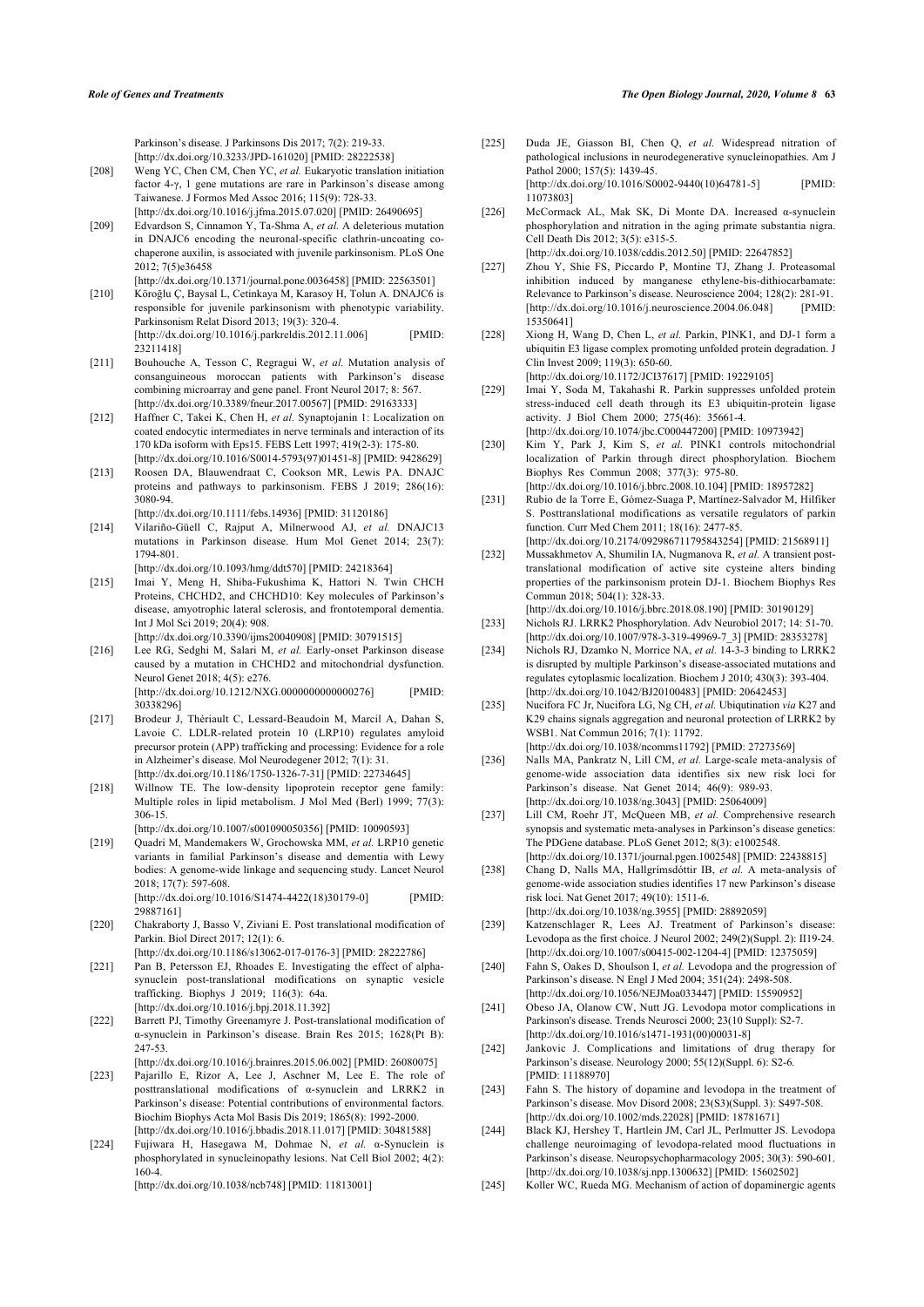in Parkinson's disease. Neurology 1998; 50(6)(Suppl. 6): S11-4. [\[http://dx.doi.org/10.1212/WNL.50.6\\_Suppl\\_6.S11\]](http://dx.doi.org/10.1212/WNL.50.6_Suppl_6.S11) [PMID: [9633680\]](http://www.ncbi.nlm.nih.gov/pubmed/9633680)

- <span id="page-17-18"></span><span id="page-17-0"></span>[246] Münchau A, Bhatia KP. Pharmacological treatment of Parkinson's disease. Postgrad Med J 2000; 76(900): 602-10. [\[http://dx.doi.org/10.1136/pmj.76.900.602](http://dx.doi.org/10.1136/pmj.76.900.602)] [PMID: [11009573\]](http://www.ncbi.nlm.nih.gov/pubmed/11009573)
- <span id="page-17-1"></span>[247] Müller T, Welnic J, Muhlack S. Acute levodopa administration reduces cortisol release in patients with Parkinson's disease. J Neural Transm (Vienna) 2007; 114(3): 347-50.
- <span id="page-17-19"></span><span id="page-17-2"></span>[\[http://dx.doi.org/10.1007/s00702-006-0552-0](http://dx.doi.org/10.1007/s00702-006-0552-0)] [PMID: [16932991\]](http://www.ncbi.nlm.nih.gov/pubmed/16932991) [248] Poirier AA, Aubé B, Côté M, *et al.* Gastrointestinal dysfunctions in Parkinson's disease: Symptoms and treatments. Parkinson's Disease 2016.
- <span id="page-17-20"></span>[\[http://dx.doi.org/10.1155/2016/6762528\]](http://dx.doi.org/10.1155/2016/6762528)
- <span id="page-17-3"></span>[249] Varanese S, Birnbaum Z, Rossi R. Treatment of advanced Parkinson's disease. Parkinson's disease 2010. [\[http://dx.doi.org/10.4061/2010/480260](http://dx.doi.org/10.4061/2010/480260)]
- <span id="page-17-21"></span><span id="page-17-4"></span>[250] Gupta HV, Lyons KE, Wachter N, Pahwa R. Long term response to levodopa in parkinson's disease. J Parkinsons Dis 2019; 9(3): 525-9. [\[http://dx.doi.org/10.3233/JPD-191633](http://dx.doi.org/10.3233/JPD-191633)] [PMID: [31205007\]](http://www.ncbi.nlm.nih.gov/pubmed/31205007)
- <span id="page-17-22"></span><span id="page-17-5"></span>[251] Müller T, Möhr JD. Long-term management of Parkinson's disease using levodopa combinations. Expert Opin Pharmacother 2018; 19(9): 1003-11. [\[http://dx.doi.org/10.1080/14656566.2018.1484108\]](http://dx.doi.org/10.1080/14656566.2018.1484108) [PMID:

<span id="page-17-23"></span><span id="page-17-6"></span>[29913079\]](http://www.ncbi.nlm.nih.gov/pubmed/29913079) [252] Ahlskog JE, Muenter MD. Frequency of levodopa-related dyskinesias

and motor fluctuations as estimated from the cumulative literature. Mov Disord 2001; 16(3): 448-58.

[\[http://dx.doi.org/10.1002/mds.1090\]](http://dx.doi.org/10.1002/mds.1090) [PMID: [11391738](http://www.ncbi.nlm.nih.gov/pubmed/11391738)]

- <span id="page-17-24"></span><span id="page-17-7"></span>[253] Bordia T, Perez XA, Heiss J, Zhang D, Quik M. Optogenetic activation of striatal cholinergic interneurons regulates L-dopa-induced dyskinesias. Neurobiol Dis 2016; 91: 47-58. [\[http://dx.doi.org/10.1016/j.nbd.2016.02.019](http://dx.doi.org/10.1016/j.nbd.2016.02.019)] [PMID: [26921469\]](http://www.ncbi.nlm.nih.gov/pubmed/26921469)
- <span id="page-17-8"></span>[254] Martínez-Martín P, O'Brien CF. Extending levodopa action: COMT inhibition. Neurology 1998; 50(6)(Suppl. 6): S27-32.
- [\[http://dx.doi.org/10.1212/WNL.50.6\\_Suppl\\_6.S27\]](http://dx.doi.org/10.1212/WNL.50.6_Suppl_6.S27) [PMID: [9633684\]](http://www.ncbi.nlm.nih.gov/pubmed/9633684) [255] Lv X, Wang XX, Hou J, *et al.* Comparison of the inhibitory effects of
- <span id="page-17-25"></span><span id="page-17-9"></span>tolcapone and entacapone against human UDP-glucuronosyltransferases. Toxicol Appl Pharmacol 2016; 301: 42-9. [\[http://dx.doi.org/10.1016/j.taap.2016.04.009](http://dx.doi.org/10.1016/j.taap.2016.04.009)] [PMID: [27089846\]](http://www.ncbi.nlm.nih.gov/pubmed/27089846)
- <span id="page-17-10"></span>[256] Ferreira JJ, Lees A, Rocha JF, Poewe W, Rascol O, Soares-da-Silva P. Opicapone as an adjunct to levodopa in patients with Parkinson's disease and end-of-dose motor fluctuations: A randomised, doubleblind, controlled trial. Lancet Neurol 2016; 15(2): 154-65. [\[http://dx.doi.org/10.1016/S1474-4422\(15\)00336-1](http://dx.doi.org/10.1016/S1474-4422(15)00336-1)] [PMID: [26725544\]](http://www.ncbi.nlm.nih.gov/pubmed/26725544)
- <span id="page-17-27"></span><span id="page-17-26"></span><span id="page-17-11"></span>[257] Smith Y, Wichmann T, Factor SA, DeLong MR. Parkinson's disease therapeutics: New developments and challenges since the introduction of levodopa. Neuropsychopharmacology 2012; 37(1): 213-46. [\[http://dx.doi.org/10.1038/npp.2011.212\]](http://dx.doi.org/10.1038/npp.2011.212) [PMID: [21956442](http://www.ncbi.nlm.nih.gov/pubmed/21956442)]
- <span id="page-17-28"></span><span id="page-17-12"></span>[258] Heikkinen H, Varhe A, Laine T, et al. Entacapone improves the availability of L-dopa in plasma by decreasing its peripheral metabolism independent of L-dopa/carbidopa dose. Br J Clin Pharmacol 2002; 54(4): 363-71. [\[http://dx.doi.org/10.1046/j.1365-2125.2002.01654.x\]](http://dx.doi.org/10.1046/j.1365-2125.2002.01654.x) [PMID:

[12392583\]](http://www.ncbi.nlm.nih.gov/pubmed/12392583)

- <span id="page-17-29"></span><span id="page-17-13"></span>[259] Ossola B, Schendzielorz N, Chen SH, *et al.* Amantadine protects dopamine neurons by a dual action: Reducing activation of microglia and inducing expression of GDNF in astroglia [corrected]. Neuropharmacology 2011; 61(4): 574-82. [\[http://dx.doi.org/10.1016/j.neuropharm.2011.04.030\]](http://dx.doi.org/10.1016/j.neuropharm.2011.04.030) [PMID: [21586298\]](http://www.ncbi.nlm.nih.gov/pubmed/21586298)
- <span id="page-17-14"></span>[260] Naderi S, Faghih H, Aqamolaei A, *et al.* Amantadine as adjuvant therapy in the treatment of moderate to severe obsessive-compulsive disorder: A double-blind randomized trial with placebo control. Psychiatry Clin Neurosci 2019; 73(4): 169-74. [\[http://dx.doi.org/10.1111/pcn.12803\]](http://dx.doi.org/10.1111/pcn.12803) [PMID: [30488617](http://www.ncbi.nlm.nih.gov/pubmed/30488617)]
- <span id="page-17-30"></span><span id="page-17-15"></span>[261] Aoki FY. Antiviral drugs for influenza and other respiratory virus infections Mandell, Douglas, and Bennett's Principles and Practice of Infectious Diseases. 8<sup>th</sup> ed. Philadelphia, PA: Elsevier Saunders 2015.
- <span id="page-17-31"></span><span id="page-17-16"></span>[262] Kempster PA, Frankel JP, Stern GM, Lees AJ. Comparison of motor response to apomorphine and levodopa in Parkinson's disease. J Neurol Neurosurg Psychiatry 1990; 53(11): 1004-7. [\[http://dx.doi.org/10.1136/jnnp.53.11.1004\]](http://dx.doi.org/10.1136/jnnp.53.11.1004) [PMID: [2283512\]](http://www.ncbi.nlm.nih.gov/pubmed/2283512)
- <span id="page-17-17"></span>[263] Lees AJ. Drugs for Parkinson's disease. J Neurol Neurosurg Psychiatry 2002; 73(6): 607-10.

[\[http://dx.doi.org/10.1136/jnnp.73.6.607\]](http://dx.doi.org/10.1136/jnnp.73.6.607) [PMID: [12438454](http://www.ncbi.nlm.nih.gov/pubmed/12438454)] [264] Brocks DR. Anticholinergic drugs used in Parkinson's disease: An

overlooked class of drugs from a pharmacokinetic perspective. J Pharm Pharm Sci 1999; 2(2): 39-46. [PMID: [10952768\]](http://www.ncbi.nlm.nih.gov/pubmed/10952768)

- [265] Luginger E, Wenning GK, Bösch S, Poewe W. Beneficial effects of amantadine on L-dopa-induced dyskinesias in Parkinson's disease. Mov Disord 2000; 15(5): 873-8. [\[http://dx.doi.org/10.1002/1531-8257\(200009\)15:5<873::AID-MDS10](http://dx.doi.org/10.1002/1531-8257(200009)15:5<873::AID-MDS1017>3.0.CO;2-I)
- [17>3.0.CO;2-I](http://dx.doi.org/10.1002/1531-8257(200009)15:5<873::AID-MDS1017>3.0.CO;2-I)] [PMID: [11009193\]](http://www.ncbi.nlm.nih.gov/pubmed/11009193) [266] Bieck PR, Antonin KH. Tyramine potentiation during treatment with MAOIs.Clinical Advances in Monoamine Oxidase Inhibitor Therapies. Washington, DC: American Psychiatric Press 1994; pp. 83-110.
- [267] Kang SJ, Scott WK, Li YJ, *et al.* Family-based case-control study of MAOA and MAOB polymorphisms in Parkinson disease. Mov Disord 2006; 21(12): 2175-80.
- [\[http://dx.doi.org/10.1002/mds.21151](http://dx.doi.org/10.1002/mds.21151)] [PMID: [17044053\]](http://www.ncbi.nlm.nih.gov/pubmed/17044053) [268] Finberg JP, Rabey JM. Inhibitors of MAO-A and MAO-B in psychiatry and neurology. Front Pharmacol 2016; 7: 340.

[\[http://dx.doi.org/10.3389/fphar.2016.00340](http://dx.doi.org/10.3389/fphar.2016.00340)] [PMID: [27803666\]](http://www.ncbi.nlm.nih.gov/pubmed/27803666)

- [269] De Colibus L, Li M, Binda C, Lustig A, Edmondson DE, Mattevi A. Three-dimensional structure of human monoamine oxidase A (MAO A): Relation to the structures of rat MAO A and human MAO B. Proc Natl Acad Sci USA 2005; 102(36): 12684-9.
- [\[http://dx.doi.org/10.1073/pnas.0505975102](http://dx.doi.org/10.1073/pnas.0505975102)] [PMID: [16129825\]](http://www.ncbi.nlm.nih.gov/pubmed/16129825)
- [270] Denney RM, Denney CB. An update on the identity crisis of monoamine oxidase: New and old evidence for the independence of MAO A and B. Pharmacol Ther 1985; 30(3): 227-58. [\[http://dx.doi.org/10.1016/0163-7258\(85\)90050-6\]](http://dx.doi.org/10.1016/0163-7258(85)90050-6) [PMID: [3916286\]](http://www.ncbi.nlm.nih.gov/pubmed/3916286)
- [271] Gupta V, Khan AA, Sasi BK, Mahapatra NR. Molecular mechanism of monoamine oxidase A gene regulation under inflammation and ischemia-like conditions: Key roles of the transcription factors GATA2, Sp1 and TBP. J Neurochem 2015; 134(1): 21-38. [\[http://dx.doi.org/10.1111/jnc.13099](http://dx.doi.org/10.1111/jnc.13099)] [PMID: [25810277\]](http://www.ncbi.nlm.nih.gov/pubmed/25810277)
- [272] Zahoor I, Shafi A, Haq E. Pharmacological treatment of Parkinson's disease.Codon Publications 2018. [\[http://dx.doi.org/10.15586/codonpublications.parkinsonsdisease.2018.](http://dx.doi.org/10.15586/codonpublications.parkinsonsdisease.2018.ch7)  $ch7$ ]
- [273] Goldenberg MM. Medical management of Parkinson's disease. P&T 2008; 33(10): 590-606. [PMID: [19750042\]](http://www.ncbi.nlm.nih.gov/pubmed/19750042)
- [274] Fernandez HH, Chen JJ. Monoamine oxidase□B inhibition in the treatment of Parkinson's disease. Pharmacother 2007; 27(12P2): 174S-85S.

[\[http://dx.doi.org/10.1592/phco.27.12part2.174S](http://dx.doi.org/10.1592/phco.27.12part2.174S)]

- [275] Riederer P, Lachenmayer L, Laux G, Clinical applications of MAOinhibitors. Curr Med Chem 2004; 11(15): 2033-43. [\[http://dx.doi.org/10.2174/0929867043364775](http://dx.doi.org/10.2174/0929867043364775)] [PMID: [15279566](http://www.ncbi.nlm.nih.gov/pubmed/15279566)]
- [276] Kaakkola S, Männistö PT, Nissinen E. Striatal membrane-bound and soluble catechol-O-methyl-transferase after selective neuronal lesions in the rat. J Neural Transm (Vienna) 1987; 69(3-4): 221-8. [\[http://dx.doi.org/10.1007/BF01244343](http://dx.doi.org/10.1007/BF01244343)] [PMID: [3114426](http://www.ncbi.nlm.nih.gov/pubmed/3114426)]
- [277] Gaines KD, Hinson VK. Adjunctive therapy in Parkinson's disease: The role of rasagiline. Neuropsychiatr Dis Treat 2012; 8: 285-94. [PMID: [22802692\]](http://www.ncbi.nlm.nih.gov/pubmed/22802692)
- [278] Zhang Z, Shao M, Chen S, *et al.* Adjunct rasagiline to treat Parkinson's disease with motor fluctuations: A randomized, doubleblind study in China. Transl Neurodegener 2018; 7(1): 14. [\[http://dx.doi.org/10.1186/s40035-018-0119-7\]](http://dx.doi.org/10.1186/s40035-018-0119-7) [PMID: [29988514](http://www.ncbi.nlm.nih.gov/pubmed/29988514)]
- [279] Rascol O, Brooks DJ, Melamed E, *et al.* Rasagiline as an adjunct to levodopa in patients with Parkinson's disease and motor fluctuations (LARGO, Lasting effect in Adjunct therapy with Rasagiline Given Once daily, study): A randomised, double-blind, parallel-group trial. Lancet 2005; 365(9463): 947-54. [\[http://dx.doi.org/10.1016/S0140-6736\(05\)71083-7](http://dx.doi.org/10.1016/S0140-6736(05)71083-7)] [PMID: [15766996\]](http://www.ncbi.nlm.nih.gov/pubmed/15766996)
- [280] Sharma SK, Carlson EC, Ebadi M. Neuroprotective actions of Selegiline in inhibiting 1-methyl, 4-phenyl, pyridinium ion (MPP+) induced apoptosis in SK-N-SH neurons. J Neurocytol 2003; 32(4): 329-43. [\[http://dx.doi.org/10.1023/B:NEUR.0000011327.23739.1b\]](http://dx.doi.org/10.1023/B:NEUR.0000011327.23739.1b) [PMID: [14724376\]](http://www.ncbi.nlm.nih.gov/pubmed/14724376)
- [281] Schmeltz L, Metzger B. Therapeutic Areas I: Central nervous system, pain, metabolic syndrome, urology, gastrointestinal and cardiovascular comprehensive medicinal chemistry II. Amsterdam: Elsevier Science 2007.
- [282] Müller T. Safinamide: An add-on treatment for managing Parkinson's disease. Clin Pharmacol 2018; 10: 31-41. [\[http://dx.doi.org/10.2147/CPAA.S137740\]](http://dx.doi.org/10.2147/CPAA.S137740) [PMID: [29670409](http://www.ncbi.nlm.nih.gov/pubmed/29670409)]